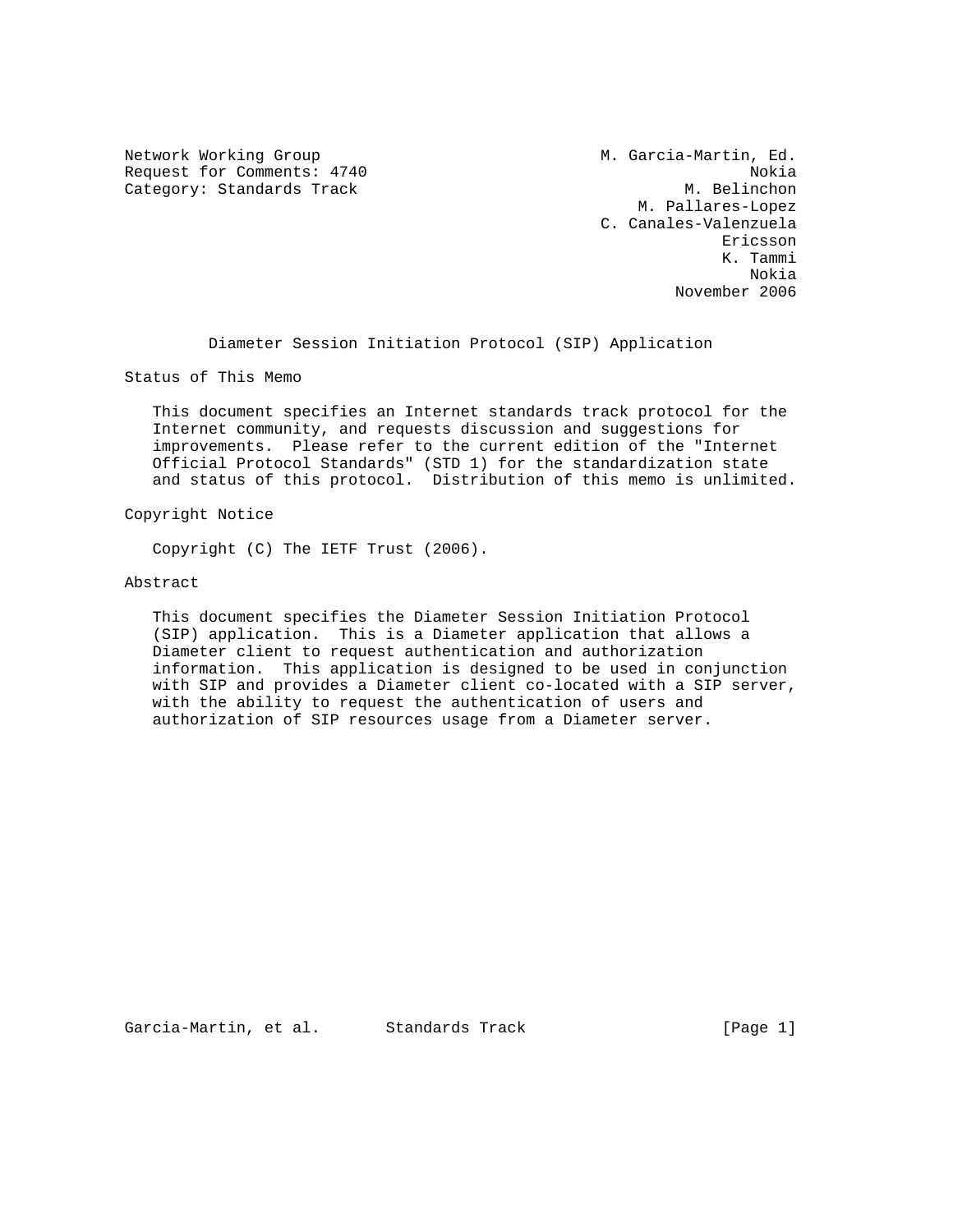Table of Contents

| 6.3. Delegating Final Authentication Check to the SIP Server  12                          |  |
|-------------------------------------------------------------------------------------------|--|
| 6.4. SIP Server Requests Authentication and Authorization 15                              |  |
| 6.5. Locating the Recipient of the SIP Request 16                                         |  |
| 6.6. Update of the User Profile 17                                                        |  |
|                                                                                           |  |
|                                                                                           |  |
|                                                                                           |  |
| 8. Diameter SIP Application Command Codes 22                                              |  |
| 8.1. User-Authorization-Request (UAR) Command 22                                          |  |
| 8.2. User-Authorization-Answer (UAA) Command 23                                           |  |
| 8.3. Server-Assignment-Request (SAR) Command 27                                           |  |
| 8.4. Server-Assignment-Answer (SAA) Command 29                                            |  |
| 8.5. Location-Info-Request (LIR) Command 33<br>8.6. Location-Info-Answer (LIA) Command 33 |  |
| 8.7. Multimedia-Auth-Request (MAR) Command 35                                             |  |
| 8.8. Multimedia-Auth-Answer (MAA) Command 36                                              |  |
| 8.9. Registration-Termination-Request (RTR) Command 39                                    |  |
| 8.10. Registration-Termination-Answer (RTA) Command 39                                    |  |
| 8.11. Push-Profile-Request (PPR) Command 41                                               |  |
| 8.12. Push-Profile-Answer (PPA) Command 42                                                |  |
| 9. Diameter SIP Application AVPs 44                                                       |  |
| 9.1. SIP-Accounting-Information AVP 46                                                    |  |
| 9.1.1. SIP-Accounting-Server-URI AVP 47                                                   |  |
| 9.1.2. SIP-Credit-Control-Server-URI AVP 47                                               |  |
|                                                                                           |  |
| 9.3. SIP-Server-Capabilities AVP 47                                                       |  |
| 9.3.1. SIP-Mandatory-Capability AVP 48                                                    |  |
| 9.3.2. SIP-Optional-Capability AVP 48                                                     |  |
| 9.4. SIP-Server-Assignment-Type AVP 48                                                    |  |
|                                                                                           |  |
| 9.5.1. SIP-Authentication-Scheme AVP 50                                                   |  |
|                                                                                           |  |
| 9.5.3. SIP-Authenticate AVP 51                                                            |  |
| 9.5.4. SIP-Authorization AVP 52                                                           |  |
| 9.5.5. SIP-Authentication-Info AVP 52                                                     |  |
|                                                                                           |  |
| 9.6. SIP-Number-Auth-Items AVP 55                                                         |  |

Garcia-Martin, et al. Standards Track (Page 2)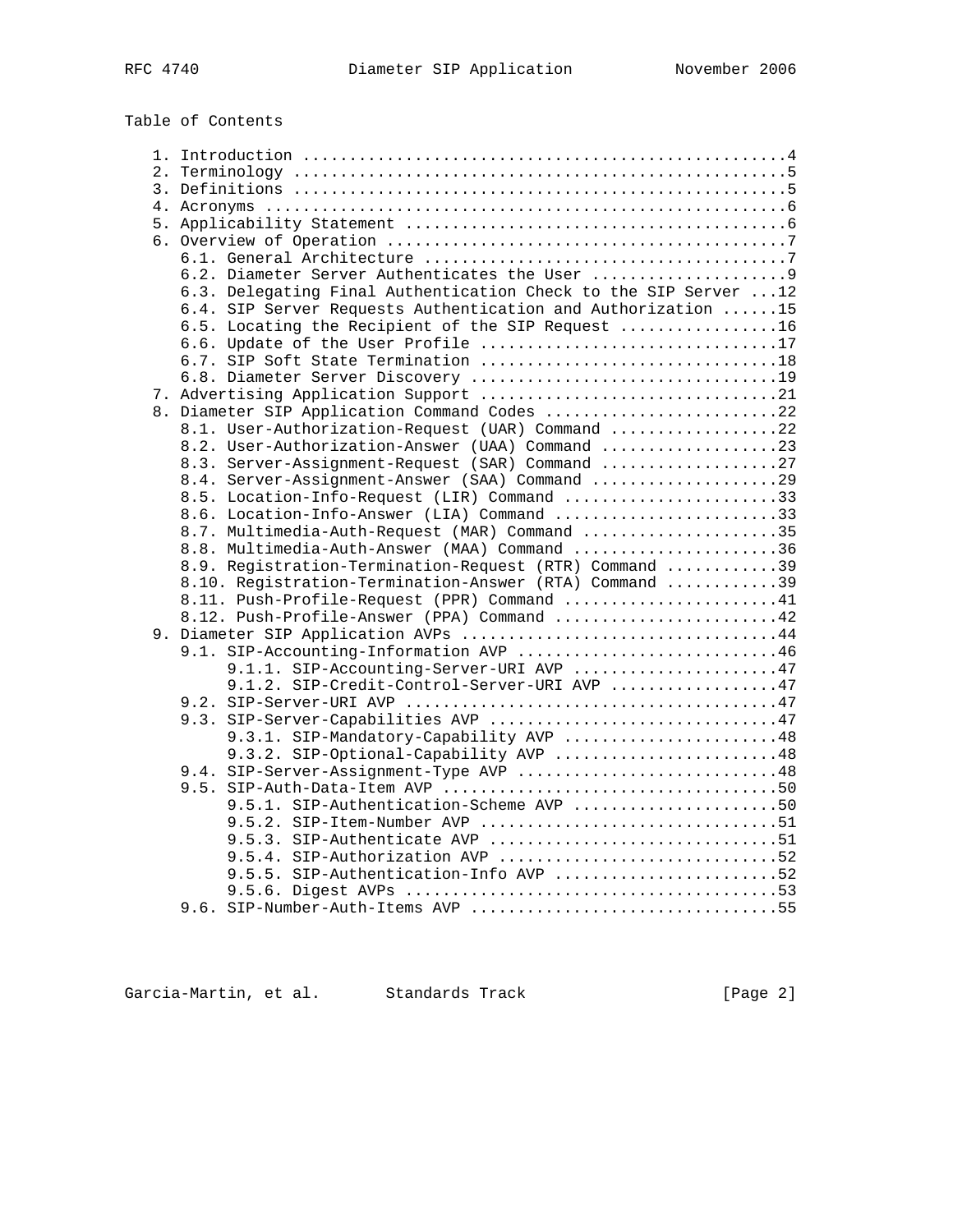|  | 9.7. SIP-Deregistration-Reason AVP 55                    |
|--|----------------------------------------------------------|
|  | 9.7.1. SIP-Reason-Code AVP 55                            |
|  |                                                          |
|  |                                                          |
|  |                                                          |
|  | 9.10. SIP-User-Authorization-Type AVP 56                 |
|  | 9.11. SIP-Supported-User-Data-Type AVP 57                |
|  |                                                          |
|  | 9.12.1. SIP-User-Data-Type AVP 58                        |
|  | $9.12.2.$ SIP-User-Data-Contents AVP 58                  |
|  | 9.13. SIP-User-Data-Already-Available AVP 58             |
|  |                                                          |
|  |                                                          |
|  | 10.1. Extension to the Result-Code AVP Values 59         |
|  | 10.1.1. Success Result-Code AVP Values 59                |
|  | 10.1.2. Transient Failures Result-Code AVP Values 60     |
|  | 10.1.3. Permanent Failures Result-Code AVP Values 60     |
|  |                                                          |
|  |                                                          |
|  | 12.1. Gateway from RADIUS Client to Diameter Server 63   |
|  | 12.2. Gateway from Diameter Client to RADIUS Server  63  |
|  |                                                          |
|  |                                                          |
|  |                                                          |
|  |                                                          |
|  | 13.4. Additional Values for the Result-Code AVP Value 65 |
|  | 13.5. Creation of the SIP-Server-Assignment-Type         |
|  |                                                          |
|  | 13.6. Creation of the SIP-Authentication-Scheme Section  |
|  |                                                          |
|  | 13.7. Creation of the SIP-Reason-Code Section in the     |
|  |                                                          |
|  | 13.8. Creation of the SIP-User-Authorization-Type        |
|  |                                                          |
|  | 13.9. Creation of the SIP-User-Data-Already-Available    |
|  |                                                          |
|  |                                                          |
|  | 14.1. Final Authentication Check in the Diameter         |
|  |                                                          |
|  |                                                          |
|  |                                                          |
|  |                                                          |
|  |                                                          |
|  |                                                          |

Garcia-Martin, et al. Standards Track (Page 3)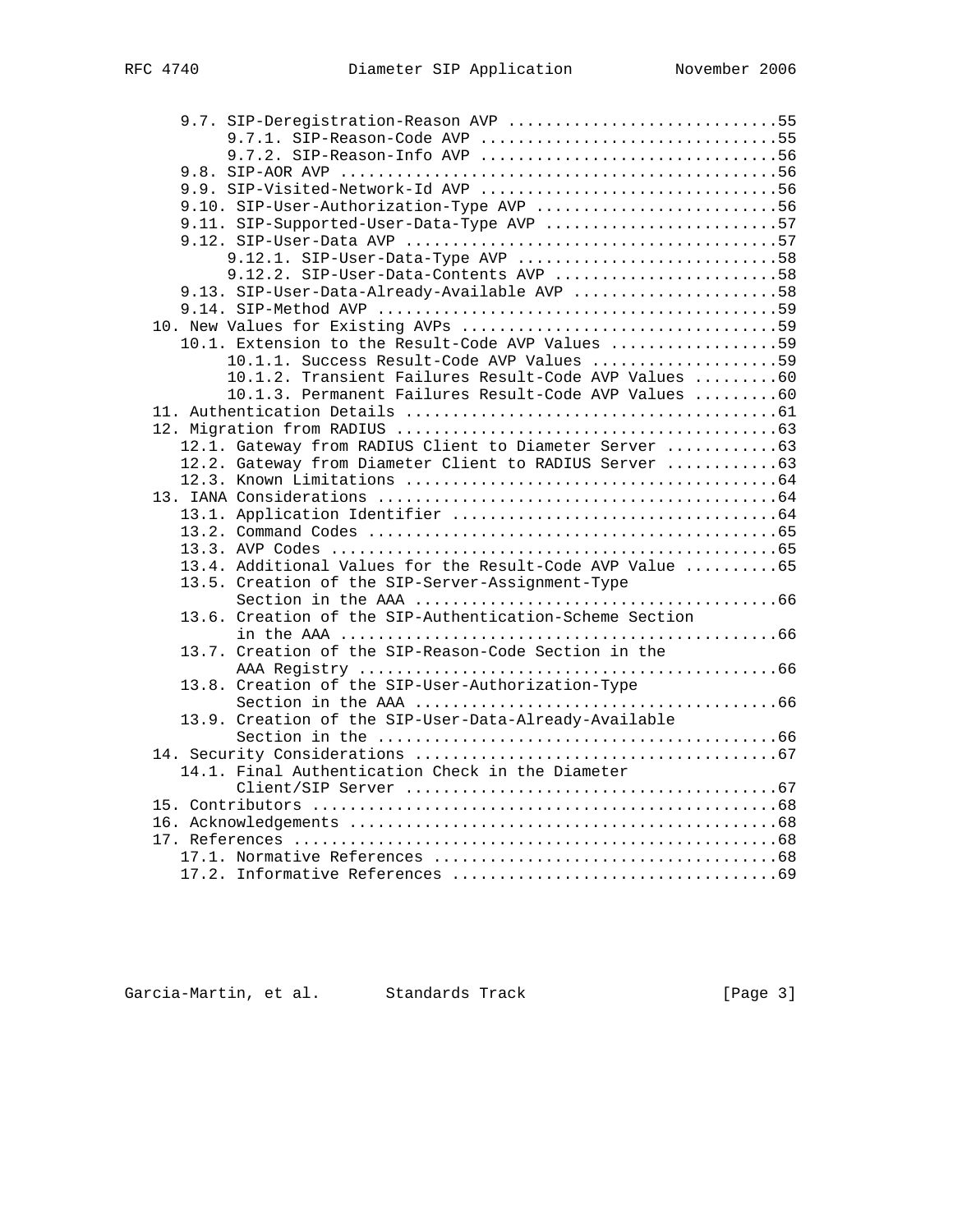# 1. Introduction

 This document specifies the Diameter Session Initiation Protocol (SIP) application. This is a Diameter application that allows a Diameter client to request authentication and authorization information to a Diameter server for SIP-based IP multimedia services (see [RFC3261] about SIP). Furthermore, this Diameter SIP application provides the Diameter client with functions that go beyond the typical authorization and authentication, such as the ability to download or receive updated user profiles, or rudimentary routing functions that can assist a SIP server in finding another SIP server allocated to the user.

We assume that the SIP server (such as SIP proxy server, registrar, redirect server, or alike) and the Diameter client are co-located in the same node, so that the SIP server is able to receive and process SIP requests and responses. In turn, the SIP server relies on the Authentication, Authorization, and Accounting (AAA) infrastructure for authenticating the SIP request and authorizing the usage of particular SIP services.

 This document provides Diameter procedures to implement certain required functionality when SIP is the protocol chosen to initiate and tear down multimedia sessions or when SIP is used for other non-session-related applications. However, this document does not mandate any particular mapping of SIP procedures to Diameter SIP application procedures, nor does it mandate any particular sequence of events between SIP and Diameter. This document provides useful examples to show the interaction between SIP and the Diameter SIP application in order to achieve the desired functionality.

 This application does not require and is not related to other authentication services provided by the Diameter Mobile IPv4 [RFC4004] or the Diameter Network Access Server [RFC4005] applications.

 This Diameter SIP application is loosely related to the Diameter credit-control application [RFC4006]. Although both applications are independent, the Diameter SIP application is able to supply the addresses of credit-control servers that will be implementing the Diameter credit-control application [RFC4006].

 Section 5 discusses assumptions and configurations assumed by this document.

 Section 6 provides the reader with informative descriptions of the Diameter SIP application commands and responses and with some guidance about their linkage with SIP procedures.

Garcia-Martin, et al. Standards Track (Page 4)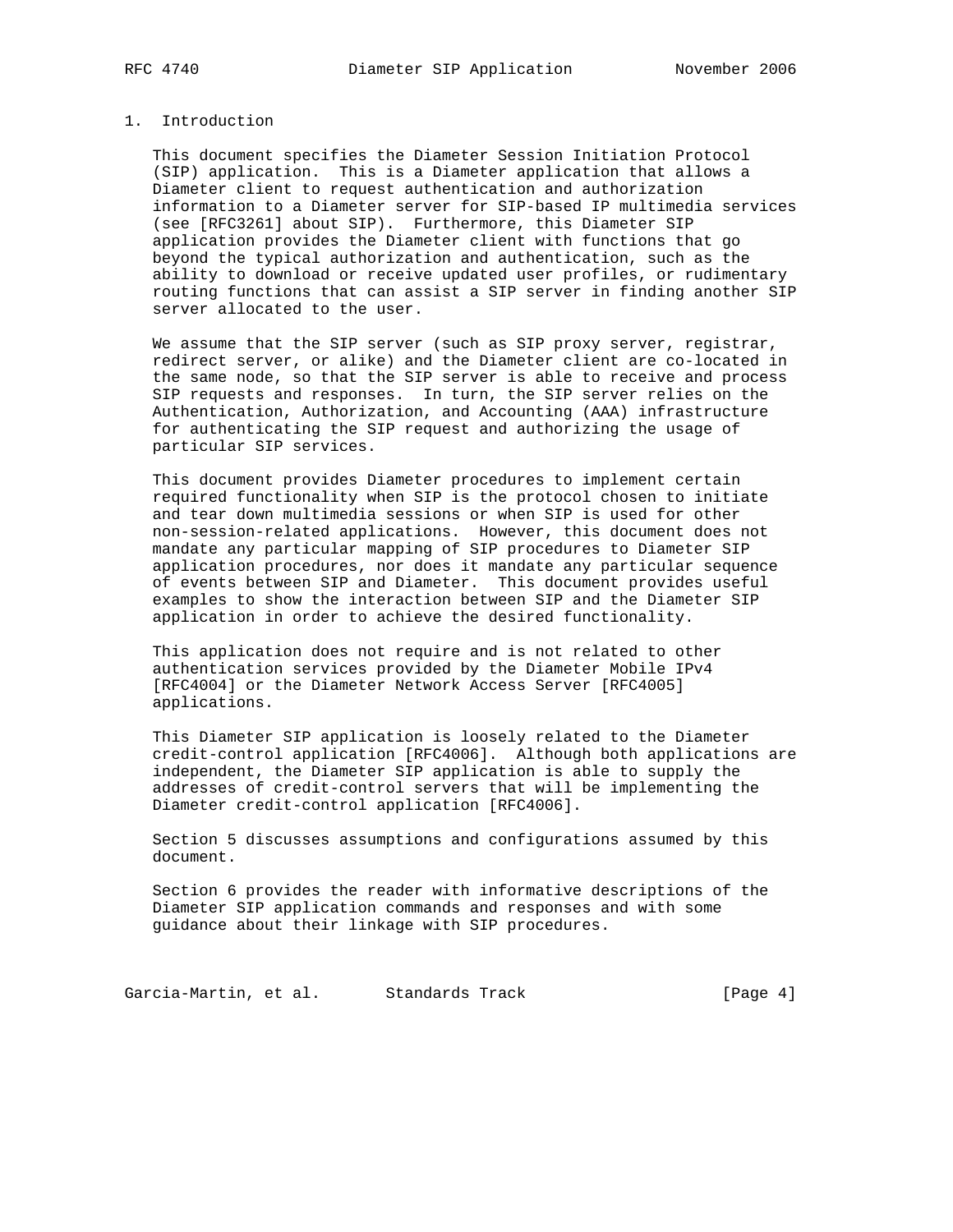Advertisement of this application is specified in Section 7.

 Section 8 provides a normative description of all the new Diameter commands defined by this specification.

 This application extends the Result-Code Attribute-Value-Pair (AVP) with some new values. Further information is described in Section 10.

 This application defines some new AVPs. All these AVPs are described in Section 9.

 Some extra information about authentication is provided in Section 11.

2. Terminology

 In this document, the key words "MUST", "MUST NOT", "REQUIRED", "SHALL", "SHALL NOT", "SHOULD", "SHOULD NOT", "RECOMMENDED", "NOT RECOMMENDED", "MAY", and "OPTIONAL" are to be interpreted as described in BCP 14, RFC 2119 [RFC2119] and indicate requirement levels for compliant implementations.

3. Definitions

 For the purpose of this document, the following terms and definitions apply:

 Node: an addressable device attached to a computer network that implements SIP functionality, Diameter functionality, or a combination of both.

 For the purpose of this document, the following terms and definitions given in RFC 3261 [RFC3261] Section 6, apply:

- o Address-of-Record (AOR)
- o Outbound proxy
- o Proxy
- o Registrar
	- o Server (SIP server)
	- o User Agent (UA)
	- o User Agent Client (UAC)
	- o User Agent Server (UAS)

 For the purpose of this document, the following terms and definitions given in RFC 3588 [RFC3588] Section 1.3, apply:

Garcia-Martin, et al. Standards Track [Page 5]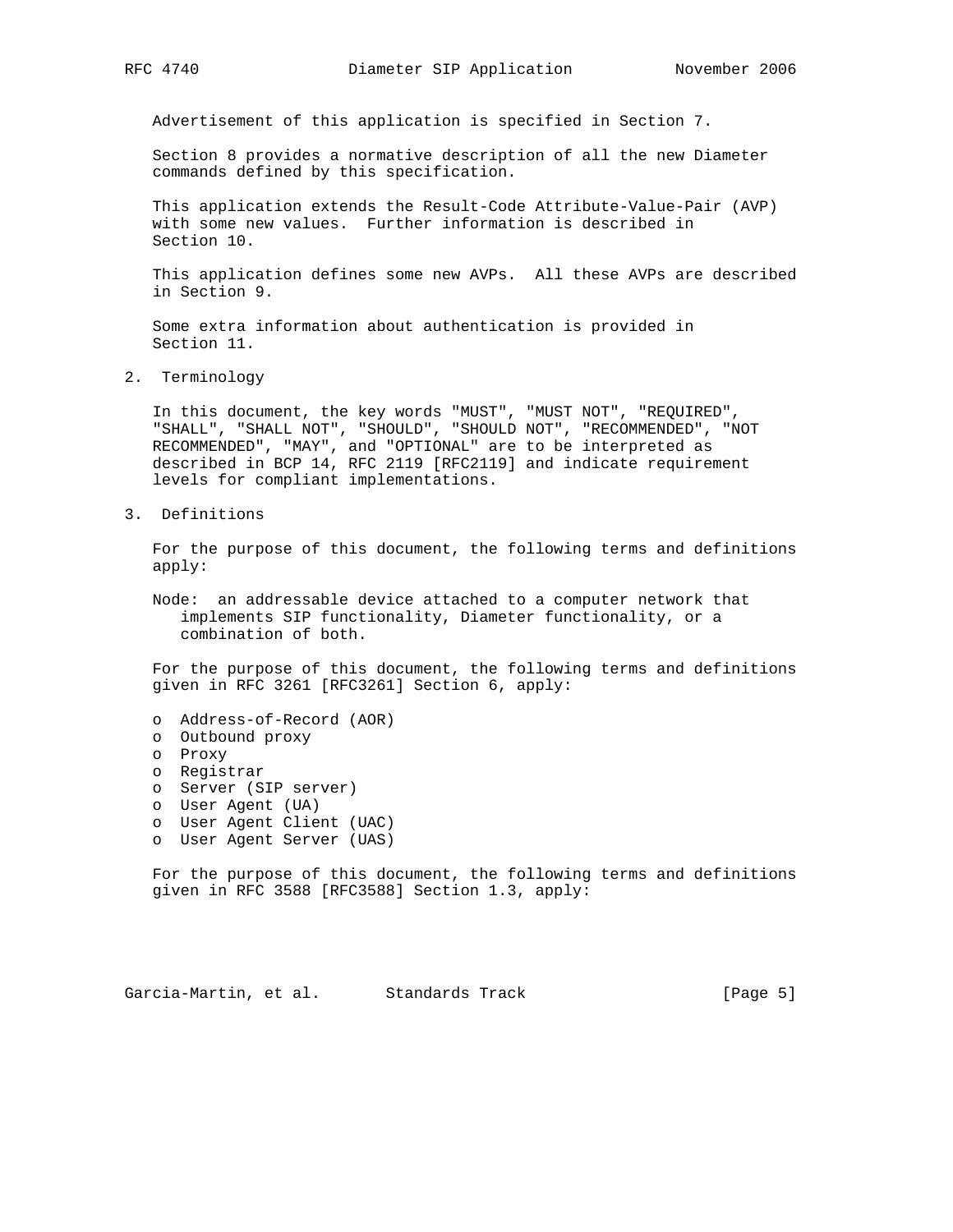- - o Authorization
	- o Authentication
	- o Attribute-Value Pair (AVP)
	- o Diameter Client
	- o Diameter Server
	- o Home Realm
	- o Redirect Agent
	- o User
- 4. Acronyms
	- AKA: Authentication and Key Agreement
	- LIR: Location-Info-Request
	- LIA: Location-Info-Answer
	- MAR: Multimedia-Auth-Request
	- MAA: Multimedia-Auth-Answer
	- PPR: Push-Profile-Request
	- PPA: Push-Profile-Answer
	- RTR: Registration-Termination-Request
	- RTA: Registration-Termination-Answer
	- SAR: Server-Assignment-Request
	- SAA: Server-Assignment-Answer
	- SL: Subscriber Locator
	- UAR: User-Authorization-Request
	- UAA: User-Authorization-Answer
- 5. Applicability Statement

 This document assumes a general architecture where a Home Realm is composed of one or more nodes implementing Diameter or SIP functions. Users are issuing SIP requests to access SIP resources. For each particular user, the Home Realm needs to authenticate and authorize the usage of those resources and/or the route to the appropriate node. We assume that the database containing the user-related data is located outside the SIP node that requires authorization. Data belonging to different users may be stored in different nodes in the Home Realm, but we assume that all the data related to a particular user is stored in a single node.

 Note: Central to the architecture is the fact that the user data is stored in a single point in the network. This restriction does not mandate a particular implementation, e.g., it is possible to implement clusters of databases operating in mirror mode to provide redundancy. The property required by this specification is that the user data the Diameter server has access to is stored safely in what is seen, from the external point of view, as a single user database.

Garcia-Martin, et al. Standards Track (Page 6)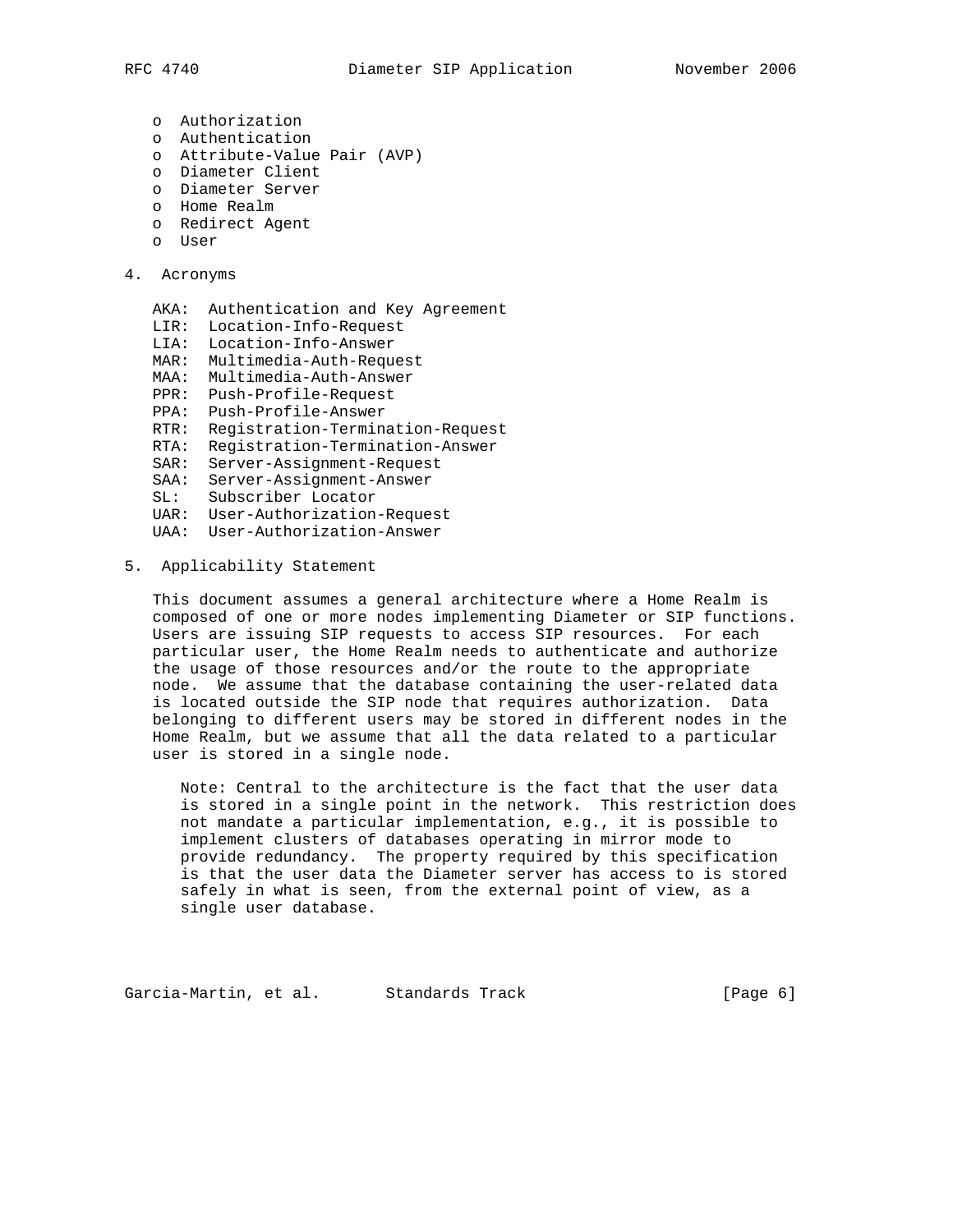This document allows several configurations of the Home Realm. In one configuration, a SIP server (proxy, registrar, etc.) is allocated to a user for the purpose of triggering and executing services. The allocation of the SIP server may be done dynamically, e.g., at the time the user registers in the network. This configuration requires a SIP server, typically located at the edge of the network, that is able to allocate another SIP server for the user and that also supports routing of SIP requests and responses towards that allocated SIP server. Both SIP server nodes implement a Diameter client.

 In another configuration, the address of a SIP outbound proxy is configured (by means outside the scope of this specification) into the SIP User Agent. The outbound Diameter client in the SIP outbound proxy node authenticates the user, requests authorization for SIP requests, and performs accounting activities.

6. Overview of Operation

 This section provides an informative description of how the Diameter SIP application can be used together with SIP. This section is not intended to mandate any specific usage of the Diameter SIP application nor does it mandate a specific mapping between SIP and Diameter messages. We provide a collection of examples that show how the required AAA functionality can be achieved in conjunction with SIP.

# 6.1. General Architecture

 The Diameter SIP application can be used in a SIP environment where an interface to a AAA infrastructure is required to authenticate and authorize the usage of SIP resources. This application provides support for SIP User Agents and proxies that implement and use HTTP Digest authentication [RFC2617], which is the authentication mechanism mandated by SIP [RFC3261]. The application is extensible and, if need arises, it can be extended to provide support for other authentication mechanisms or extensions to HTTP Digest authentication when they occur.

 This application provides limited support for accounting services as follows: the Diameter server is able to provide the addresses of accounting severs to the Diameter client. Figure 1, below, shows a general overview of the integration of the SIP architecture with the AAA architecture.

 According to Figure 1, there are one or more SIP User Agents (UAs) that initiate or terminate SIP traffic through one or more SIP servers. Both SIP servers implement a Diameter client that supports the Diameter application described in this specification.

Garcia-Martin, et al. Standards Track [Page 7]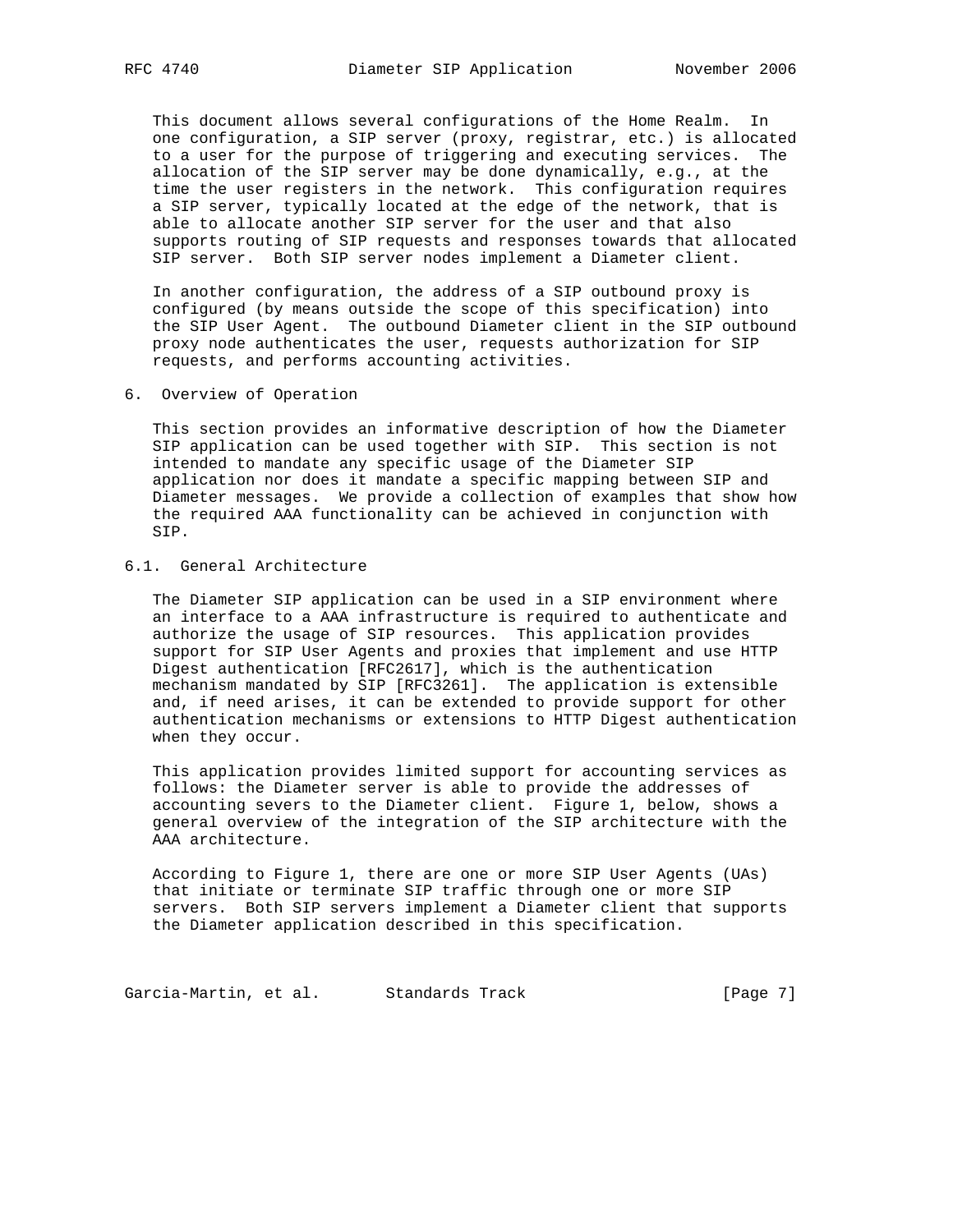

Figure 1: Architecture of the Diameter application for SIP

 In Figure 1, it can be seen that SIP server 1 sends different Diameter commands and receives different responses than those sent and received by SIP server 2. This is because SIP server 1 in Figure 1 is located at the edge of a network, and its main task is to locate SIP server 2. SIP server 2 is requesting and receiving authentication and authorization data from the Diameter server and is not located at the edge of the network.

 This Diameter application assumes that all the data pertaining to a given user is stored in a single Diameter server. For redundancy purposes, several Diameter servers can be configured in a redundancy fashion, in which case all of them keep the data synchronized and operate externally as a single Diameter server.

 With respect to SIP server 1 in Figure 1, the Diameter SIP application provides support for the existence of a farm of these servers, typically configured through one or more DNS records that point to several hosts (this is a typical configuration in common SIP deployments). There is no requirement for these types of servers to keep state related to the Diameter SIP application.

 The Diameter SIP application provides support for a feature that allows an administrative domain to provide a collection of SIP servers 2 (as per Figure 1). Once the user registers for the first time, one of these SIP servers is selected and all the SIP requests related to the user are processed by the same SIP server.

Garcia-Martin, et al. Standards Track (Page 8)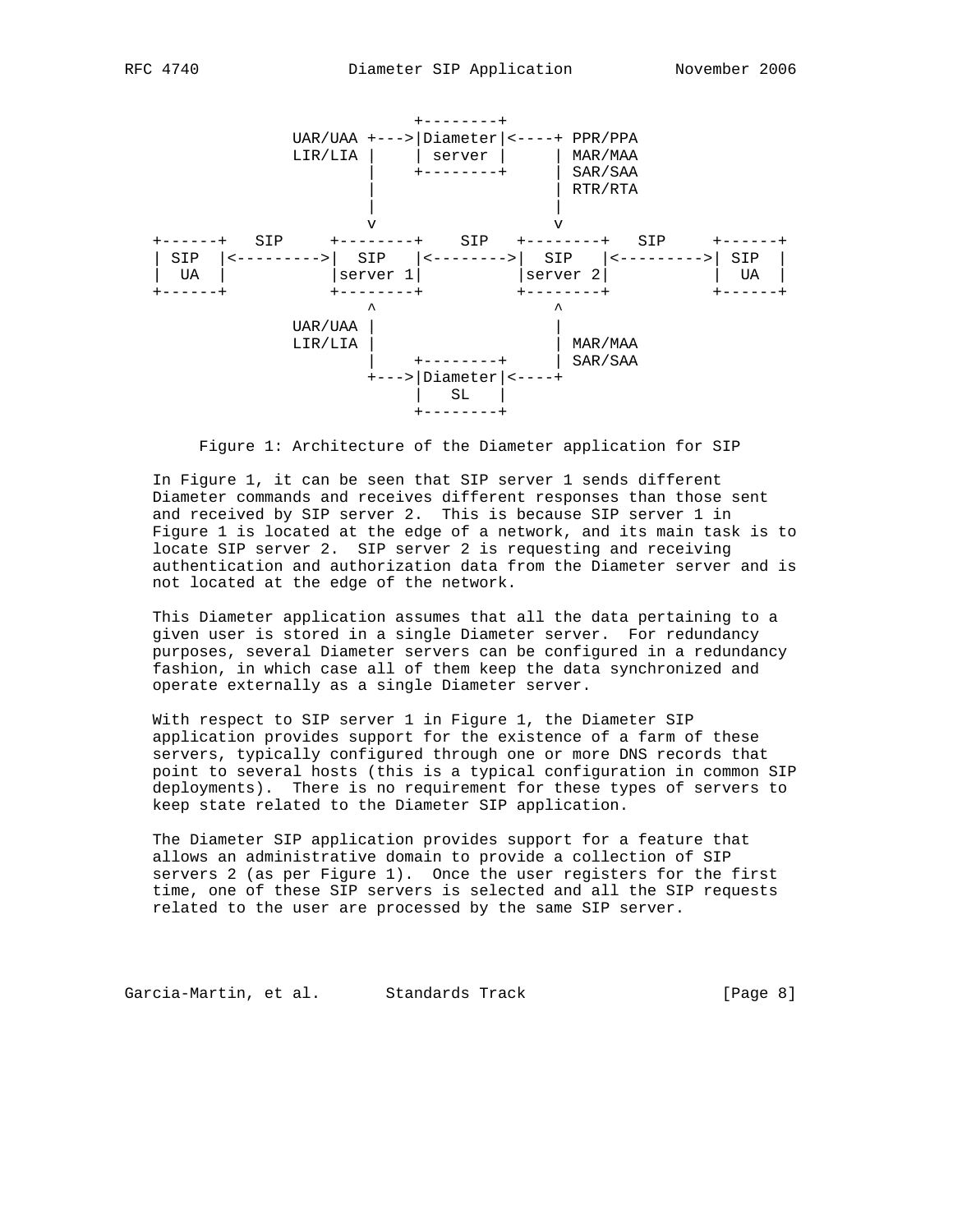The Diameter Subscriber Locator (SL) serves the purpose of locating the Diameter server that contains the user-related data. Its functionality is based on the Diameter redirect mechanism and is further described in Section 6.8.

 It should be noted that this document does not mandate any particular SIP/AAA architecture. However, the Diameter SIP application provides the functionality needed to accommodate all the different architectures where SIP and Diameter are used.

 The following subsections provide an informative overview of the Diameter SIP application, its commands, and a possible interaction with SIP signaling.

## 6.2. Diameter Server Authenticates the User

 This is the generic mechanism to authenticate users. In this approach, we show an example of an administrative network where the Diameter server is authenticating SIP user requests. This could be the case of a medium-size network where the Diameter server is keeping user records and authenticating SIP requests to perform a certain transaction. We have chosen to show a SIP REGISTER request in the example, but the SIP server could request authentication of any other SIP request.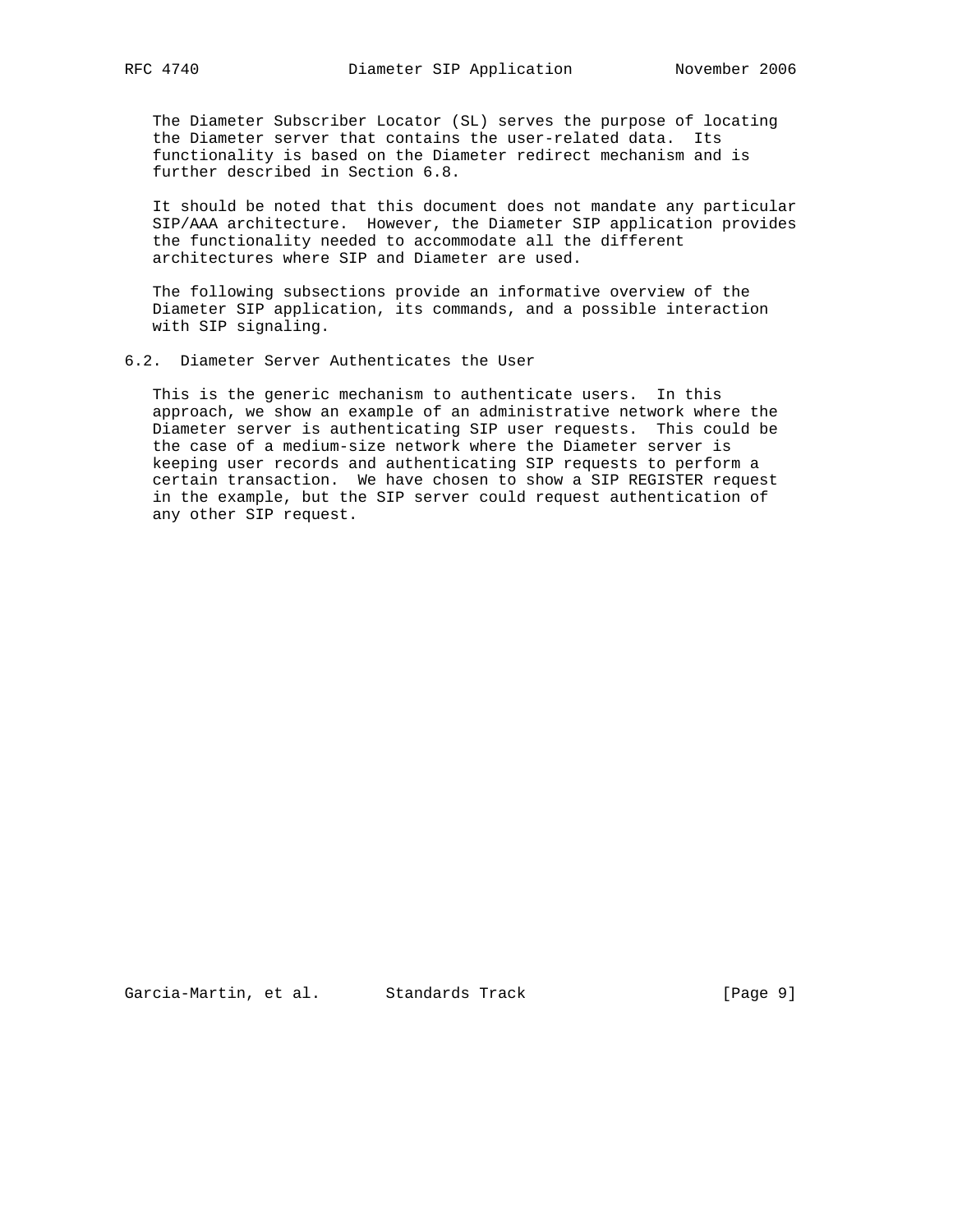

Figure 2: Authentication performed in the Diameter server

 According to Figure 2, a SIP User Agent Client (UAC) sends a SIP REGISTER request (step 1) to SIP server 1, which receives the SIP request. In Figure 2, we assume that this SIP server is located at the edge of the administrative home domain. The Diameter client in SIP server 1 contacts its Diameter server by sending a Diameter User-Authorization-Request (UAR) message (step 2) to determine if this user is allowed to receive service, and if so, request the

Garcia-Martin, et al. Standards Track [Page 10]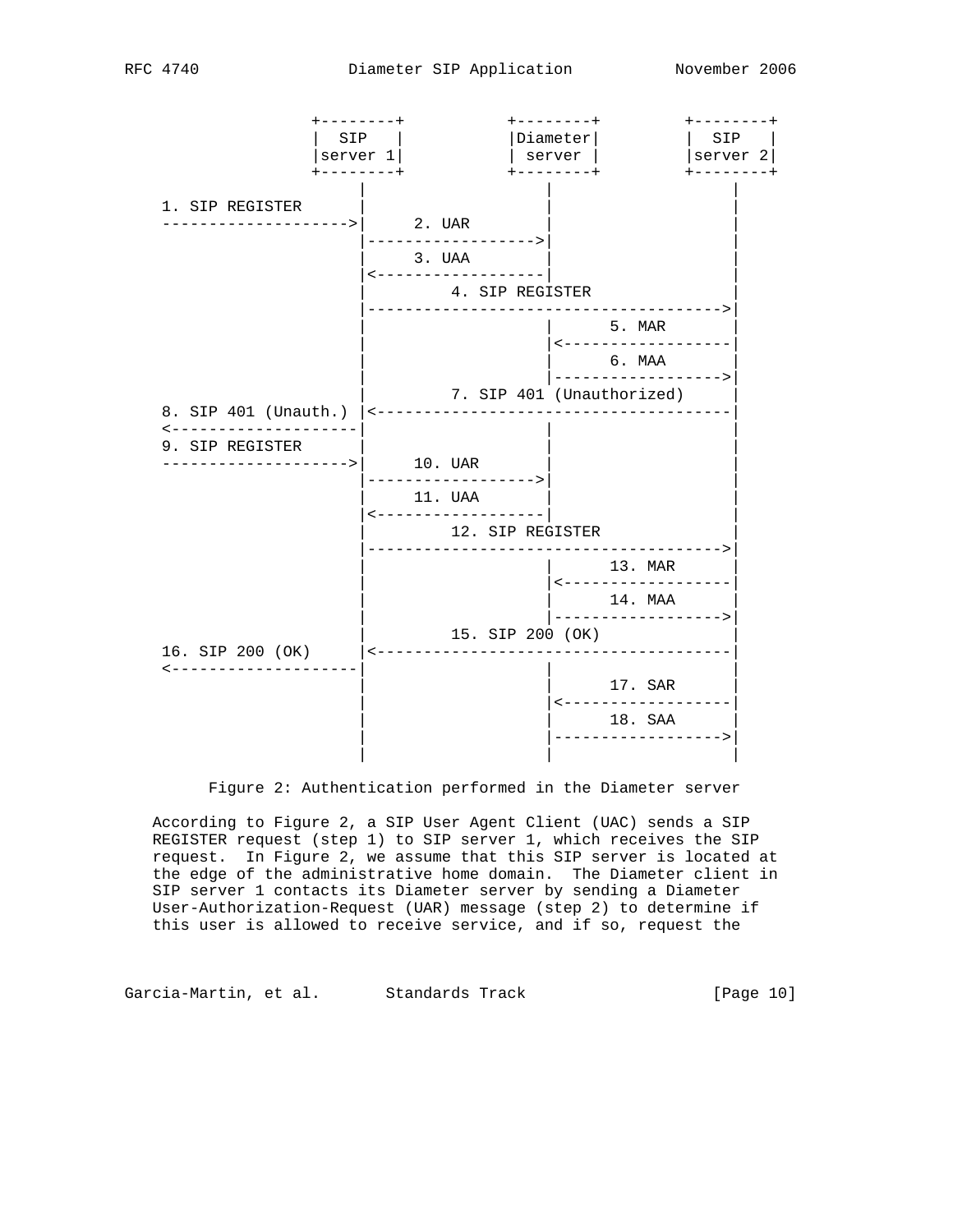address of a local SIP server capable of handling this user. The Diameter server answers with a Diameter User-Authorization-Answer (UAA) message (step 3), which indicates a list of capabilities that SIP server 1 may use to select an appropriate SIP server (SIP server 2) and/or a SIP or SIPS URI pointing to SIP server 2.

 SIP server 1 forwards the SIP REGISTER request (step 4) to an appropriate SIP server (SIP server 2). Then the Diameter client in SIP server 2 requests user authentication from the Diameter server by sending a Diameter Multimedia-Auth-Request (MAR) message (step 5). This request also serves to make the Diameter server aware of the SIP or SIPS URI of SIP server 2, so as to return subsequent requests for the same user to the same SIP server 2. The Diameter server responds with a Diameter Multimedia-Auth-Answer (MAA) message (step 6) with Result-Code AVP set to the value DIAMETER\_MULTI\_ROUND\_AUTH. The Diameter server also generates a nonce and includes a challenge in the MAA message. SIP server 2 uses that challenge to map into the WWW-Authenticate header in the SIP 401 (Unauthorized) response (step 7), which is sent back to SIP server 1 and then to the SIP UAC (step 8).

 SIP server 1 receives a next SIP REGISTER request containing the user credentials (step 9). Note that SIP server 1 does not need to keep a state, and even more, there is no guarantee that the SIP request arrives at the same SIP server 1; there could be a farm of SIP servers 1 operating in redundant configuration. The Diameter client in SIP server 1 contacts the Diameter server by sending a Diameter UAR message (step 10) to determine the SIP server allocated to the user. The Diameter server sends the SIP or SIPS URI of SIP server 2 in a Diameter UAA message (step 11).

 Then SIP server 1 forwards the SIP REGISTER request to SIP server 2 (step 12). SIP server 2 extracts the credentials from the SIP REGISTER request. The Diameter client in SIP server 2 sends those credentials in a Diameter MAR message (step 13) to the Diameter server. At this point, the Diameter server is able to authenticate the user, and upon success, returns a Diameter MAA message (step 14) with the AVP Result-Code set to the value DIAMETER\_SUCCESS.

 Then SIP server 2 generates a SIP 200 (OK) response (step 15), which is forwarded to SIP server 1 and eventually to the SIP UAC (step 16).

 If the Diameter client in SIP server 2 is interested in downloading the user profile information or is required to store the address of the SIP server in the Diameter server, then the Diameter client sends a Diameter SAR message (step 17) to the Diameter server. The Diameter server replies with a Diameter SAA message (step 18) that contains the requested user profile information and the

Garcia-Martin, et al. Standards Track [Page 11]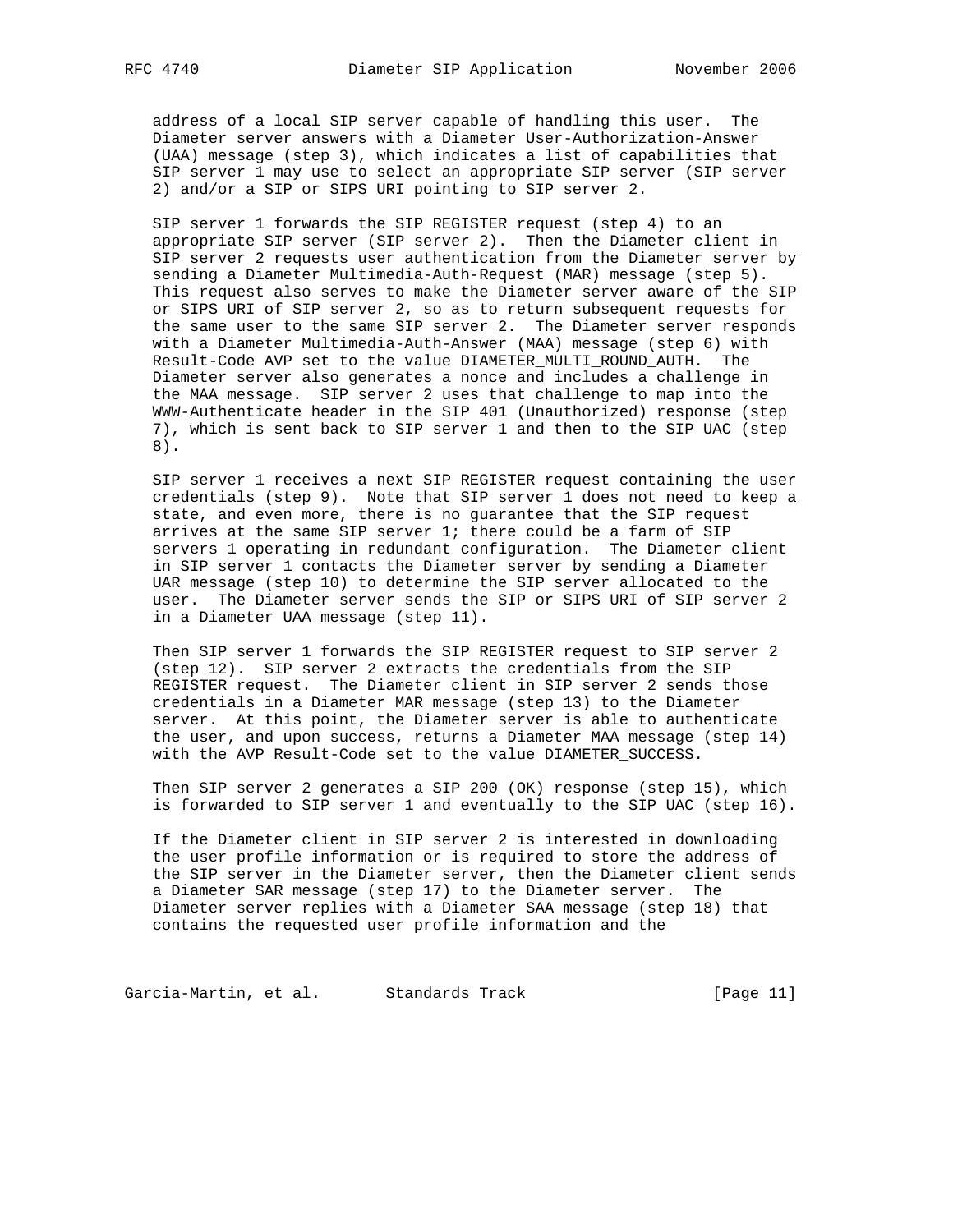acknowledgement of the SIP server address storage. These actions are needed when the SIP server has to retrieve a user profile used to provide services to the served user, or when the SIP server keeps a state for the user, so the Diameter server needs to store the SIP server's address.

# 6.3. Delegating Final Authentication Check to the SIP Server

 An operator with a large base of installed SIP servers may wish to minimize the number of round-trips between the Diameter client and the Diameter server. We provide support for a mechanism where the Diameter server delegates the final authentication check to the SIP server, thereby saving a round-trip. Section 14.1 discusses the security considerations of this scenario.

 It must noted that this scenario is not applicable when the Diameter server is configured to use a session MD5 (MD5-sess) algorithm, because the Diameter server requires the client nonce to compute the H(A1) before sending it to the Diameter client. However, the client nonce might not be available at that time.

Garcia-Martin, et al. Standards Track [Page 12]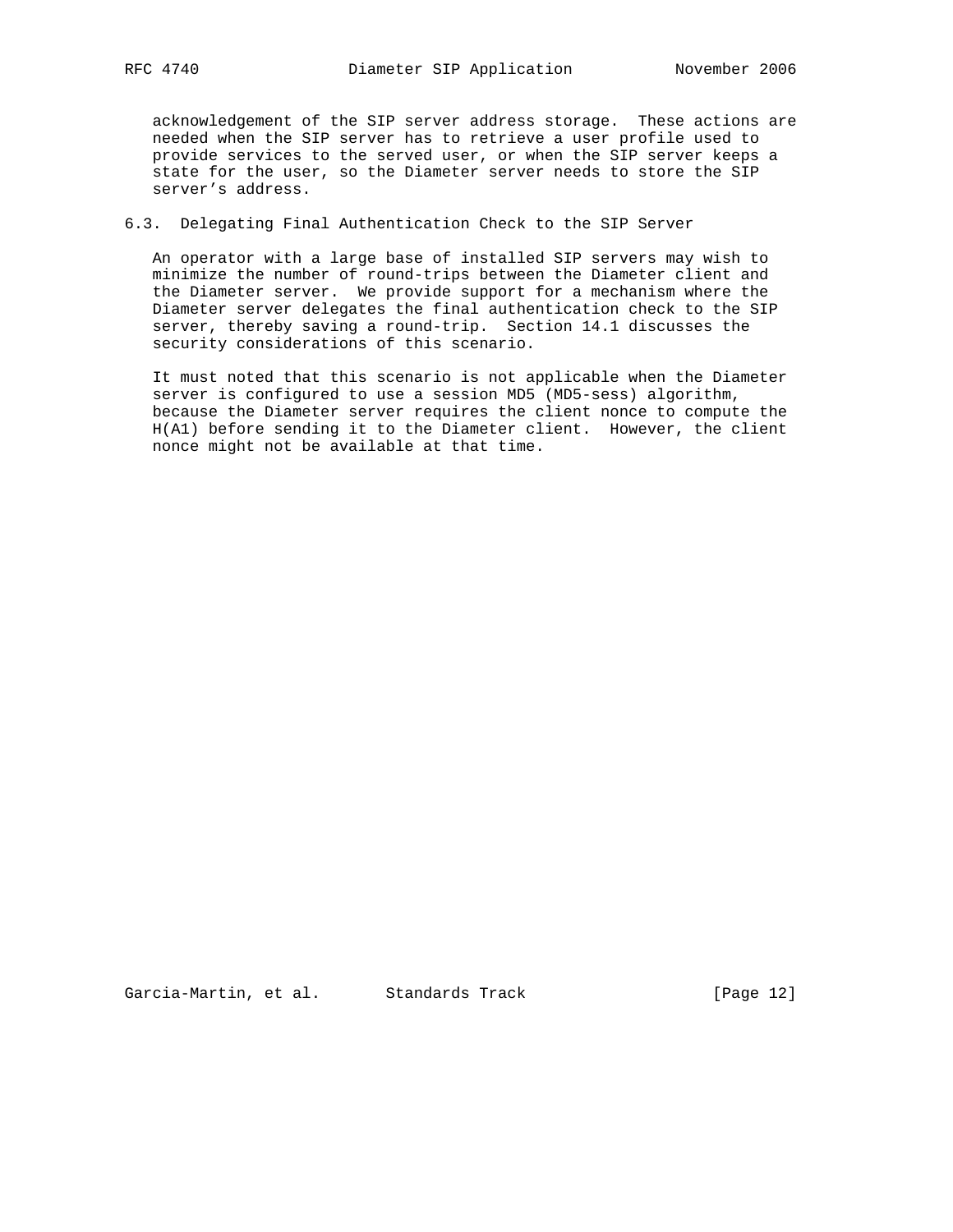

Figure 3: Delegation of authentication to the SIP server

 Figure 3 shows an example where a SIP server is dynamically allocated to serve a SIP User Agent with the support of the Diameter server. This may be the case of certain architectures, such as that of the 3rd Generation Partnership Project (3GPP) IP Multimedia Core Network Subsystem.

 A first SIP server receives a SIP REGISTER request (step 1) whose target is the home network domain. In Figure 3, we assume that this SIP server is located at the edge of the administrative home domain. The Diameter client in this SIP server requests authorization from the Diameter server to proceed with the registration, by sending a

Garcia-Martin, et al. Standards Track [Page 13]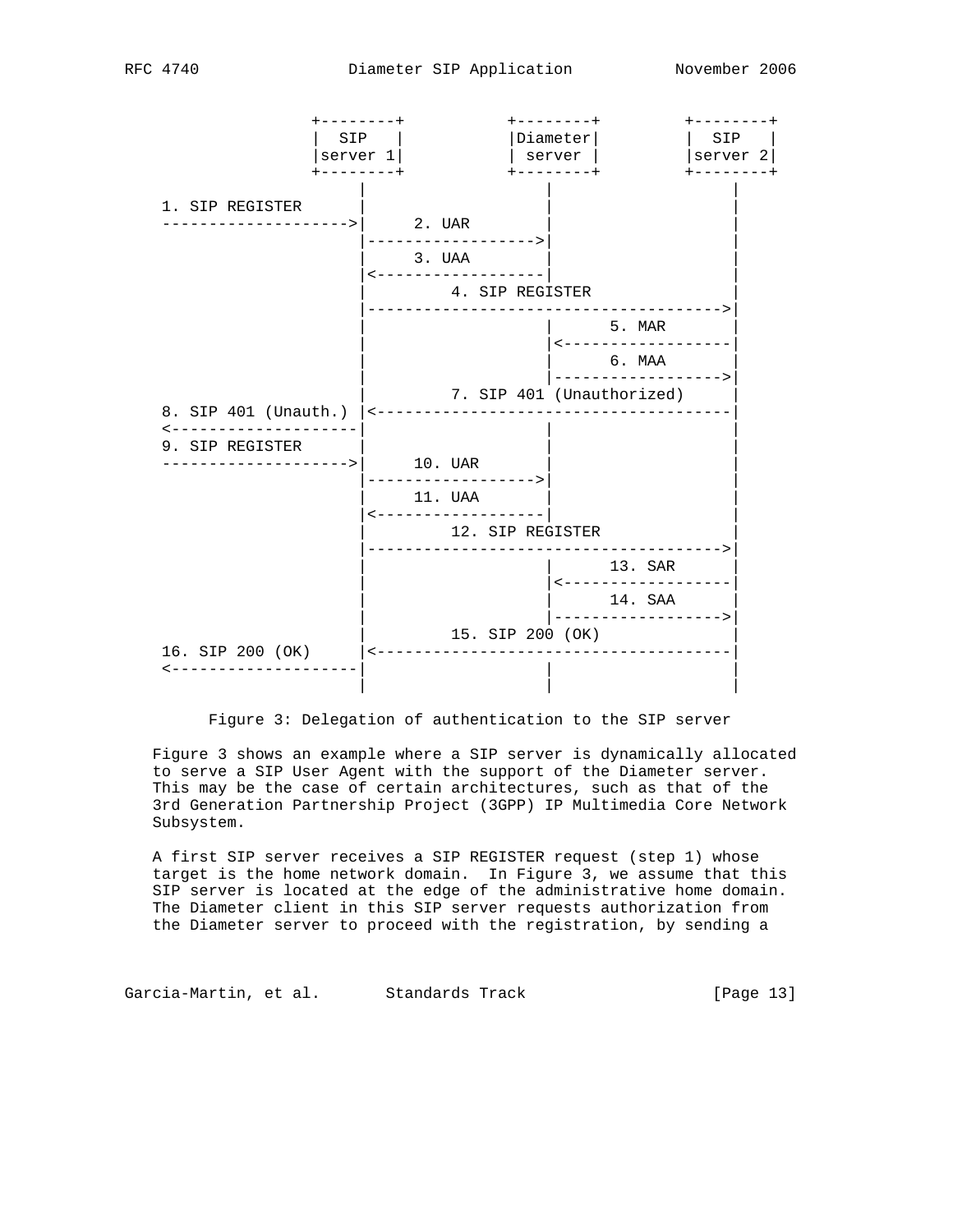Diameter User-Authorization-Request (UAR) message (step 2). The message includes, among other Attribute-Value-Pairs (AVPs), the SIP Address-Of-Record (AOR) that is included in the SIP REGISTER request. The Diameter server verifies the SIP AOR and, if it is a valid defined user in the home network, authorizes the registration to proceed. The Diameter server responds with a Diameter User-Authorization-Answer (UAA) message (step 3), which informs the Diameter client/SIP server about the result of the user authorization. In case of a successful authorization, the Diameter UAA message indicates the address of a local SIP server (SIP server 2 in Figure 3) and/or a list of capabilities that SIP server 1 may use to select an appropriate SIP server 2.

 When the authorization is successful, SIP server 1 forwards the SIP REGISTER request (step 4) to the appropriate SIP server (SIP server 2). The Diameter client in SIP server 2 requests authentication parameters by sending a Diameter Multimedia-Auth-Request (MAR) message (step 5) to the Diameter server. This request also makes the Diameter server aware of the SIP or SIPS URI of SIP server 2, so as to return subsequent requests of the same user to the same SIP server 2. The Diameter server responds with a Diameter Multimedia-Auth-Answer (MAA) message (step 6), which includes a nonce and all the rest of the parameters necessary for the designated authentication algorithm associated with the user. Among others, the MAA message includes a Digest-HA1 AVP that contains H(A1) (as defined in RFC 2617 [RFC2617]), and that allows the Diameter client to calculate the expected response. Then the Diameter client can compare this expected response with the response to the challenge sent from the SIP UA. The absence of the Digest-HA1 AVP in MAA indicates that authentication and authorization take place in the Diameter server, as per the scenario described in Section 6.2.

 SIP server 2 creates a SIP 401 (Unauthorized) SIP response (step 7) based on the challenge included in the MAA message, including the authentication material needed by the SIP User Agent Client (UAC) to include the appropriate credentials. SIP server 1 forwards the SIP response to the SIP UAC (step 8).

 The SIP server 1 receives the next SIP REGISTER request containing the user credentials (step 9). Because SIP server 1 does not need to keep a state (and there is no guarantee that the SIP request arrives to the same SIP server 1), the Diameter client in SIP server 1 contacts the Diameter server again by sending a Diameter UAR message (step 10) to determine the SIP server allocated to the user. The Diameter server sends the SIP or SIPS URI of SIP server 2 in a Diameter UAA message (step 11).

Garcia-Martin, et al. Standards Track [Page 14]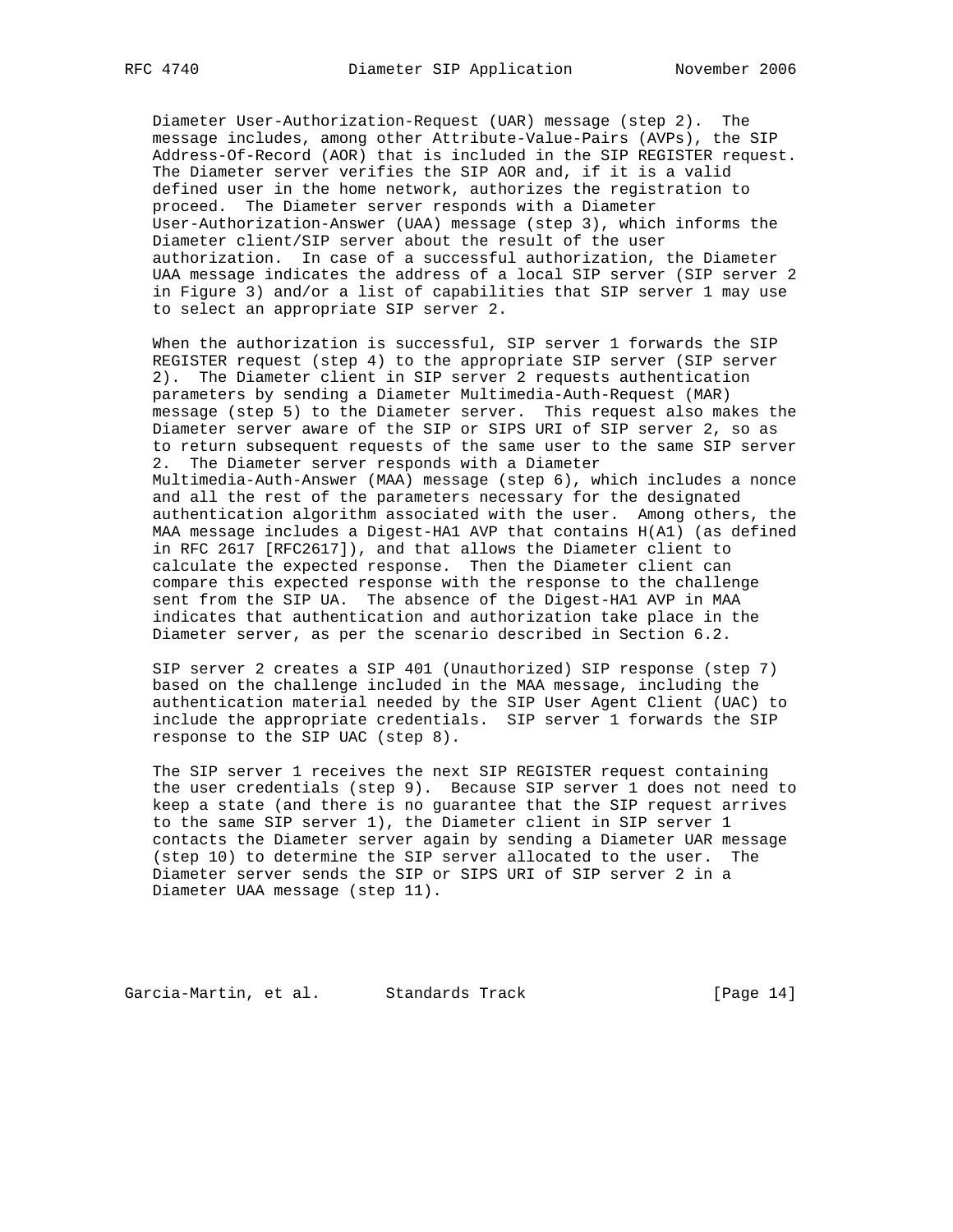SIP server 1 forwards the SIP REGISTER request to SIP server 2 (step 12). SIP server 2 validates the credentials by comparing the response supplied by the SIP UA with the expected response calculated by the SIP server 2 (based on the H(A1) received from the Diameter server).

 If the credentials are valid, SIP server 2 sends a Diameter Server-Assignment-Request (SAR) message (step 13) requesting the Diameter server to confirm the completion of the authentication procedure and to confirm the SIP or SIPS URI of the SIP server that is currently serving the user. The Diameter SAR message also serves the purpose of requesting that the Diameter server send the user profile to the SIP server. The Diameter server responds with a Diameter Server-Assignment-Answer (SAA) message (step 14). If the Result-Code AVP value does not inform SIP Server 2 of an error, the SAA message can include zero or more SIP-User-Data AVPs containing the information that SIP server 2 needs in order to provide a service to the user.

 SIP server 2 generates a SIP 200 (OK) response (step 15), which is forwarded to SIP server 1 and eventually to the SIP UAC (step 16).

## 6.4. SIP Server Requests Authentication and Authorization

 Figure 4 depicts a typical scenario where a stateless SIP proxy requests authentication information and authorization to a Diameter server, for the purpose of providing SIP routing services to a SIP User Agent. The SIP proxy server may be configured as an outbound SIP proxy, so that all the requests initiated by the SIP UA traverse the SIP proxy.

 According to Figure 4, a SIP User Agent sends a SIP request to its outbound SIP proxy server. In this case, the message is a SIP INVITE request (see step 1), but it could be any other SIP request. We assume that this SIP request does not contain any credentials at this time. The outbound SIP proxy server needs to authenticate and authorize the proxy services offered to the user. The Diameter client in the SIP server sends a Multimedia-Auth-Request (MAR) message (step 2). The Diameter server generates a nonce and sends a Multimedia-Auth-Answer (MAA) message (step 3) that includes the nonce and the rest of the data necessary for the SIP server to challenge the user, typically with HTTP Digest Authentication indicated in the MAA message. This data enables the SIP server to create a SIP 407 (Proxy Authentication Required) response (step 4) that contains a challenge. The SIP UA creates a new INVITE request (step 5) that contains the credentials. The Diameter client in the SIP server sends the credentials to the Diameter server in a new Diameter MAR message (step 6). The Diameter server validates the credentials and

Garcia-Martin, et al. Standards Track [Page 15]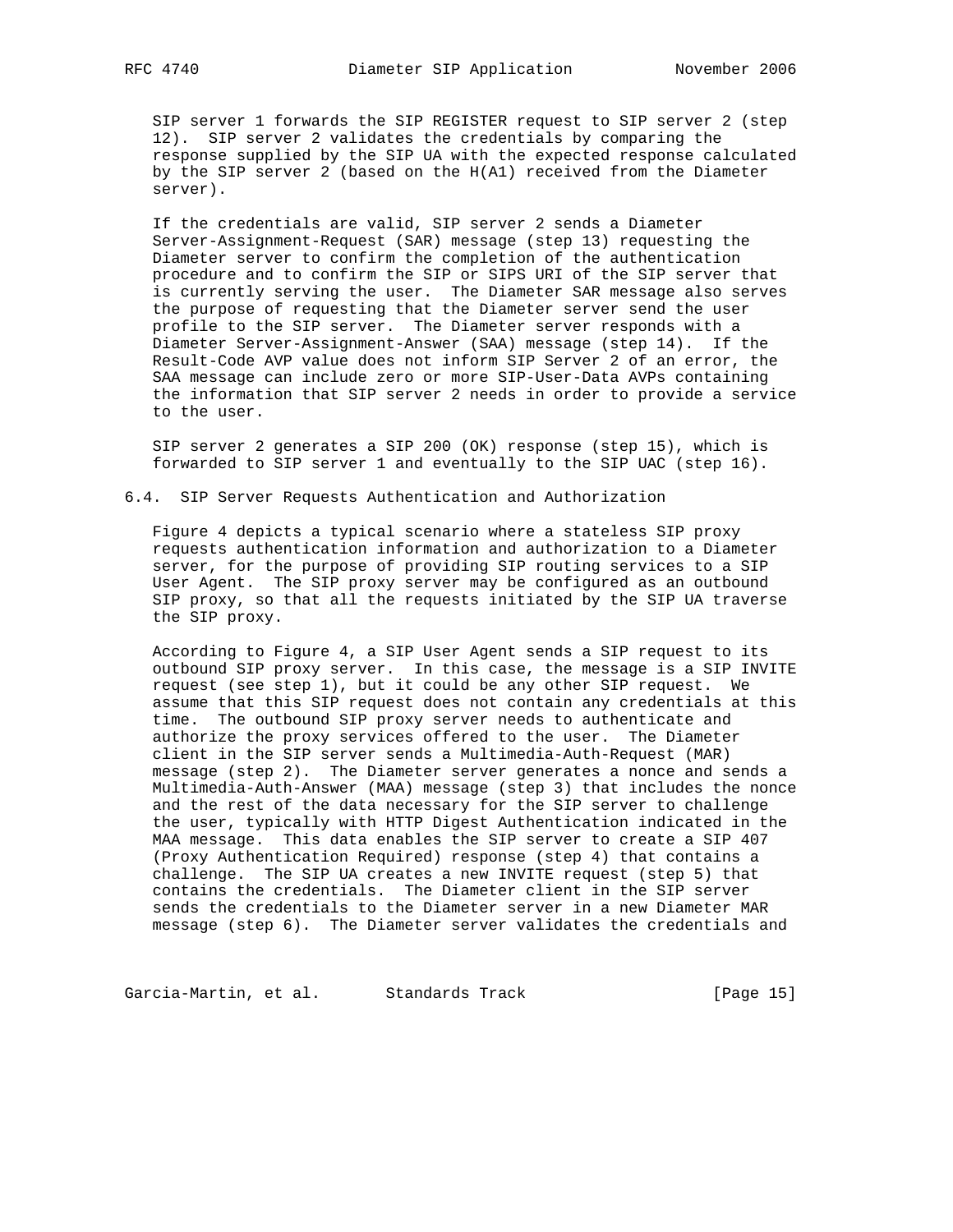authorize the SIP transaction in a Diameter MAA message (step 7). The SIP server forwards the SIP INVITE request to its destination (step 8) as per regular SIP procedures. Eventually, the session setup is confirmed with a SIP 200 (OK) response (step 9) that is forwarded to the SIP UA (step 10). The session setup is complete.



Figure 4: SIP server requests authorization

6.5. Locating the Recipient of the SIP Request

 Figure 5 shows the scenario where SIP server 1 may be configured as a SIP edge proxy server, processing SIP traffic at the edge of a network. SIP server 1 receives a SIP INVITE request (step 1). SIP server 1 needs to find the address of SIP server 2, which is serving the recipient of the SIP request. The Diameter client in SIP server 1 sends a Diameter Location-Info-Request (LIR) message (step 2) to the Diameter server. The Diameter server responds with a Diameter Location-Info-Answer (LIA) message (step 3) that contains the SIP or

Garcia-Martin, et al. Standards Track [Page 16]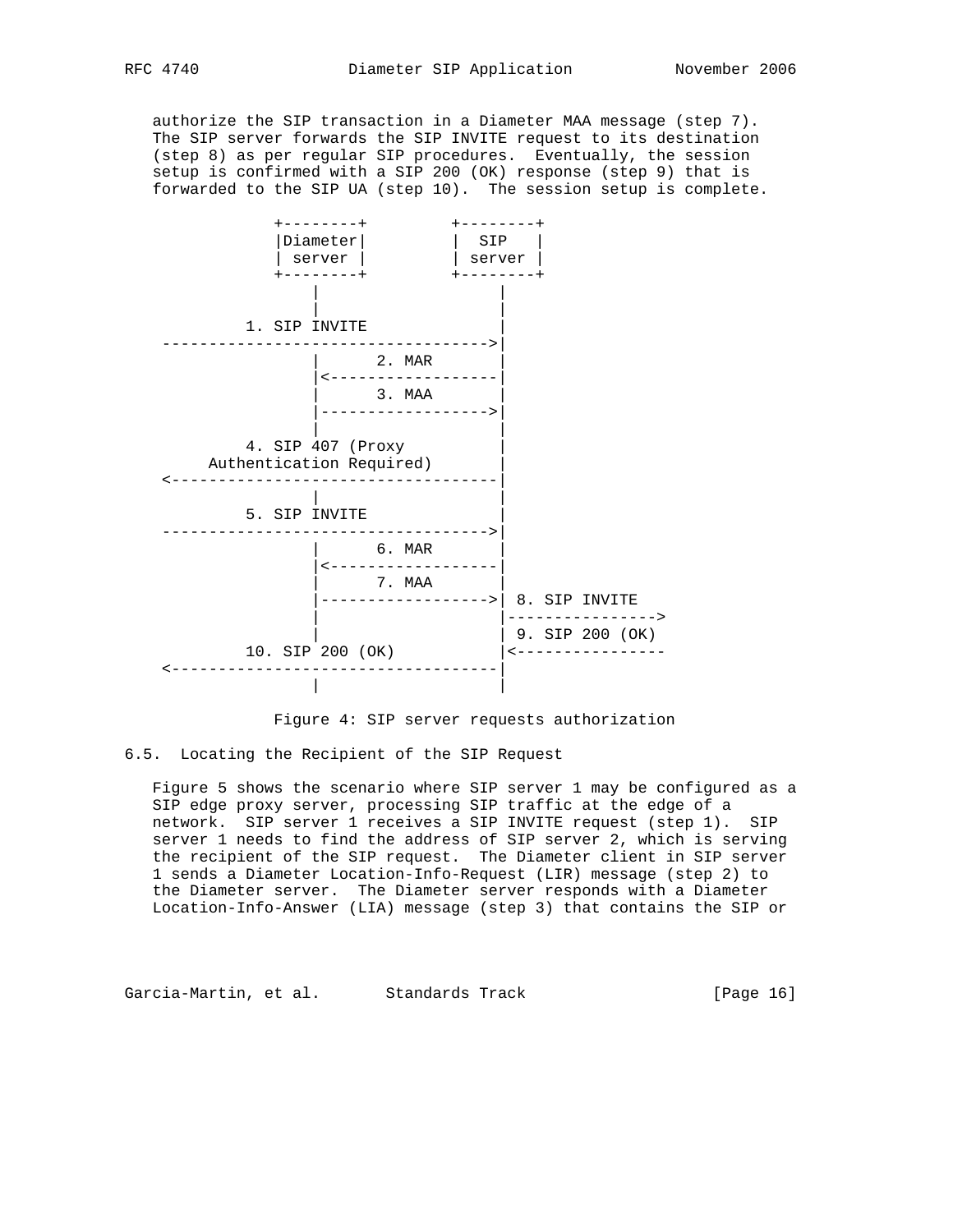SIPS URI of SIP server 2. SIP server 1 then forwards the SIP INVITE to SIP server 2 (step 4). SIP server 2 eventually forwards the SIP INVITE to the appropriate UAS (step 5).





 Although the example shows the connection between a SIP INVITE request and the Diameter LIR message, any SIP request other than REGISTER (such as SUBSCRIBE, OPTIONS, etc.) would trigger the same Diameter message. (A SIP REGISTER request will trigger a Diameter UAR message, as indicated in Figure 2 and Figure 3.)

 The scenario described in this section is also applicable in case an outbound SIP server is not interested in authenticating the user, but is required to locate a further SIP server to route the outbound SIP requests. In this case, the outbound SIP server is mapped to SIP server 1 as shown in Figure 5.

# 6.6. Update of the User Profile

 The Diameter SIP application provides a mechanism for a Diameter server to asynchronously download a user profile to a SIP server whenever there is an update of such user profile. It must be noted that the Diameter server also attaches the user profile to the Diameter Server-Assignment-Answer (SAA) message. This is valid for most of the daily situations; however, the administrator may decide to update or modify the user profile for a particular user, due to, e.g., new services made available to the user. This may involve mechanisms outside the scope of this specification, such as human

Garcia-Martin, et al. Standards Track [Page 17]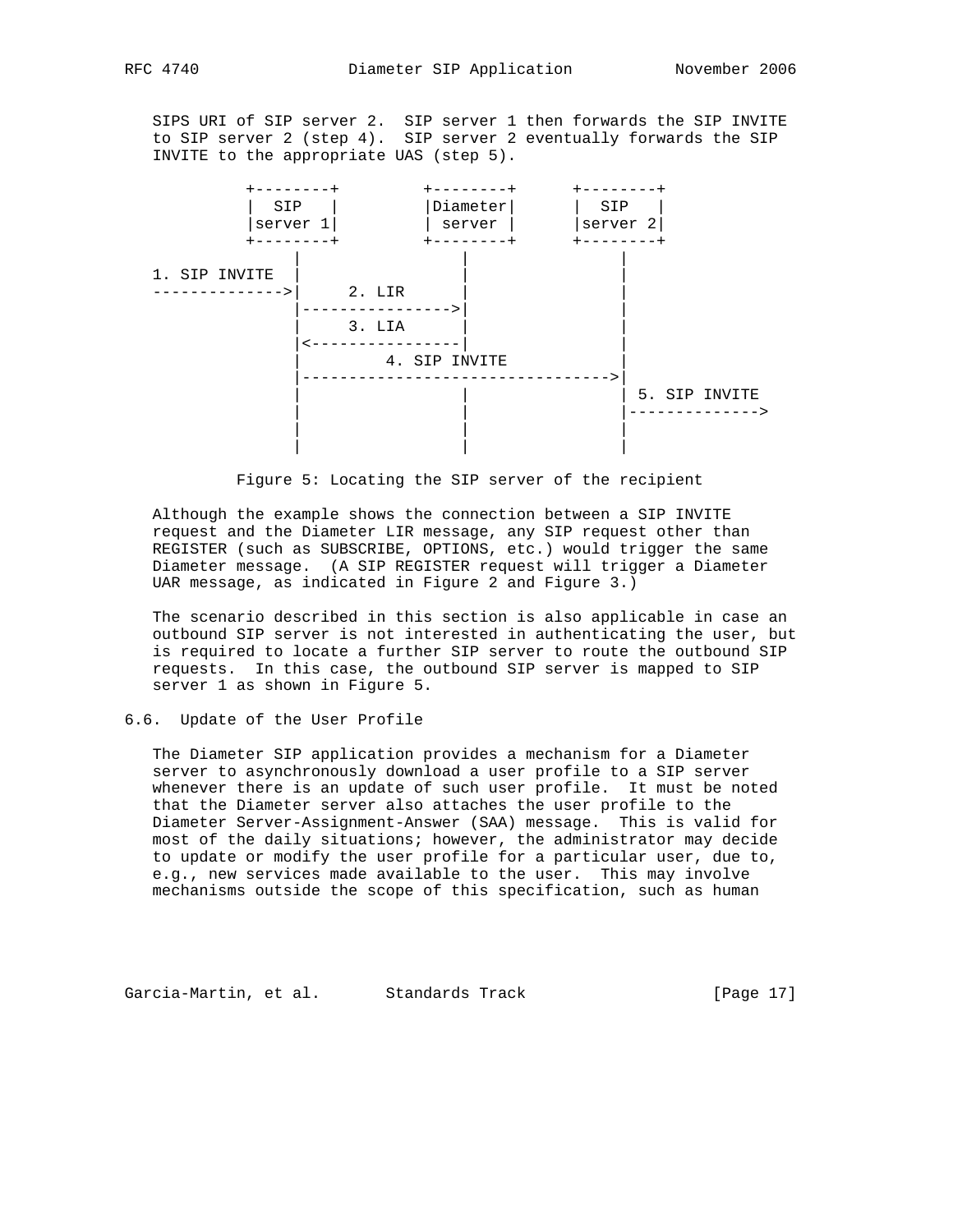intervention, in the Diameter server. In this situation, the Diameter server is able to push the new user profile into the SIP server allocated to the user.

 The scenario is illustrated in Figure 6. When the user profile changes, the Diameter server sends a Diameter Push-Profile-Request (PPR) message (step 1) to the Diameter client in the SIP server allocated to that user (SIP server 2 in the examples). The Diameter PPR message contains one or more SIP-User-Data AVPs, a User-Name AVP and zero or more SIP-AOR AVPs. The Diameter client in SIP server 2 acknowledges the Diameter PPR message by sending a Diameter Push-Profile-Answer (PPA) message (step 2) to the Diameter server.



Figure 6: Diameter server pushes an update of the user profile

## 6.7. SIP Soft State Termination

 SIP can create soft states in SIP nodes based on events such as SIP registrations or SIP event subscriptions. These states are periodically refreshed, and cease to exist if they are not refreshed. Additionally, an administrative action can be taken to terminate a SIP soft state, or the SIP UA can explicitly terminate a SIP soft state.

 The Diameter base protocol offers a mechanism to create and delete states in Diameter nodes. These states are called Diameter user sessions. The Diameter server decides whether to use a Diameter user session as a mechanism to map to a SIP soft state. If the Diameter server decides to use Diameter user sessions, the termination of a Diameter user session implies the termination of the corresponding SIP soft state (e.g., registration, event subscription), and vice versa. If the Diameter server does not use Diameter user sessions, this Diameter SIP application offers specific commands to manage the SIP soft states. Implementations compliant with this specification MUST support both mechanisms of session management.

Garcia-Martin, et al. Standards Track [Page 18]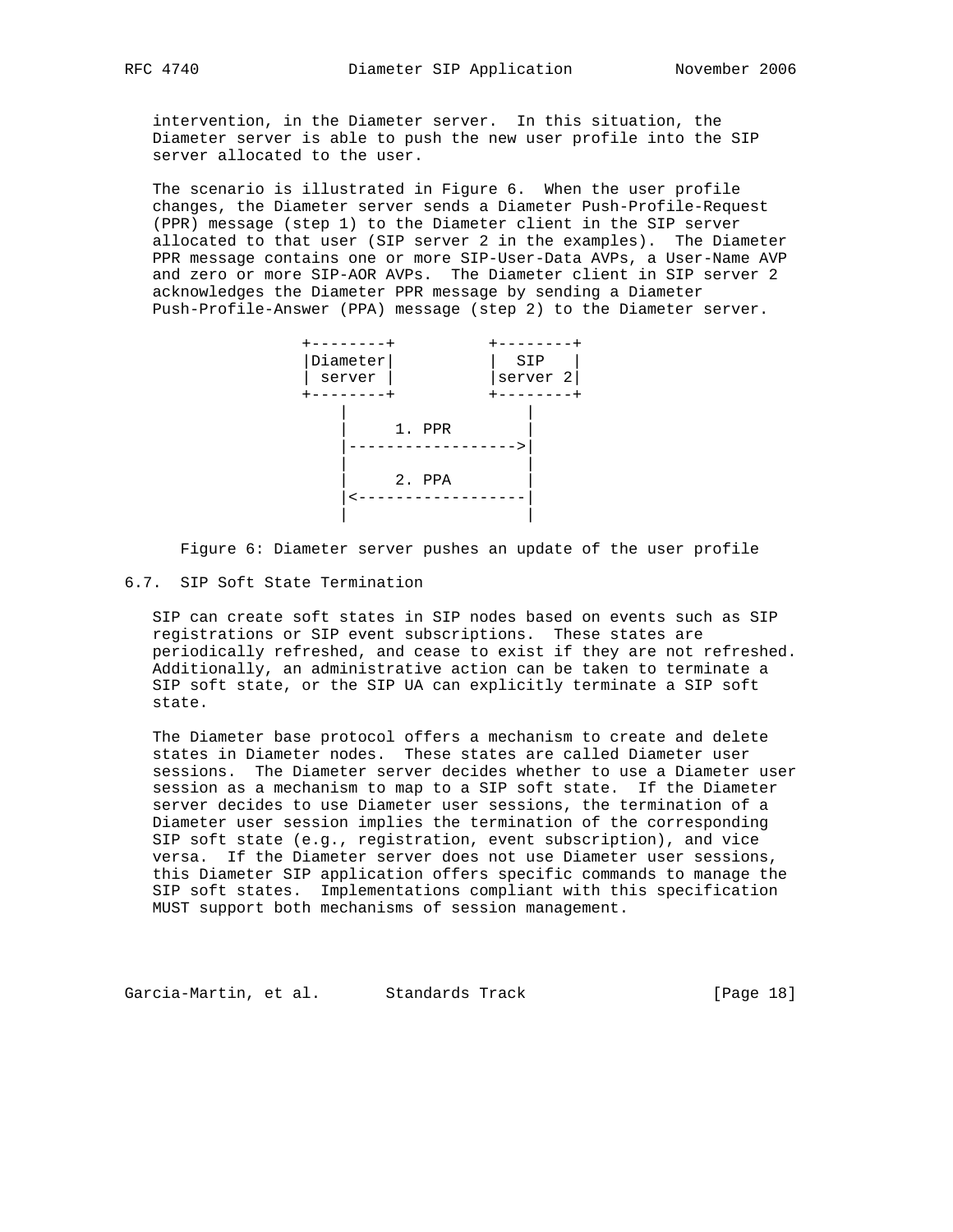We provide support for both Diameter client- and Diameter server-initiated session termination. Depending on whether Diameter sessions are used, termination of a SIP soft state can be achieved by one of the following methods:

- o When the Diameter client (SIP proxy) wants to terminate the SIP soft state and Diameter user sessions are not maintained (i.e., the Auth-Session-State AVP has been previously set to NO\_STATE\_MAINTAINED), the Diameter client MUST send a Server-Assignment-Request (SAR) message with the SIP-Server-Assignment-Type AVP (Section 9.4) set to any of the deregistration values: TIMEOUT\_DEREGISTRATION, USER\_DEREGISTRATION, TIMEOUT\_DEREGISTRATION\_STORE\_SERVER\_NAME, USER\_DEREGISTRATION\_STORE\_SERVER\_NAME, ADMINISTRATIVE\_DEREGISTRATION, DEREGISTRATION\_TOO\_MUCH\_DATA.
- o When the Diameter client (SIP proxy) wants to terminate the SIP soft state and Diameter user sessions are maintained (i.e., the Auth-Session-State AVP has been previously set to STATE\_MAINTAINED), the Diameter client MUST send a Session- Termination-Request (STR) message as per regular procedures according to RFC 3588 [RFC3588].
- o When the Diameter server wants to terminate the SIP soft state and Diameter user sessions are not maintained (i.e., the Auth-Session-State AVP has been previously set to NO\_STATE\_MAINTAINED), the Diameter server MUST send a Registration-Termination-Request (RTR) message (see Section 8.9).
- o When the Diameter server wants to terminate the SIP soft state and Diameter user sessions are maintained (i.e., the Auth-Session-State AVP has been previously set to STATE\_MAINTAINED), the Diameter server MUST send an Abort-Session-Request (ASR) message as per regular procedures according to RFC 3588 [RFC3588].
- 6.8. Diameter Server Discovery

 The basic architecture assumption of this document is that all the data related to a user is stored in a unique Diameter server. Contrary to general opinion, this does not create a single point of failure. It is assumed that Diameter servers are configured in a redundant fashion in an attempt to mitigate the single-point-of-failure problem.

 In large networks, where the number of users may be significantly high, there might be a need to scale the number of Diameter servers. All the data associated with a user is still stored in one Diameter

Garcia-Martin, et al. Standards Track [Page 19]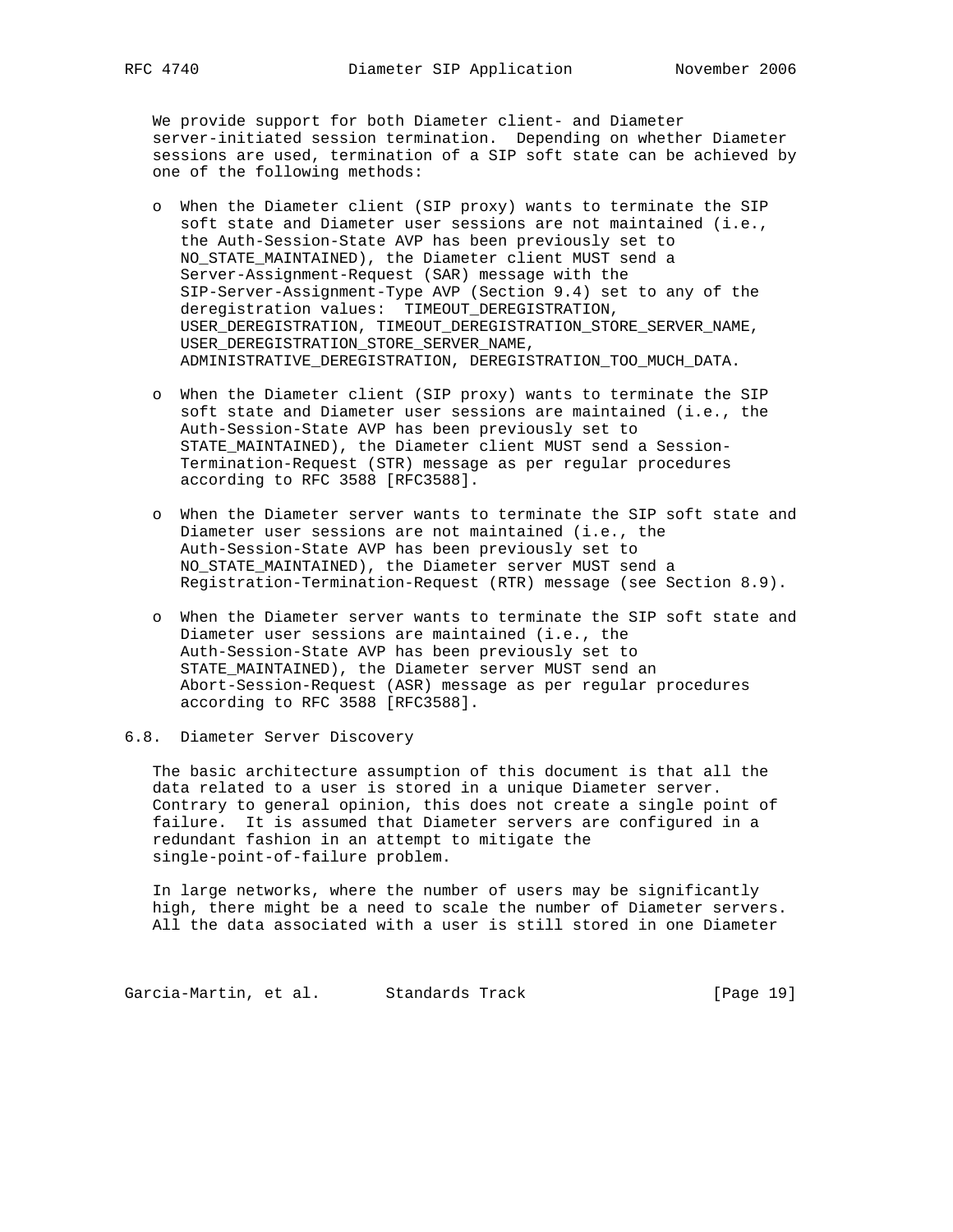server (typically, operating in a redundant configuration), but the data associated with different users may reside in different Diameter servers.

 Although this configuration scales well, it introduces a new problem, namely: given the user's SIP AOR as an input, how to determine which of various Diameter servers is storing the data for that particular SIP AOR. We solve this problem with inspiration from the Diameter redirection mechanism specified in RFC 3588 [RFC3588]. We include in the architecture a new Diameter node that, for the purpose of this document, is known as Diameter Subscriber Locator (SL). The Diameter SL contains a database or routing tables that map SIP AORs to Diameter server URIs. A particular Diameter server URI points to the actual Diameter server that stores all the data related to a particular SIP AOR, and in consequence, to the user who owns the SIP AOR. The Diameter SL acts in a similar way to a Diameter Redirect Agent, dispatching Diameter requests (e.g., providing the redirection URI in the answer). The Diameter SL can redirect all the request pertaining to a user by setting the Redirect-Host-Usage AVP with a value ALL\_USER, as specified in RFC 3588 [RFC3588].

 The Diameter SL can be replicated in different nodes along the network, for the purpose of building scalability and redundancy. The database or routing tables have to be consistent across all these different Diameter SLs, so that equal Diameter requests will produce equal Diameter answers, no matter which Diameter SL processes the request.



Figure 7: Locating a Diameter server. SL redirecting requests

Garcia-Martin, et al. Standards Track [Page 20]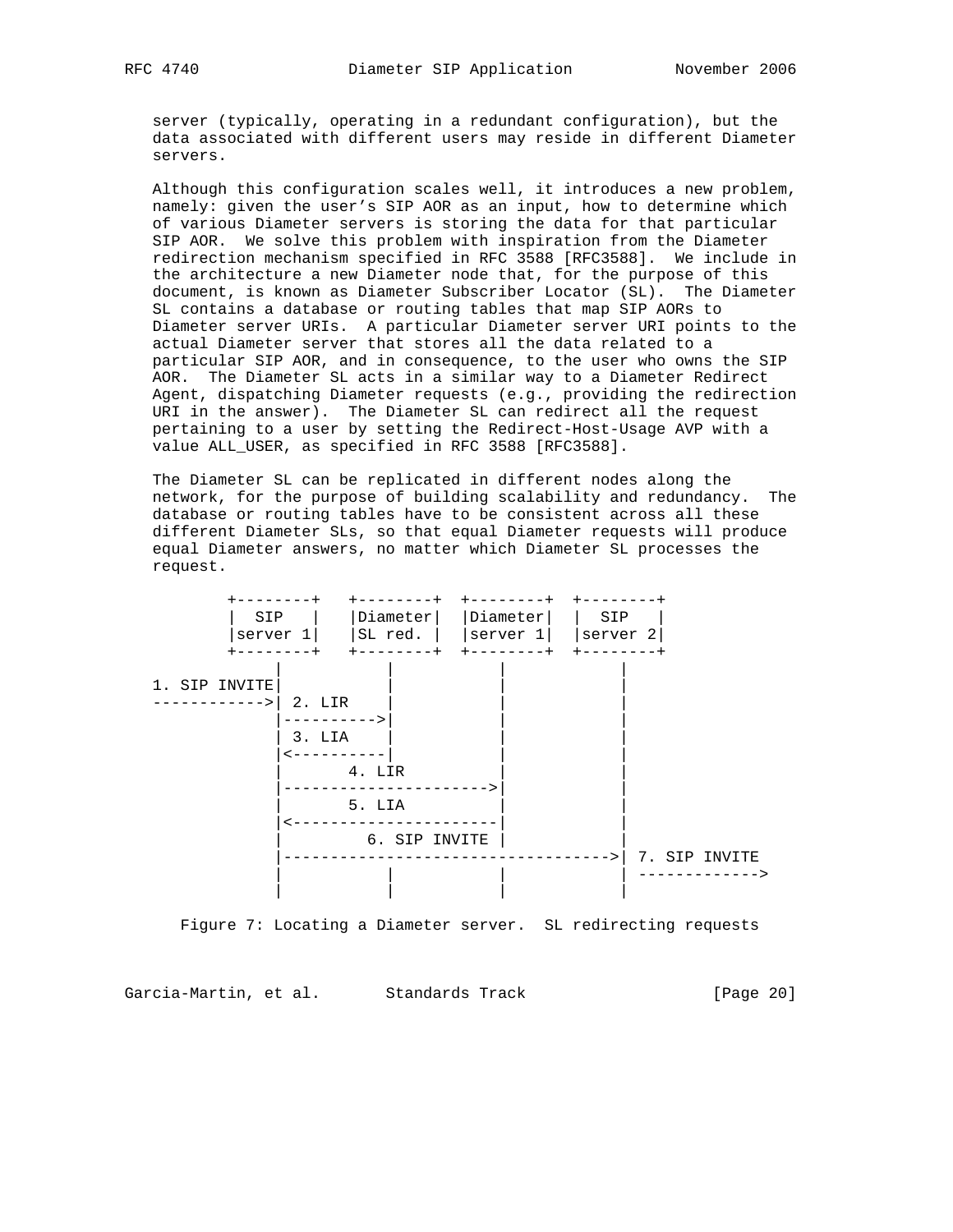Figure 7 shows an example of operation of a Diameter SL acting in redirect mode. SIP server 1 receives an INVITE request (step 1) addressed (in the SIP Request-URI) to a user for which the Diameter client in SIP server 1 does not possess routing information. In other words, the Diameter client in SIP server 1 does not know the URI of the Diameter server 1. The Diameter client sends a Diameter LIR message (step 2) to any of the Diameter SLs configured in the network. The address of those SLs is assumed to be pre-provisioned in the Diameter client. The Diameter SL, based on the contents of the SIP-AOR AVP and its own routing tables, determines the Diameter server that stores the information allocated to such user. Then it builds a Diameter LIA message (step 3) that includes a Result-Code AVP set to DIAMETER\_REDIRECT\_INDICATION and one Redirect-Host AVP, whose value is set to the URI of the Diameter server that stores the information related to such user. Then the Diameter client in SIP server 1 builds a new LIR message (step 4) addressed to the Diameter server received in the Redirect-Host AVP. The rest of the procedure is completed as described in previous sections.

7. Advertising Application Support

 Diameter implementations conforming to this specification MUST advertise its support by including an Auth-Application-Id AVP in the Capabilities-Exchange-Request (CER) and Capabilities-Exchange-Answer (CEA) commands, according to the Diameter base protocol, RFC 3588 [RFC3588]. This Auth-Application-Id AVP MUST be set to the value of this Diameter SIP application (Section 13.1 indicates the actual value allocated by IANA).

Garcia-Martin, et al. Standards Track [Page 21]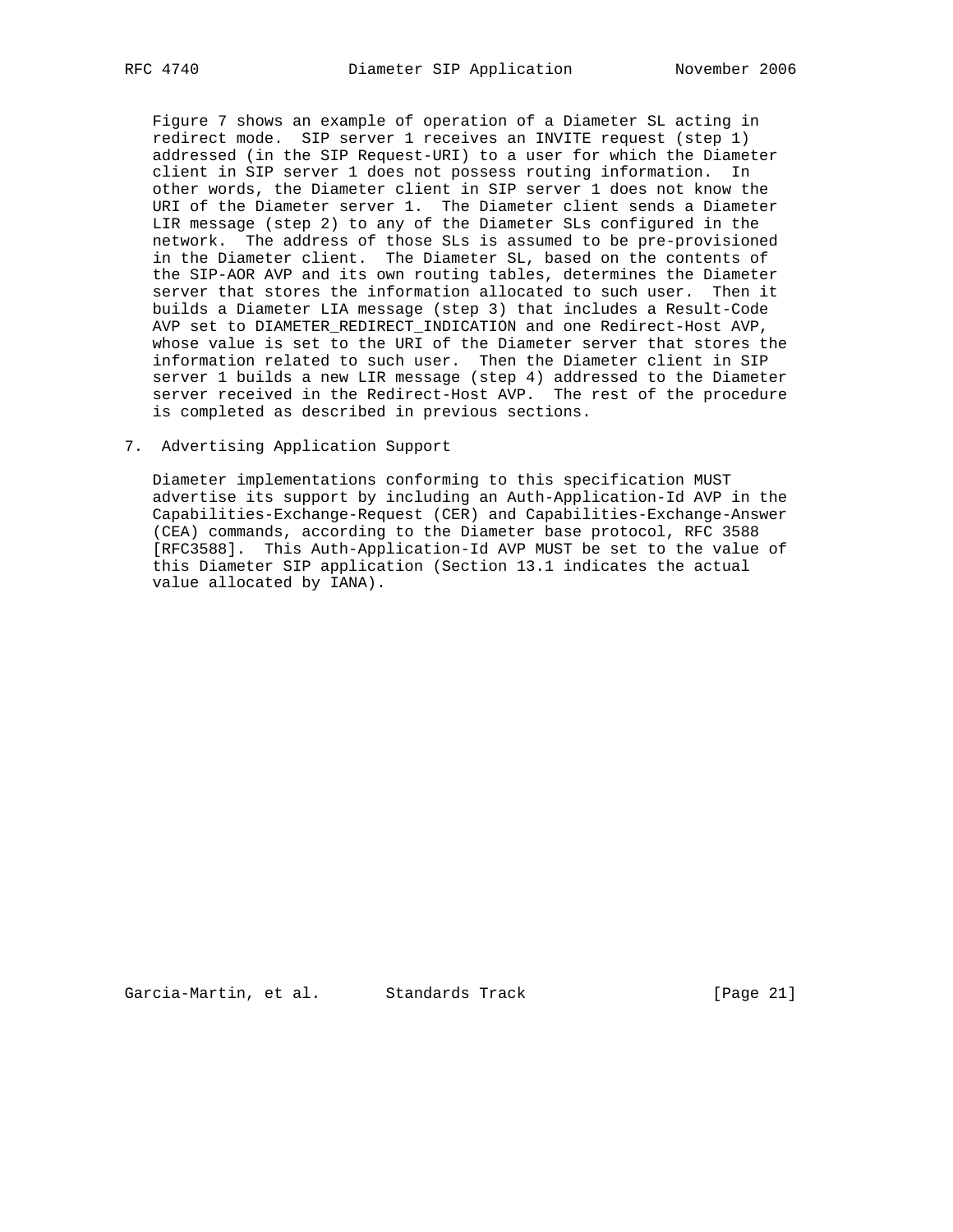# 8. Diameter SIP Application Command Codes

 All the Diameter implementations conforming to this specification MUST implement and support the list of Diameter commands listed in Table 1.

| Command Name                     | Abbr.      | Code | Reference    |
|----------------------------------|------------|------|--------------|
| User-Authorization-Request       | UAR        | 283  | Section 8.1  |
| User-Authorization-Answer        | UAA        | 283  | Section 8.2  |
| Server-Assignment-Request        | SAR        | 284  | Section 8.3  |
| Server-Assignment-Answer         | SAA        | 284  | Section 8.4  |
| Location-Info-Request            | LIR        | 285  | Section 8.5  |
| Location-Info-Answer             | LIA        | 285  | Section 8.6  |
| Multimedia-Auth-Request          | MAR        | 286  | Section 8.7  |
| Multimedia-Auth-Answer           | MAA        | 286  | Section 8.8  |
| Registration-Termination-Request | RTR        | 287  | Section 8.9  |
| Registration-Termination-Answer  | RTA        | 287  | Section 8.10 |
| Push-Profile-Request             | <b>PPR</b> | 288  | Section 8.11 |
| Push-Profile-Answer              | PPA        | 288  | Section 8.12 |

# Table 1: Defined command codes

 Sections defining commands contain the Message Format for that particular command. The Message Formats included in this document are defined as per Section 3.2 of RFC 3588 [RFC3588].

## 8.1. User-Authorization-Request (UAR) Command

 The User-Authorization-Request (UAR) is indicated by the Command-Code set to 283 and the Command Flags' 'R' bit set. The Diameter client in a SIP server sends this command to the Diameter server to request authorization for the SIP User Agent to route a SIP REGISTER request. Because the SIP REGISTER request implicitly carries a permission to bind an AOR to a contact address, the Diameter client uses the Diameter UAR as a first authorization request towards the Diameter server to authorize the registration. For instance, the Diameter server can verify that the AOR is a legitimate user of the realm.

 The Diameter client in the SIP server requests authorization for one of the possible values defined in the SIP-User-Authorization-Type AVP (Section 9.10).

 The user name used for authentication of the user is conveyed in a User-Name AVP (defined in the Diameter base protocol, RFC 3588 [RFC3588]). The location of the authentication user name in the SIP

Garcia-Martin, et al. Standards Track [Page 22]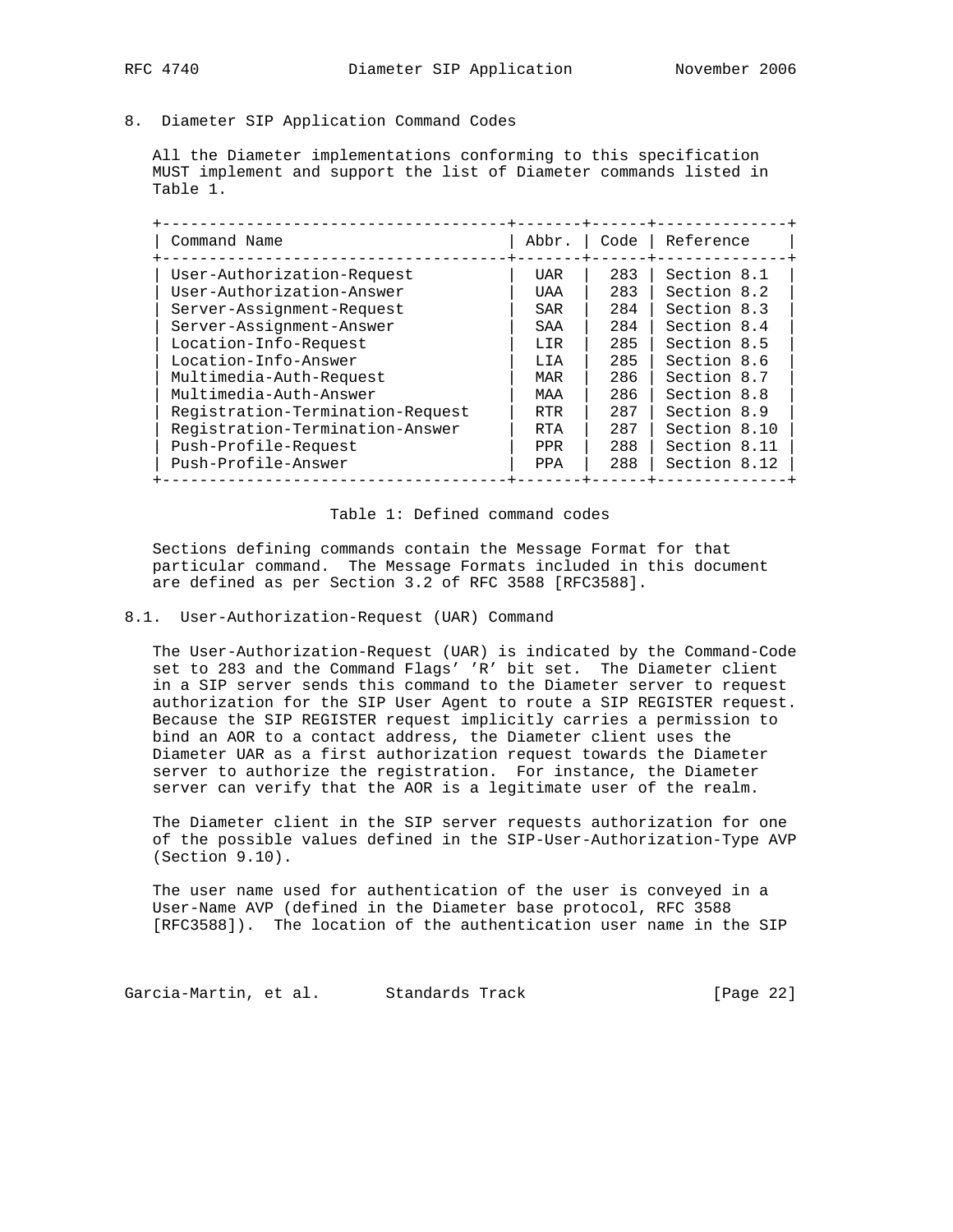REGISTER request varies depending on the authentication mechanism. When the authentication mechanism is HTTP Digest as defined in RFC 2617 [RFC2617], the authentication user name is found in the "username" directive of the SIP Authorization header field value. This Diameter SIP application only provides support for HTTP Digest authentication in SIP; other authentication mechanisms are not currently supported.

 The SIP or SIPS URI to be registered is conveyed in the SIP-AOR AVP (Section 9.8). Typically this SIP or SIPS URI is found in the To header field value of the SIP REGISTER request that triggered the Diameter UAR message.

 The SIP-Visited-Network-Id AVP indicates the network that is providing SIP services (e.g., SIP proxy functionality or any other kind of services) to the SIP User Agent.

The Message Format of the UAR command is as follows:

 <UAR> ::= < Diameter Header: 283, REQ, PXY > < Session-Id > { Auth-Application-Id } { Auth-Session-State } { Origin-Host } { Origin-Realm } { Destination-Realm }  $\{SIP-AOR\}$  [ Destination-Host ] [ User-Name ] [ SIP-Visited-Network-Id ] [ SIP-User-Authorization-Type ] \* [ Proxy-Info ] \* [ Route-Record ] \* [ AVP ]

## 8.2. User-Authorization-Answer (UAA) Command

 The User-Authorization-Answer (UAA) is indicated by the Command-Code set to 283 and the Command Flags' 'R' bit cleared. The Diameter server sends this command in response to a previously received Diameter User-Authorization-Request (UAR) command. The Diameter server indicates the result of the requested registration authorization. Additionally, the Diameter server may indicate a collection of SIP capabilities that assists the Diameter client to select a SIP proxy to the AOR under registration.

Garcia-Martin, et al. Standards Track [Page 23]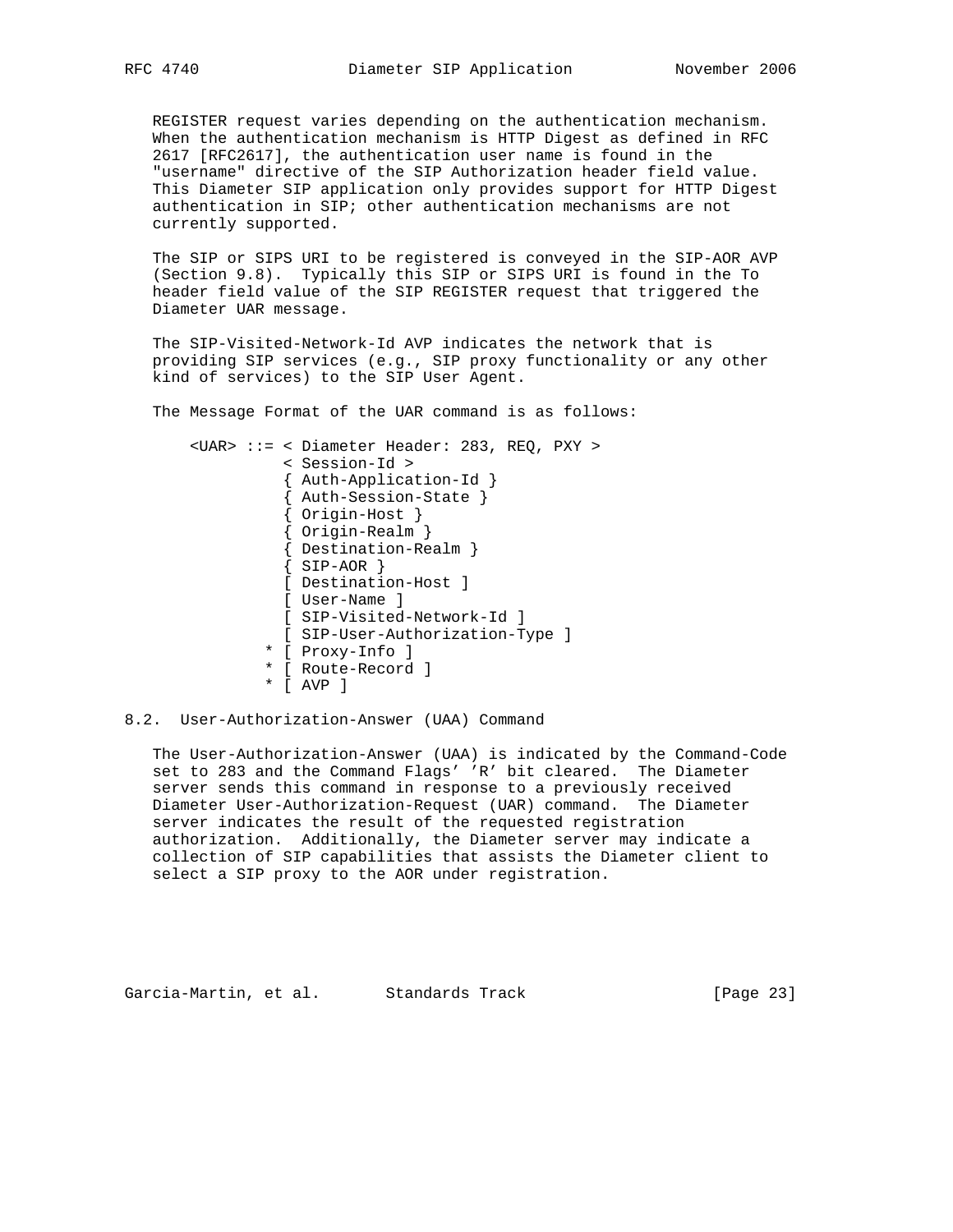In addition to the values already defined in RFC 3588 [RFC3588], the Result-Code AVP may contain one of the values defined in Section 10.1.

 Whenever the Diameter server fails to process the Diameter UAR message, it MUST stop processing and return the relevant error in the Diameter UAA message. When there is success in the process, the Diameter server MUST set the code to DIAMETER\_SUCCESS in the Diameter UAA message.

 If the Diameter server requires a User-Name AVP value to process the Diameter UAR request, but the Diameter UAR message did not contain a User-Name AVP value, the Diameter server MUST set the Result-Code AVP value to DIAMETER\_USER\_NAME\_REQUIRED (see Section 10.1.2) and return it in a Diameter UAA message. Upon reception of this Diameter UAA message with the Result-Code AVP value set to DIAMETER\_USER\_NAME\_REQUIRED, the SIP server typically requests authentication by sending a SIP 401 (Unauthorized) or SIP 407 (Proxy Authentication Required) response back to the originator.

 When the authorization procedure succeeds, the Diameter server constructs a User-Authorization-Answer (UAA) message that MUST include (1) the address of the SIP server already assigned to the user name, (2) the capabilities needed by the SIP server (Diameter client) to select another SIP server for the user, or (3) a combination of the previous two options.

 If the Diameter server is already aware of a SIP server allocated to the user, the Diameter UAA message contains the address of that SIP server.

 The Diameter UAA message contains the capabilities required by a SIP server to trigger and execute services. It is required that these capabilities are present in the Diameter UAA message due to the possibility that the Diameter client (in the SIP server) allocates a different SIP server to trigger and execute services for that particular user.

 If a User-Name AVP is present in the Diameter UAR message, then the Diameter server MUST verify the existence of the user in the realm, i.e., the User-Name AVP value is a valid user within that realm. If the Diameter server does not recognize the user name received in the User-Name AVP, the Diameter server MUST build a Diameter User- Authorization-Answer (UAA) message and MUST set the Result-Code AVP to DIAMETER\_ERROR\_USER\_UNKNOWN.

Garcia-Martin, et al. Standards Track [Page 24]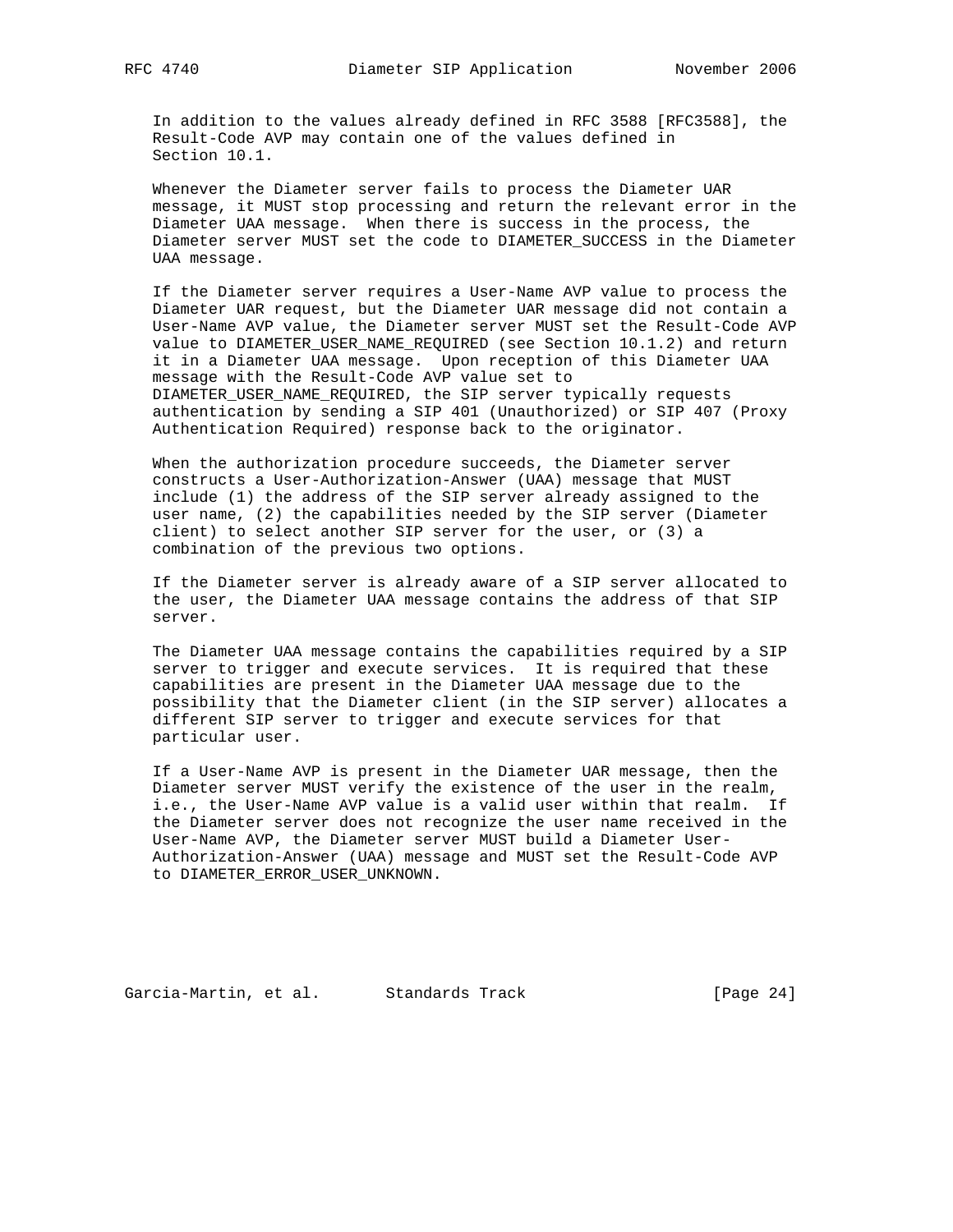If a User-Name AVP is present in the Diameter UAR message, then the Diameter server MUST authorize that User-Name AVP value is able to register the SIP or SIPS URI included in the SIP-AOR AVP. If this authorization fails, the Diameter server must set the Result-Code AVP to DIAMETER\_ERROR\_IDENTITIES\_DONT\_MATCH and send it in a Diameter User-Authorization-Answer (UAA) message.

 Note: Correlation between User-Name and SIP-AOR AVP values is required in order to avoid registration of a SIP-AOR allocated to another user.

 If there is a SIP-Visited-Network-Id AVP in the Diameter UAR message, and the SIP-User-Authorization-Type AVP value received in the Diameter UAR message is set to REGISTRATION or REGISTRATION& CAPABILITIES, then the Diameter server SHOULD verify whether the user is allowed to roam into the network specified in the SIP-Visited-Network-Id AVP in the Diameter UAR message. If the user is not allowed to roam into that network, the Diameter AAA server MUST set the Result-Code AVP value in the Diameter UAA message to DIAMETER\_ERROR\_ROAMING\_NOT\_ALLOWED.

 If the SIP-User-Authorization-Type AVP value received in the Diameter UAR message is set to REGISTRATION or REGISTRATION&CAPABILITIES, then the Diameter server SHOULD verify whether the SIP-AOR AVP value is authorized to register in the Home Realm. Where the SIP AOR is not authorized to register in the Home Realm, the Diameter server MUST set the Result-Code AVP to DIAMETER\_AUTHORIZATION\_REJECTED and send it in a Diameter UAA message.

 When the SIP-User-Authorization-Type AVP is not present in the Diameter UAR message, or when it is present and its value is set to REGISTRATION, then:

- o If the Diameter server is not aware of any previous registration of the user name (including registrations of other SIP AORs allocated to the same user name), then the Diameter server does not know of any SIP server allocated to the user. In this case, the Diameter server MUST set the Result-Code AVP value to DIAMETER\_FIRST\_REGISTRATION in the Diameter UAA message, and the Diameter server SHOULD include the required SIP server capabilities in the SIP-Server-Capabilities AVP value in the Diameter UAA message. The SIP-Server-Capabilities AVP assists the Diameter client (SIP server) to select an appropriate SIP server for the user, according to the required capabilities.
- o In some cases, the Diameter server is aware of a previously assigned SIP server for the same or different SIP AORs allocated to the same user name. In these cases, re-assignment of a new SIP

Garcia-Martin, et al. Standards Track [Page 25]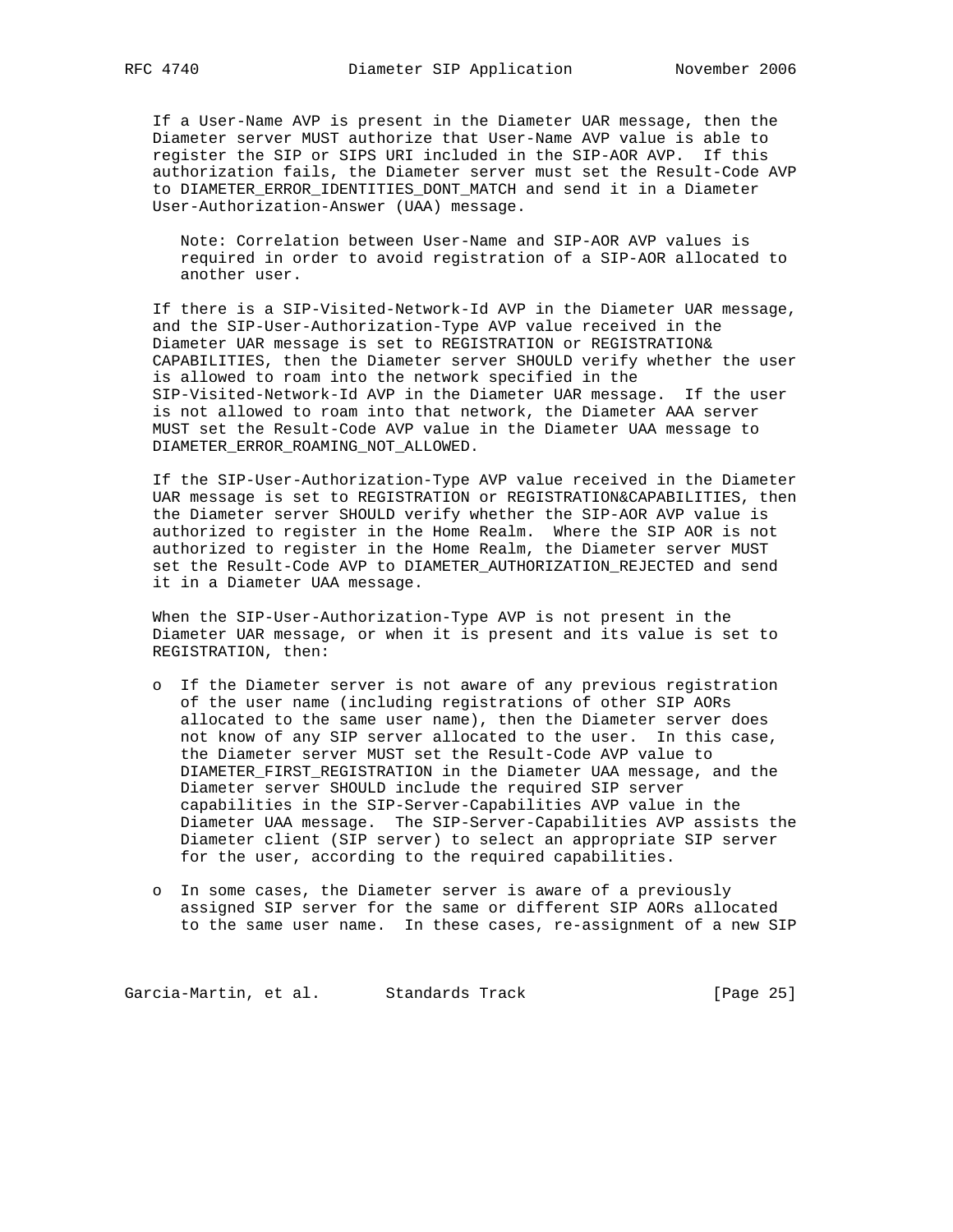server may or may not be needed, depending on the capabilities of the SIP server. The Diameter server MUST always include the allocated SIP server URI in the SIP-Server-URI AVP of the UAA message. If the Diameter server does not return the SIP capabilities, the Diameter server MUST set the Result-Code AVP in the Diameter UAA message to DIAMETER\_SUBSEQUENT\_REGISTRATION. Otherwise (i.e., if the Diameter server includes a SIP-Server-Capabilities AVP), then the Diameter server MUST set the Result-Code AVP in the Diameter UAA message to DIAMETER SERVER SELECTION. Then the Diameter client determines, based on the received information, whether it needs to select a new SIP server.

 When the SIP-User-Authorization-Type AVP value received in the Diameter UAR message is set to REGISTRATION&CAPABILITIES, then Diameter Server MUST return the list of capabilities in the SIP-Server-Capabilities AVP value of the Diameter UAA message, it MUST set the Result-Code to DIAMETER\_SUCCESS, and it MUST NOT return a SIP-Server-URI AVP. The SIP-Server-Capabilities AVP enables the SIP server (Diameter client) to select another appropriate SIP server for invoking and executing services for the user, depending on the required capabilities. The Diameter server MAY leave the list of capabilities empty to indicate that any SIP server can be selected.

 When the SIP-User-Authorization-Type AVP value received in the Diameter UAR message is set to DEREGISTRATION, then:

- o If the Diameter server is aware of a SIP server assigned to the SIP AOR under deregistration, the Diameter server MUST set the Result-Code AVP to DIAMETER\_SUCCESS and MUST set the SIP-Server-URI AVP value to the known SIP server, and return them in the Diameter UAA message.
- o If the Diameter server is not aware of a SIP server assigned to the SIP AOR under deregistration, then the Diameter server MUST set the Result-Code AVP in the Diameter UAA message to DIAMETER\_ERROR\_IDENTITY\_NOT\_REGISTERED.

The Message Format of the UAA command is as follows:

 <UAA> ::= < Diameter Header: 283, PXY > < Session-Id > { Auth-Application-Id } { Auth-Session-State } { Result-Code } { Origin-Host } { Origin-Realm } [ SIP-Server-URI ]

Garcia-Martin, et al. Standards Track [Page 26]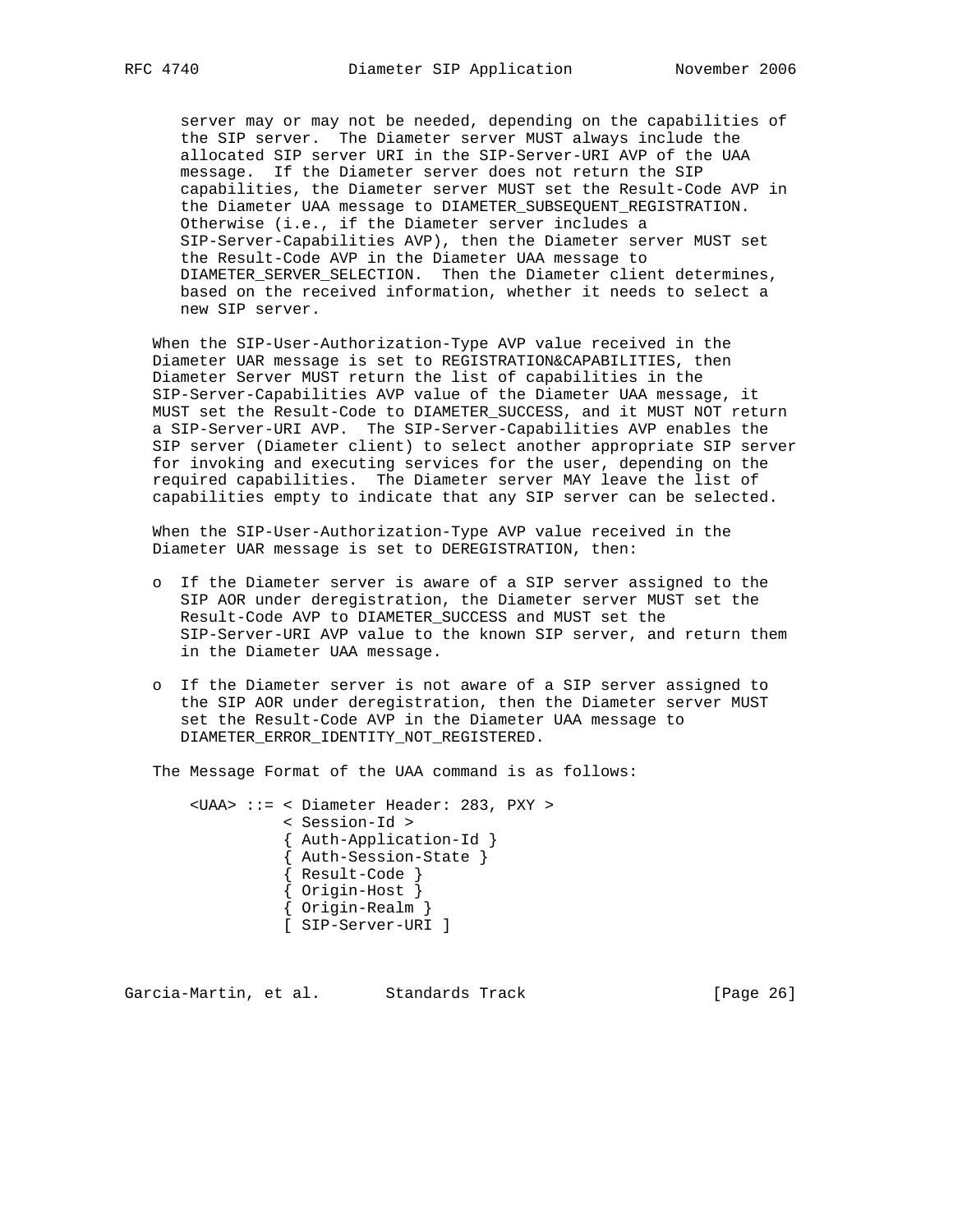[ SIP-Server-Capabilities ] [ Authorization-Lifetime ] [ Auth-Grace-Period ] [ Redirect-Host ] [ Redirect-Host-Usage ] [ Redirect-Max-Cache-Time ] \* [ Proxy-Info ] \* [ Route-Record ] \* [ AVP ]

#### 8.3. Server-Assignment-Request (SAR) Command

 The Server-Assignment-Request (SAR) command is indicated by the Command-Code set to 284 and the Command Flags' 'R' bit set. The Diameter client in a SIP server sends this command to the Diameter server to indicate the completion of the authentication process and to request that the Diameter server store the URI of the SIP server that is currently serving the user. The main functions of the Diameter SAR command are to inform the Diameter server of the URI of the SIP server allocated to the user, and to store or clear it from the Diameter server. Additionally, the Diameter client can request to download the user profile or part of it.

 During the registration procedure, a SIP server becomes assigned to the user. The Diameter client in the assigned SIP server MUST include its own URI in the SIP-Server-URI AVP of the Server-Assignment-Request (SAR) Diameter message and send it to the Diameter server. The Diameter server then becomes aware of the allocation of the SIP server to the user name and the server's URI.

 The Diameter client in the SIP server MAY send a Diameter SAR message because of other reasons. These reasons are identified in the SIP-Server-Assignment-Type AVP (Section 9.4) value. For instance, a Diameter client in a SIP server may contact the Diameter server to request deregistration of a user, to inform the Diameter server of an authentication failure, or just to download the user profile. For a complete description of all the SIP-Server-Assignment-Type AVP values, see Section 9.4.

 Typically the reception of a SIP REGISTER request in a SIP server will trigger the Diameter client in the SIP server to send the Diameter SAR message. However, if a SIP server is receiving other SIP request, such as INVITE, and the SIP server does not have the user profile, the Diameter client in the SIP server may send the Diameter SAR message to the Diameter server in order to download the user profile and make the Diameter server aware of the SIP server assigned to the user.

Garcia-Martin, et al. Standards Track [Page 27]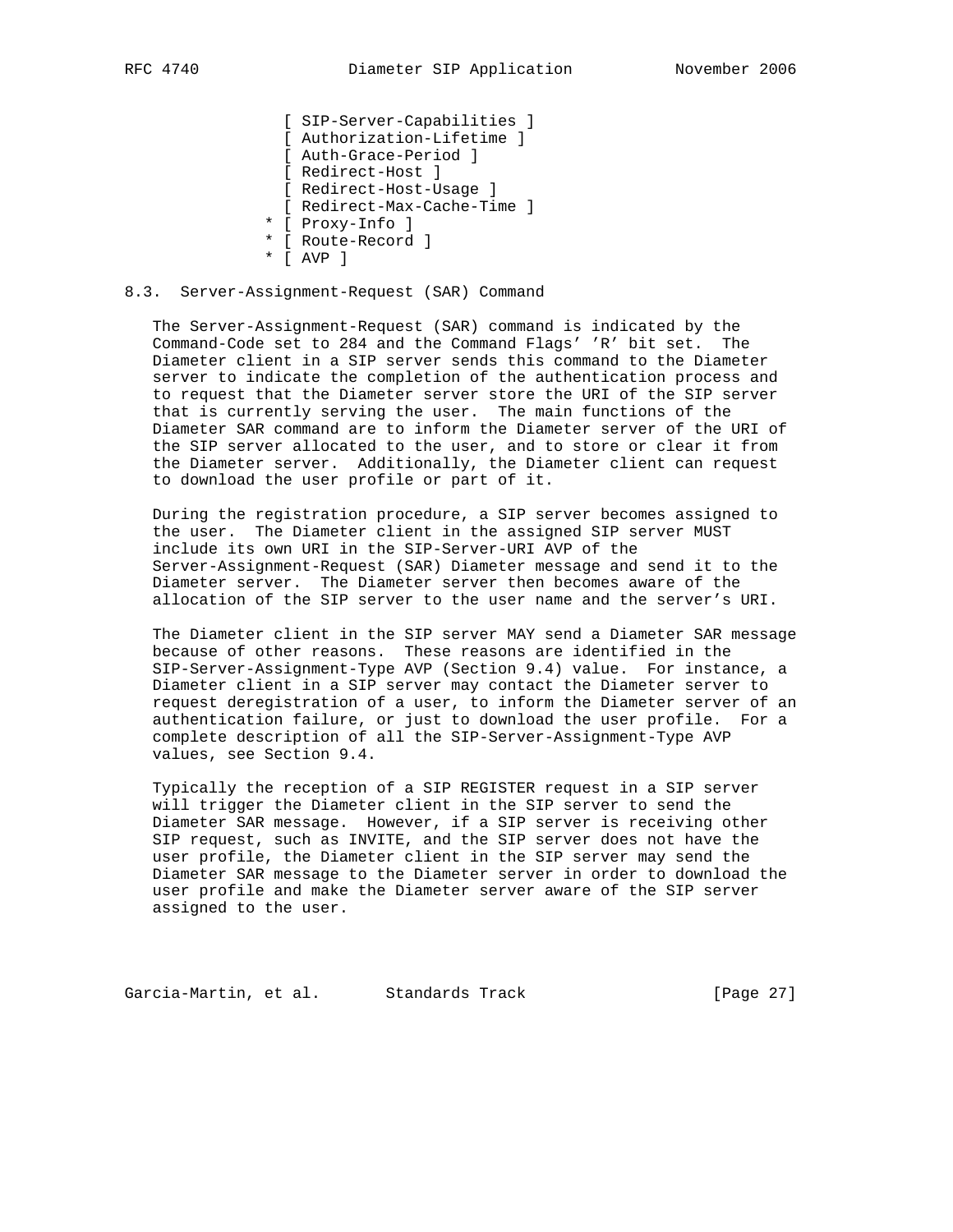The user profile is an important piece of information that dictates the behavior of the SIP server when triggering or providing services for the user. Typically the user profile is divided into:

- o Services to be rendered to the user when the user is registered and initiates a SIP request.
- o Services to be rendered to the user when the user is registered and a SIP request destined to that user arrives to the SIP proxy.
- o Services to be rendered to the user when the user is not registered and a SIP request destined to that user arrives to the SIP proxy.

 The SIP-Server-Assignment-Type AVP indicates the reason why the Diameter client (SIP server) contacted the Diameter server. If the Diameter client sets the SIP-Server-Assignment-Type AVP value to REGISTRATION, RE\_REGISTRATION, UNREGISTERED\_USER, NO\_ASSIGNMENT, AUTHENTICATION\_FAILURE or AUTHENTICATION\_TIMEOUT, the Diameter client MUST include exactly one SIP-AOR AVP in the Diameter SAR message.

 The SAR message MAY contain zero or more SIP-Supported-User-Data-Type AVPs. Each of them contains a type of user data understood by the SIP server. This allows the Diameter client to provide an indication to the Diameter server of the different format of user data understood by the SIP server. The Diameter server uses this information to select one or more SIP-User-Data AVPs that will be included in the SAA message.

The Message Format of the SAR command is as follows:

 <SAR> ::= < Diameter Header: 284, REQ, PXY > < Session-Id > { Auth-Application-Id } { Auth-Session-State } { Origin-Host } { Origin-Realm } { Destination-Realm } { SIP-Server-Assignment-Type } { SIP-User-Data-Already-Available } [ Destination-Host ] [ User-Name ] [ SIP-Server-URI ] \* [ SIP-Supported-User-Data-Type ] \* [ SIP-AOR ] \* [ Proxy-Info ] \* [ Route-Record ]

\* [ AVP ]

Garcia-Martin, et al. Standards Track [Page 28]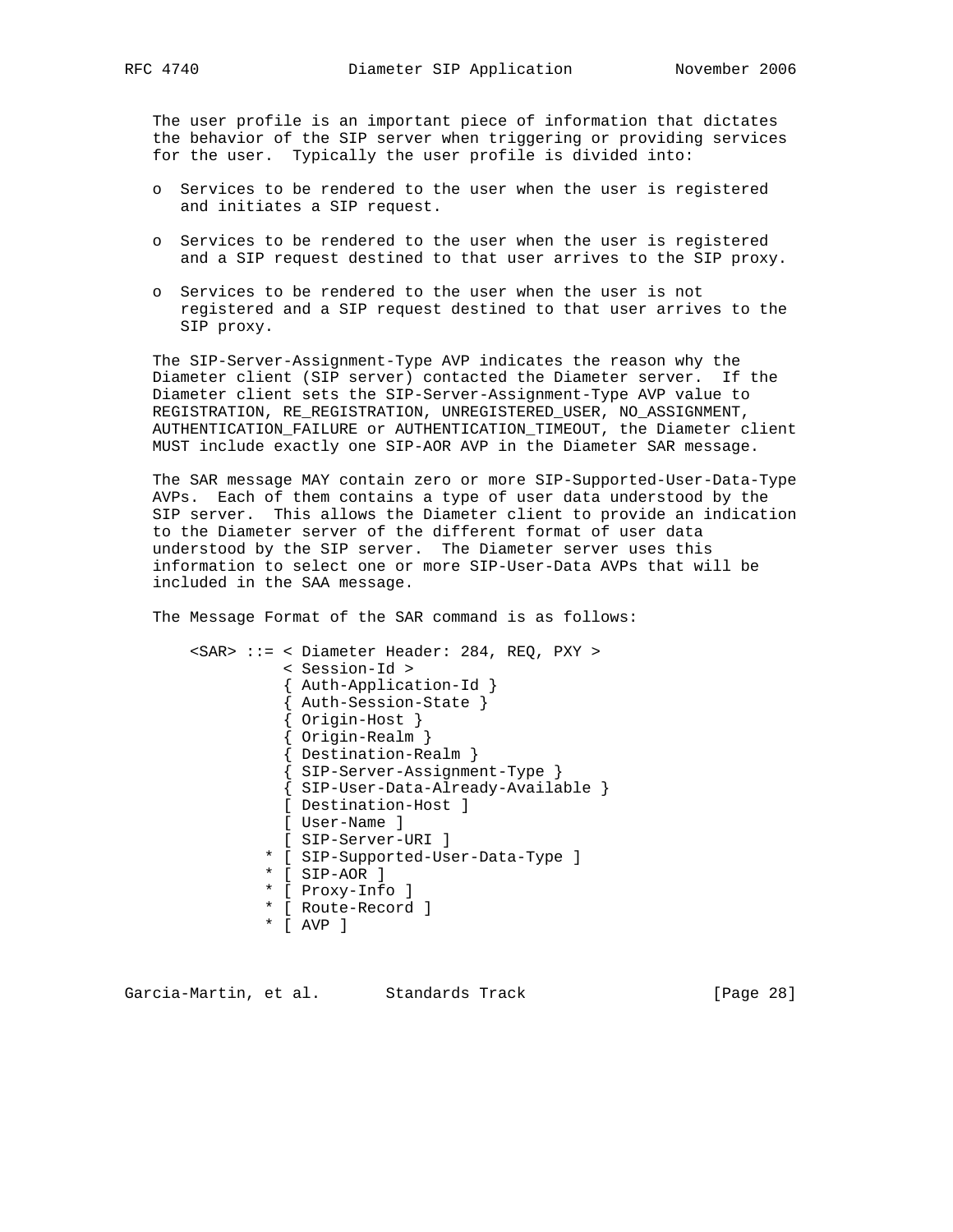#### 8.4. Server-Assignment-Answer (SAA) Command

 The Server-Assignment-Answer (SAA) is indicated by the Command-Code set to 284 and the Command Flags' 'R' bit cleared. The Diameter server sends this command in response to a previously received Diameter Server-Assignment-Request (SAR) command. The response may include the user profile or part of it, if requested.

 In addition to the values already defined in RFC 3588 [RFC3588], the Result-Code AVP may contain one of the values defined in Section 10.1.

 The Result-Code AVP value in the Diameter SAA message may indicate a success or an error in the execution of the Diameter SAR command. If Result-Code AVP value in the Diameter SAA message does not contain an error code, the SAA message MAY include one or more SIP-User-Data AVPs that typically contain the profile of the user, indicating services that the SIP server can provide to that user.

 The Diameter server MAY include one or more SIP-Supported-User-Data-Type AVPs, each one identifying a type of user data format supported in the Diameter server. If there is not a common supported user data type between the Diameter client and the Diameter server, the Diameter server SHOULD declare its list of supported user data types by including one or more SIP-Supported-User-Data-Type AVPs in a Diameter SAA message. This indication is merely for debugging reasons, since there is not a fallback mechanism that allows the Diameter client to retrieve the profile in a supported format.

 If the Diameter server requires a User-Name AVP value to process the Diameter SAR request, but the Diameter SAR message did not contain a User-Name AVP value, the Diameter server MUST set the Result-Code AVP value to DIAMETER USER NAME REQUIRED (see Section 10.1.2) and return it in a Diameter SAA message. Upon reception of this Diameter SAA message with the Result-Code AVP value set to DIAMETER\_USER\_NAME\_REQUIRED, the SIP server typically requests authentication by generating a SIP 401 (Unauthorized) or SIP 407 (Proxy Authentication Required) response back to the originator.

 If the User-Name AVP is included in the Diameter SAR message, upon reception of the Diameter SAR message, the Diameter server MUST verify the existence of the user in the realm, i.e., the User-Name AVP value is a valid user within that realm. If the Diameter server does not recognize the user name received in the User-Name AVP, the Diameter server MUST build a Diameter Server-Assignment-Answer (SAA) message and MUST set the Result-Code AVP to DIAMETER\_ERROR\_USER\_UNKNOWN.

Garcia-Martin, et al. Standards Track [Page 29]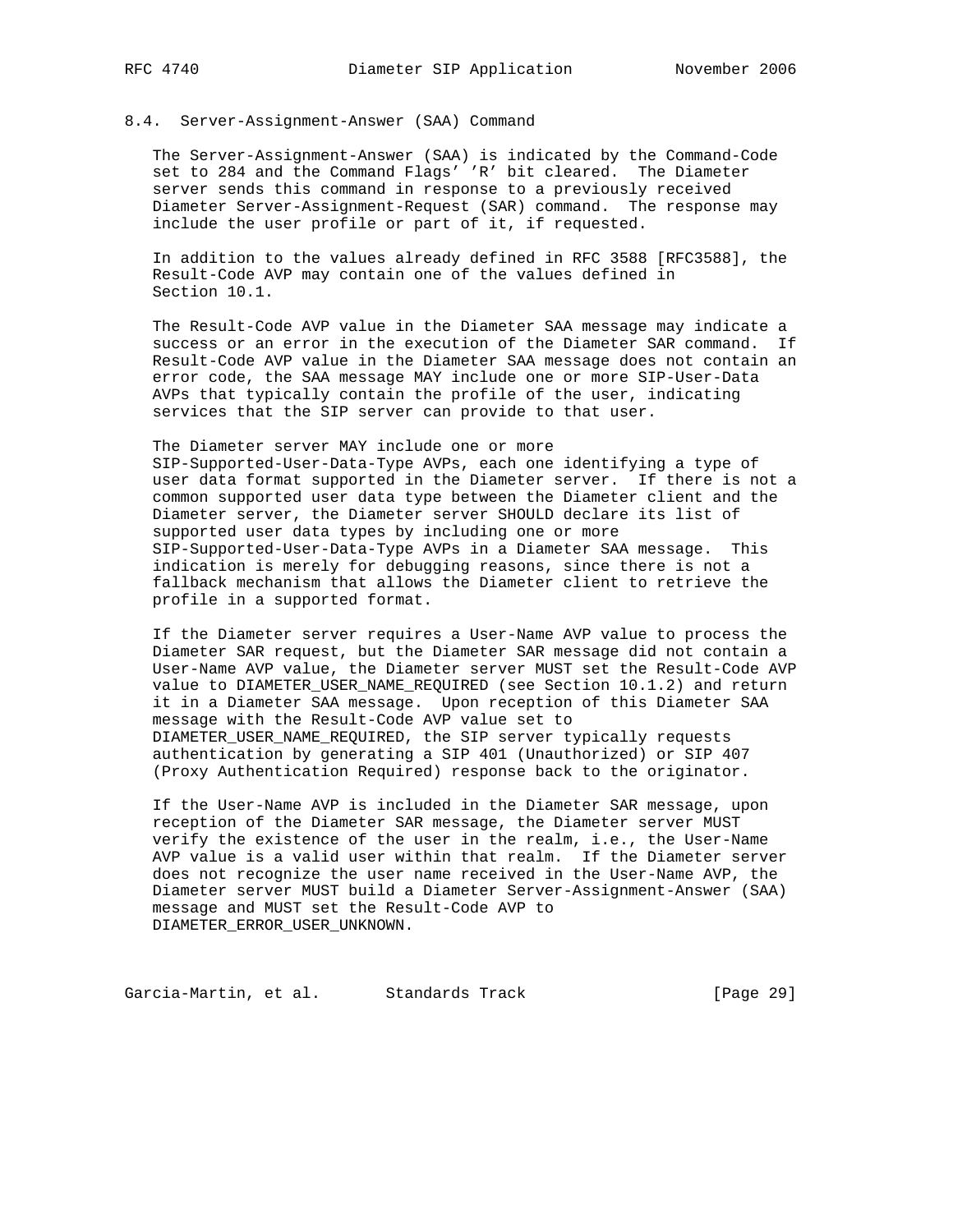Then the Diameter server MUST authorize that User-Name AVP value is a valid authentication name for the SIP or SIPS URI included in the SIP-AOR AVP of the Diameter SAR message. If this authorization fails, the Diameter server must set the Result-Code AVP to DIAMETER\_ERROR\_IDENTITIES\_DONT\_MATCH and send it in a Diameter Server-Assignment-Answer (SAA) message.

 After successful execution of the Diameter SAR command, the Diameter server MUST clear the "authentication pending" flag and SHOULD move the temporarily stored SIP server URI to permanent storage.

 The actions of the Diameter server upon reception of the Diameter SAR message depend on the value of the SIP-Server-Assignment-Type:

- o If the SIP-Server-Assignment-Type AVP value in the Diameter SAR message is set to REGISTRATION or RE\_REGISTRATION, the Diameter server SHOULD verify that there is only one SIP-AOR AVP. Otherwise, the Diameter server MUST answer with a Diameter SAA message with the Result-Code AVP value set to DIAMETER\_AVP\_OCCURS\_TOO\_MANY\_TIMES and MUST NOT include any SIP-User-Data AVP. If there is only one SIP-AOR AVP and if the SIP-User-Data-Already-Available AVP value is set to USER\_DATA\_NOT\_AVAILABLE, then the Diameter server SHOULD include one or more user profile data with the SIP or SIPS URI (SIP-AOR AVP) and all other SIP identities associated with that AVP in the SIP-User-Data AVP value of the Diameter SAA message. On selecting the type of user data, the Diameter server SHOULD take into account the supported formats at the SIP server (SIP-Supported-User-Data-Type AVP in the SAR message) and the local policy. Additionally, the Diameter server MUST set the Result-Code AVP value to DIAMETER\_SUCCESS in the Diameter SAA message. The Diameter server considers the SIP AOR authenticated and registered.
- o If the SIP-Server-Assignment-Type AVP value in the Diameter SAR message is set to UNREGISTERED\_USER, then the Diameter server MUST store the SIP server address included in the SIP-Server-URI AVP value. The Diameter server will return the SIP server address in Diameter Location-Info-Answer (LIA) messages. If the SIP-User-Data-Already-Available AVP value is set to USER\_DATA\_NOT\_AVAILABLE, then the Diameter server SHOULD include one or more user profile data associated with the SIP or SIPS URI (SIP-AOR AVP) and associated identities in the SIP-User-Data AVP value of the Diameter SAA message. On selecting the type of user data, the Diameter server SHOULD take into account the supported formats at the SIP server (SIP-Supported-User-Data-Type AVP in the SAR message) and the local policy. The Diameter server MUST set the Result-Code AVP value to DIAMETER\_SUCCESS. The Diameter

Garcia-Martin, et al. Standards Track [Page 30]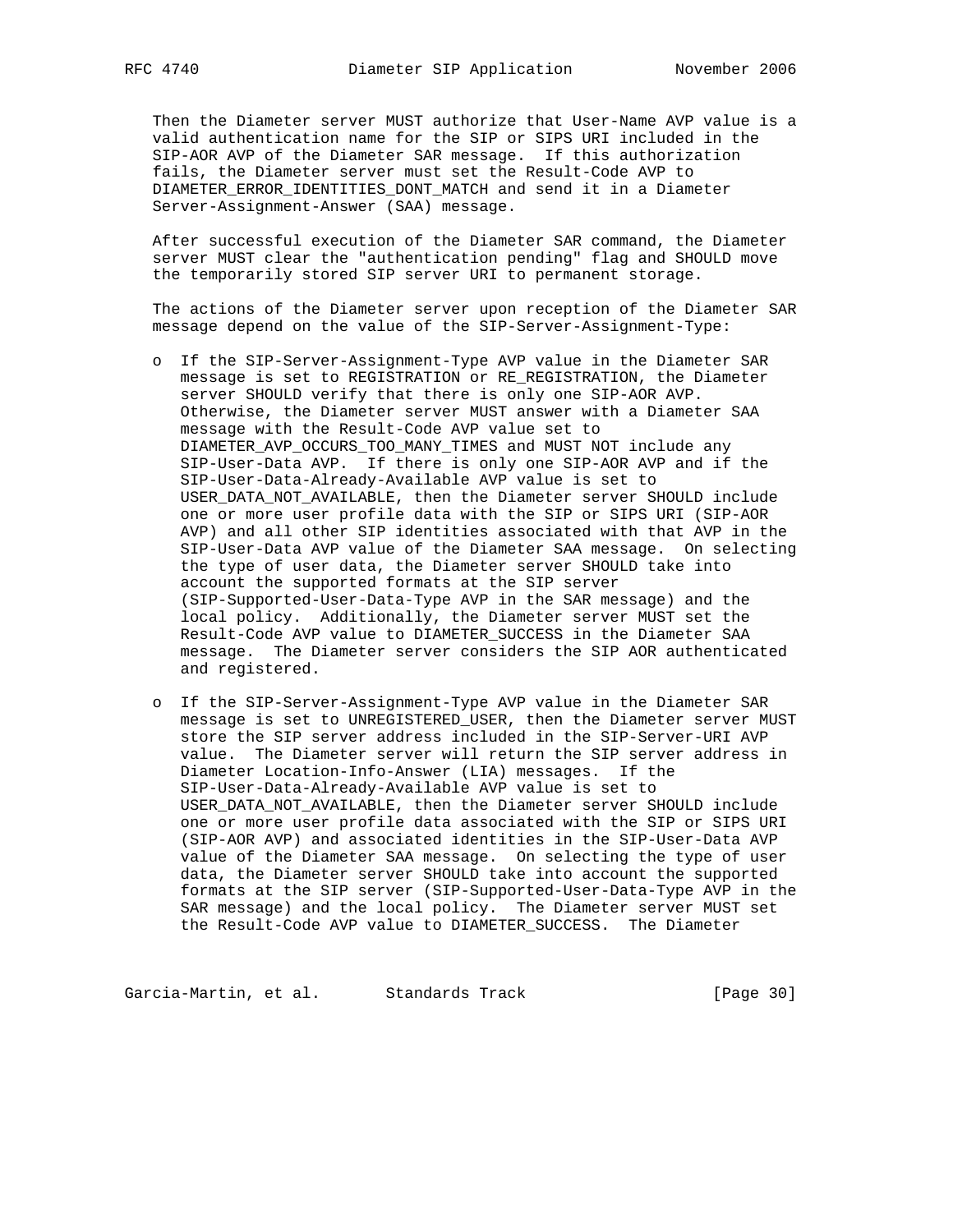server considers the SIP AOR UNREGISTERED, but with a SIP server allocated to trigger and provide services for unregistered users. Note that in case of UNREGISTERED\_USER (SIP-Server-Assignment-Type AVP), the Diameter server MUST verify that there is only one SIP-AOR AVP. Otherwise, the Diameter server MUST answer the Diameter SAR message with a Diameter SAA message, and it MUST set the Result-Code AVP value to DIAMETER\_AVP\_OCCURS\_TOO\_MANY\_TIMES and MUST NOT include any SIP-User-Data AVP. If the User-Name AVP was not present in the Diameter SAR message and the SIP-AOR is not known for the Diameter server, the Diameter server MUST NOT include a User-Name AVP in the Diameter SAA message and MUST set the Result-Code AVP value to DIAMETER\_ERROR\_USER\_UNKNOWN.

- o If the SIP-Server-Assignment-Type AVP value in the Diameter SAR message is set to TIMEOUT\_DEREGISTRATION, USER\_DEREGISTRATION, DEREGISTRATION\_TOO\_MUCH\_DATA, or ADMINISTRATIVE\_DEREGISTRATION, the Diameter server MUST clear the SIP server address associated with all SIP AORs indicated in each of the SIP-AOR AVP values included in the Diameter SAR message. The Diameter server considers all of these SIP AORs as not registered. The Diameter server MUST set the Result-Code AVP value to DIAMETER\_SUCCESS in the Diameter SAA message.
- o If the SIP-Server-Assignment-Type AVP value in the Diameter SAR message is set to TIMEOUT\_DEREGISTRATION\_STORE\_SERVER\_NAME or USER\_DEREGISTRATION\_STORE\_SERVER\_NAME, the Diameter server MAY keep the SIP server address associated with the SIP AORs included in the SIP-AOR AVP values of the Diameter SAR message, even though the SIP AORs become unregistered. This feature allows a SIP server to request that the Diameter server remain an assigned SIP server for those SIP AORs (SIP-AOR AVP values) allocated to the same user name, and avoid SIP server assignment. The Diameter server MUST consider all these SIP AORs as not registered. If the Diameter server honors the request of the Diameter client (SIP server) to remain as an allocated SIP server, then the Diameter server MUST keep the SIP server assigned to those SIP AORs allocated to the username and MUST set the Result-Code AVP value to DIAMETER\_SUCCESS in the Diameter SAA message. Otherwise, when the Diameter server does not honor the request of the Diameter client (SIP server) to remain as an allocated SIP server, the Diameter server MUST clear the SIP server name assigned to those SIP AORs and it MUST set the Result-Code AVP value to DIAMETER\_SUCCESS\_SERVER\_NAME\_NOT\_STORED in the Diameter SAA message.

Garcia-Martin, et al. Standards Track [Page 31]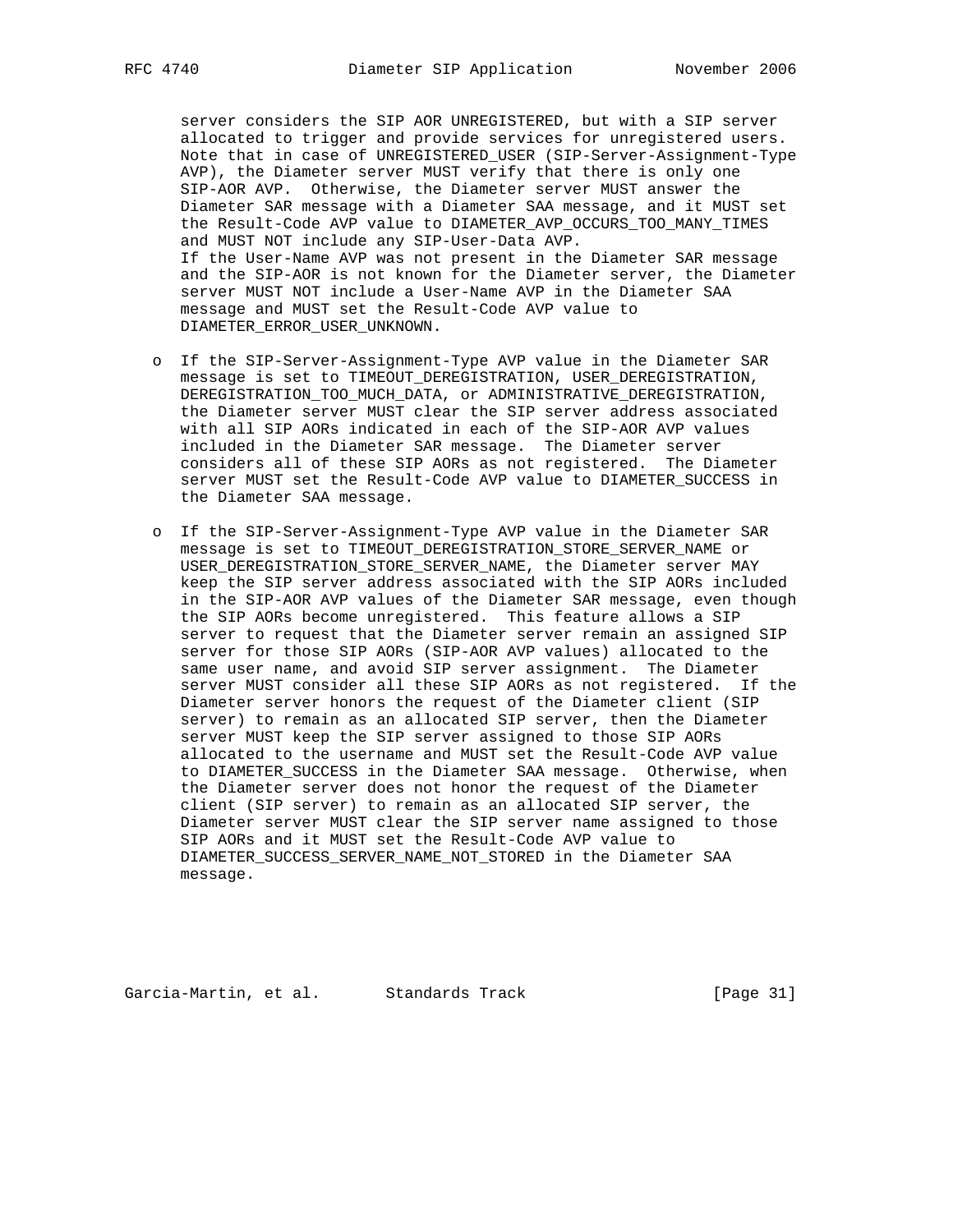- o If the SIP-Server-Assignment-Type AVP value in the Diameter SAR message is set to NO\_ASSIGNMENT, the Diameter server SHOULD first verify that the SIP-Server-URI AVP value in the Diameter SAR message is the same URI as the one assigned to the SIP-AOR AVP value. If they differ, then the Diameter server MUST set the Result-Code AVP value to DIAMETER\_UNABLE\_TO\_COMPLY in the Diameter SAA message. Otherwise, if the SIP-User-Data-Already-Available AVP value is set to USER\_DATA\_NOT\_AVAILABLE, then the Diameter server SHOULD include the user profile data with the SIP or SIPS URI (SIP-AOR AVP) and all other SIP identities associated with that AVP in the SIP-User-Data AVP value of the Diameter SAA message. On selecting the type of user data, the Diameter server SHOULD take into account the supported formats at the SIP server (SIP-Supported-User-Data-Type AVP in the SAR message) and the local policy.
- o If the SIP-Server-Assignment-Type AVP value in the Diameter SAR message is set to AUTHENTICATION\_FAILURE or AUTHENTICATION\_TIMEOUT, the Diameter server MUST verify that there is exactly one SIP-AOR AVP in the Diameter SAR message. If the number of occurrences of the SIP-AOR AVP is not exactly one, the Diameter server MUST set the Result-Code AVP value to DIAMETER\_AVP\_OCCURS\_TOO\_MANY\_TIMES in the Diameter SAA message, and SHOULD not take further actions. If there is exactly one SIP-AOR AVP in the Diameter SAR message, the Diameter server MUST clear the address of the SIP server assigned to the SIP AOR allocated to the user name, and the Diameter server MUST set the Result-Code AVP value to DIAMETER\_SUCCESS in the Diameter SAA message. The Diameter server MUST consider the SIP AOR as not registered.

The Message Format of the SAA command is as follows:

 <SAA> ::= < Diameter Header: 284, PXY > < Session-Id > { Auth-Application-Id } { Result-Code } { Auth-Session-State } { Origin-Host } { Origin-Realm } \* [ SIP-User-Data ] [ SIP-Accounting-Information ] \* [ SIP-Supported-User-Data-Type ] [ User-Name ] [ Auth-Grace-Period ] [ Authorization-Lifetime ] [ Redirect-Host ] [ Redirect-Host-Usage ]

Garcia-Martin, et al. Standards Track (Page 32)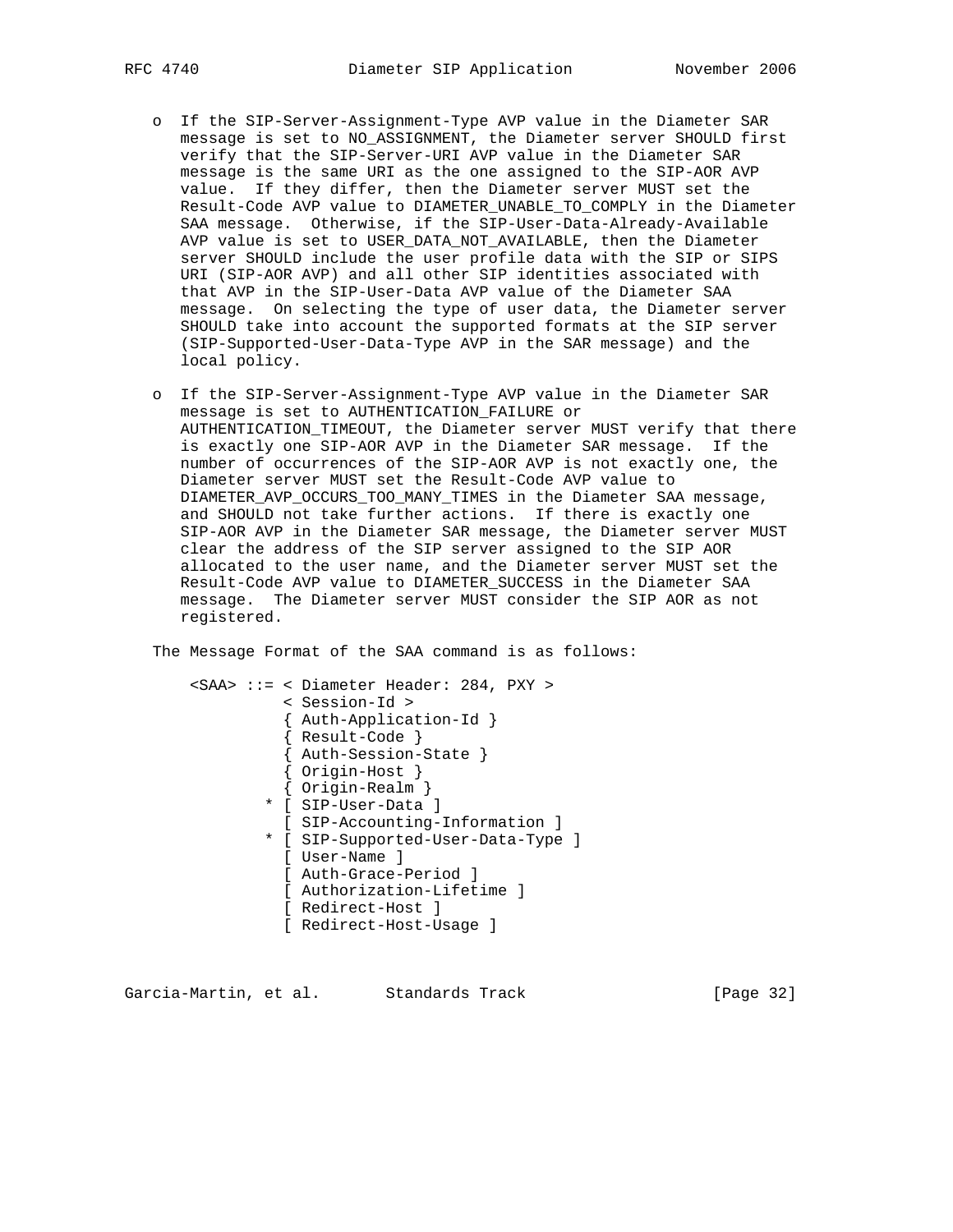```
 [ Redirect-Max-Cache-Time ]
* [ Proxy-Info ]
* [ Route-Record ]
* [ AVP ]
```
8.5. Location-Info-Request (LIR) Command

 The Location-Info-Request (LIR) is indicated by the Command-Code set to 285 and the Command Flags' 'R' bit set. The Diameter client in a SIP server sends this command to the Diameter server to request routing information, e.g., the URI of the SIP server assigned to the SIP-AOR AVP value allocated to the users.

The Message Format of the LIR command is as follows:

```
 <LIR> ::= < Diameter Header: 285, REQ, PXY >
          < Session-Id >
          { Auth-Application-Id }
          { Auth-Session-State }
          { Origin-Host }
          { Origin-Realm }
          { Destination-Realm }
         \{SIP-AOR\} [ Destination-Host ]
        * [ Proxy-Info ]
        * [ Route-Record ]
        * [ AVP ]
```
## 8.6. Location-Info-Answer (LIA) Command

 The Location-Info-Answer (LIA) is indicated by the Command-Code set to 285 and the Command Flags' 'R' bit cleared. The Diameter server sends this command in response to a previously received Diameter Location-Info-Request (LIR) command.

 In addition to the values already defined in RFC 3588 [RFC3588], the Result-Code AVP may contain one of the values defined in Section 10.1. When the Diameter server finds an error in processing the Diameter LIR message, the Diameter server MUST stop the process of the message and answer with a Diameter LIA message that includes the appropriate error code in the Result-Code AVP value. When there is no error, the Diameter server MUST set the Result-Code AVP value to DIAMETER\_SUCCESS in the Diameter LIA message.

 One of the errors that the Diameter server may find is that the SIP-AOR AVP value is not a valid user in the realm. In such cases, the Diameter server MUST set the Result-Code AVP value to DIAMETER\_ERROR\_USER\_UNKNOWN and return it in a Diameter LIA message.

Garcia-Martin, et al. Standards Track [Page 33]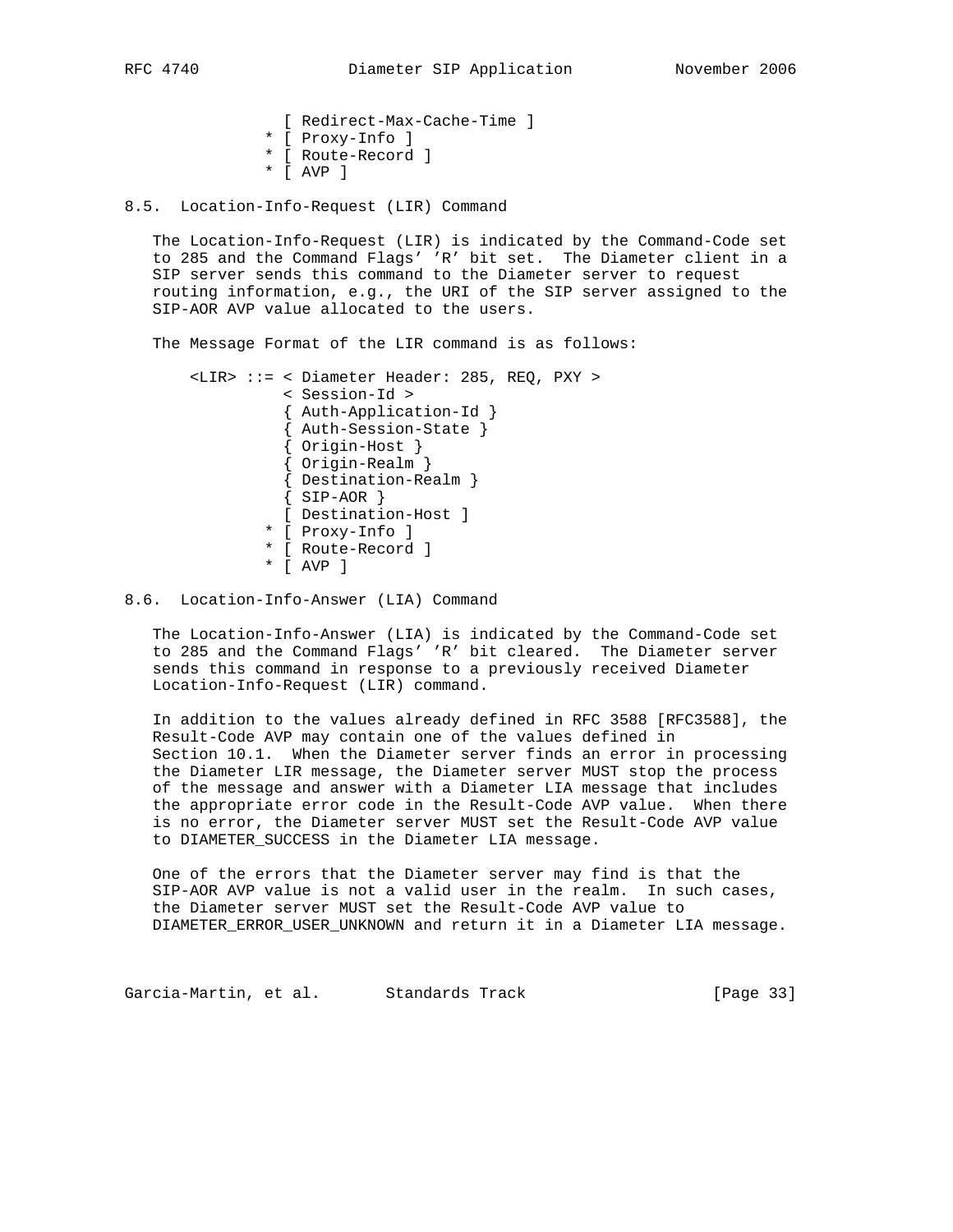If the Diameter server cannot process the Diameter LIR command, e.g., due to a database error, the Diameter server MUST set the Result-Code AVP value to DIAMETER\_UNABLE\_TO\_COMPLY and return it in a Diameter LIA message. The Diameter server MUST NOT include any SIP-Server-URI or SIP-Server-Capabilities AVP in the Diameter LIA message.

 The Diameter server may or may not be aware of a SIP server assigned to the SIP-AOR AVP value included in the Diameter LIR message. If the Diameter server is aware of a SIP server allocated to that particular user, the Diameter server MUST include the URI of such SIP server in the SIP-Server-URI AVP and return it in a Diameter LIA message. This is typically the situation when the user is either registered, or unregistered but a SIP server is still assigned to the user.

 When the Diameter server is not aware of a SIP server allocated to the user (typically the case when the user unregistered), the Result-Code AVP value in the Diameter LIA message depends on whether the Diameter server is aware that the user has services defined for unregistered users:

- o Those users who have services defined for unregistered users may require the allocation of a SIP server to trigger and perhaps execute those services. Therefore, when the Diameter server is not aware of an assigned SIP server, but the user has services defined for unregistered users, the Diameter server MUST set the Result-Code AVP value to DIAMETER\_UNREGISTERED\_SERVICE and return it in a Diameter LIA message. The Diameter server MAY also include a SIP-Server-Capabilities AVP to facilitate the SIP server (Diameter client) with the selection of an appropriate SIP server with the required capabilities. Absence of the SIP-Server- Capabilities AVP indicates to the SIP server (Diameter client) that any SIP server is suitable to be allocated for the user.
- o Those users who do not have service defined for unregistered users do not require further processing. The Diameter server MUST set the Result-Code AVP value to DIAMETER\_ERROR\_IDENTITY\_NOT\_REGISTERED and return it to the Diameter client in a Diameter LIA message. The SIP server (Diameter client) may return the appropriate SIP response (e.g., 480 (Temporarily unavailable)) to the original SIP request.

The Message Format of the LIA command is as follows:

 <LIA> ::= < Diameter Header: 285, PXY > < Session-Id > { Auth-Application-Id } { Result-Code }

Garcia-Martin, et al. Standards Track [Page 34]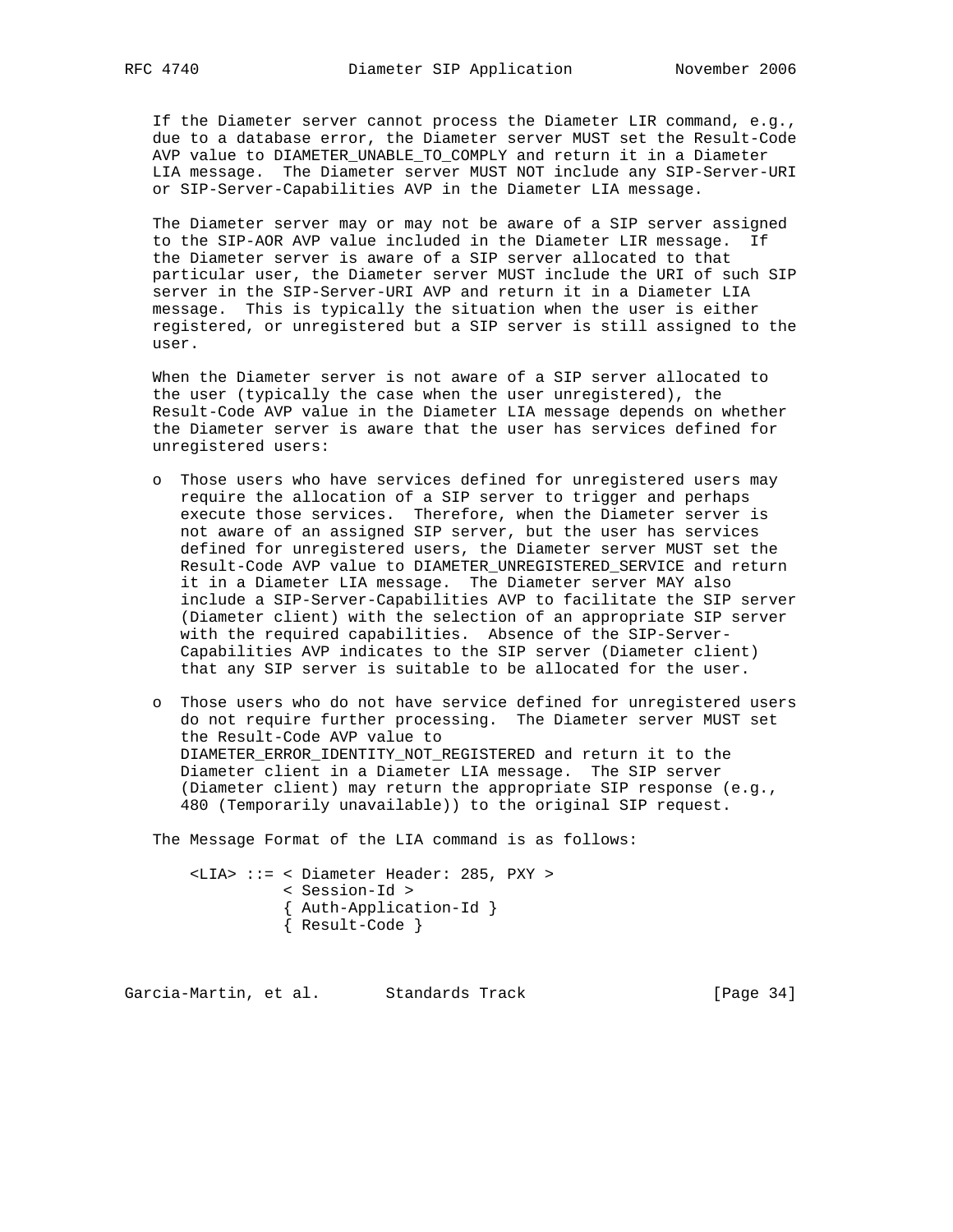{ Auth-Session-State } { Origin-Host } { Origin-Realm } [ SIP-Server-URI ] [ SIP-Server-Capabilities ] [ Auth-Grace-Period ] [ Authorization-Lifetime ] [ Redirect-Host ] [ Redirect-Host-Usage ] [ Redirect-Max-Cache-Time ] \* [ Proxy-Info ] \* [ Route-Record ] \* [ AVP ]

## 8.7. Multimedia-Auth-Request (MAR) Command

 The Multimedia-Auth-Request (MAR) command is indicated by the Command-Code set to 286 and the Command Flags' 'R' bit set. The Diameter client in a SIP server sends this command to the Diameter server to request that the Diameter server authenticate and authorize a user attempt to use some SIP service (in this context, SIP service can be something as simple as a SIP subscription or using the proxy services for a SIP request).

 The MAR command may also register the SIP server's own URI to the Diameter server, so that future LIR/LIA messages can return this URI. If the SIP server is acting as a SIP registrar (see examples in Sections 6.2 and 6.3), its Diameter client MUST include a SIP- Server-URI AVP in the MAR command. In any other cases (see example in Section 6.4), its Diameter client MUST NOT include a SIP-Server- URI AVP in the MAR command.

 The SIP-Method AVP MUST include the SIP method name of the SIP request that triggered this Diameter MAR message. The Diameter server can use this AVP to authorize some SIP requests depending on the method.

 The Diameter MAR message MUST include a SIP-AOR AVP. The SIP-AOR AVP indicates the target of the SIP request. The value of the AVP is extracted from different places in SIP request, depending on the semantics of the SIP request. For SIP REGISTER messages the SIP-AOR AVP value indicates the intended public user identity under registration, and it is the SIP or SIPS URI populated in the To header field value (addr-spec as per RFC 3261 [RFC3261]) of the SIP REGISTER request. For other types of SIP requests, such as INVITE, SUBSCRIBE, MESSAGE, etc., the SIP-AOR AVP value indicates the intended destination of the request. This is typically populated in the Request-URI of the SIP request. Extracting the SIP-AOR AVP value

Garcia-Martin, et al. Standards Track [Page 35]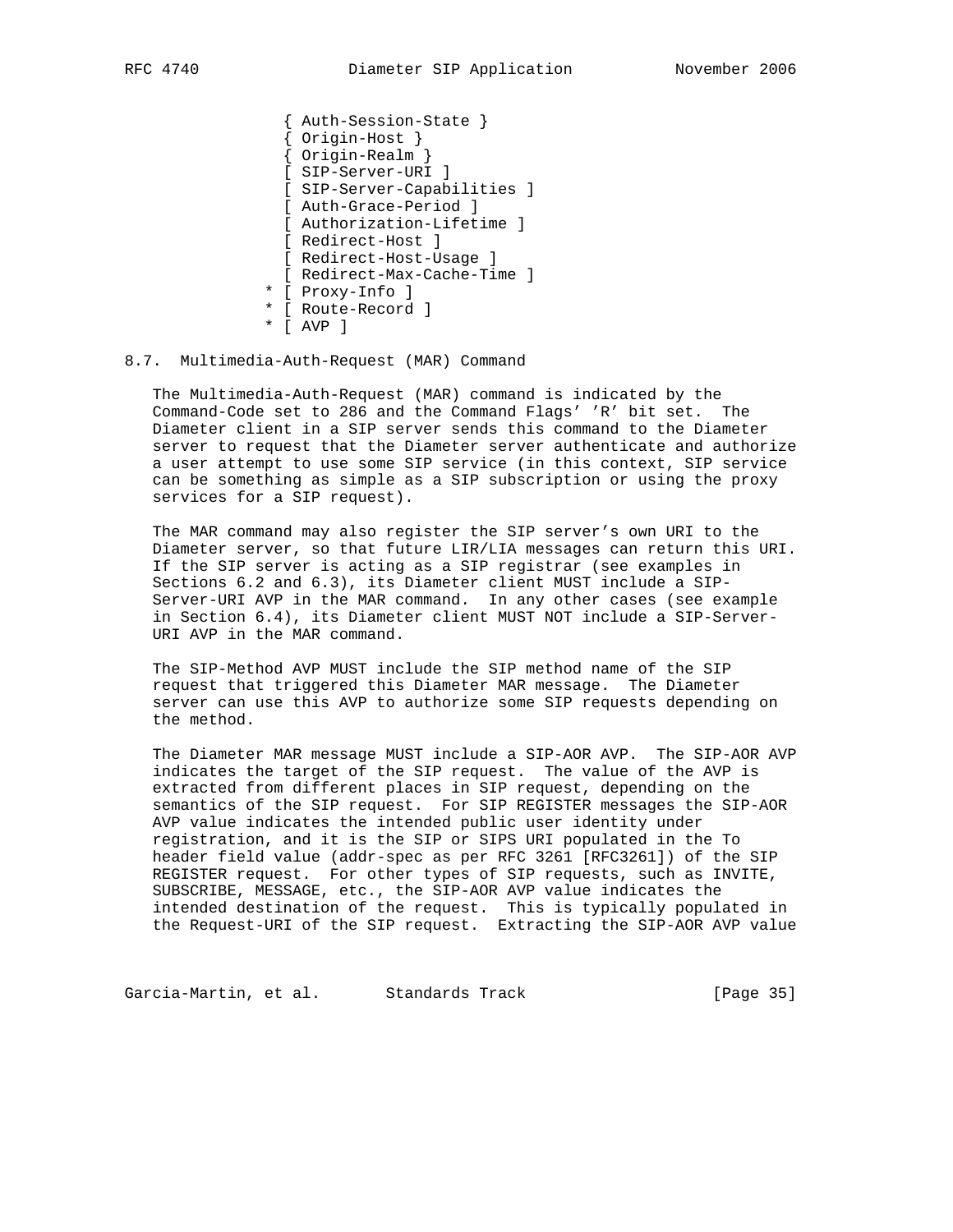from the proper SIP header field is the Diameter client's responsibility. Extensions to SIP (new SIP methods or new semantics) may require the SIP-AOR to be extracted from other parts of the request.

 If the SIP request includes some sort of authentication information, the Diameter client MUST include the user name, extracted from the authentication information of the SIP request, in the User-Name AVP value.

The Message Format of the MAR command is as follows:

 <MAR> ::= < Diameter Header: 286, REQ, PXY > < Session-Id > { Auth-Application-Id } { Auth-Session-State } { Origin-Host } { Origin-Realm } { Destination-Realm } { SIP-AOR } { SIP-Method } [ Destination-Host ] [ User-Name ] [ SIP-Server-URI ] [ SIP-Number-Auth-Items ] [ SIP-Auth-Data-Item ] \* [ Proxy-Info ] \* [ Route-Record ] \* [ AVP ]

## 8.8. Multimedia-Auth-Answer (MAA) Command

 The Multimedia-Auth-Answer (MAA) is indicated by the Command-Code set to 286 and the Command Flags' 'R' bit cleared. The Diameter server sends this command in response to a previously received Diameter Multimedia-Auth-Request (MAR) command.

 In addition to the values already defined in RFC 3588 [RFC3588], the Result-Code AVP may contain one of the values defined in Section 10.1.

 If the Diameter server requires a User-Name AVP value to process the Diameter MAR request, but the Diameter MAR message did not contain a User-Name AVP value, the Diameter server MUST set the Result-Code AVP value to DIAMETER\_USER\_NAME\_REQUIRED (see Section 10.1.2) and return it in a Diameter MAA message. The Diameter server MAY include a SIP-Number-Auth-Items AVP and one or more SIP-Auth-Data-Item AVPs with authentication information (e.g., a challenge). Upon reception

Garcia-Martin, et al. Standards Track [Page 36]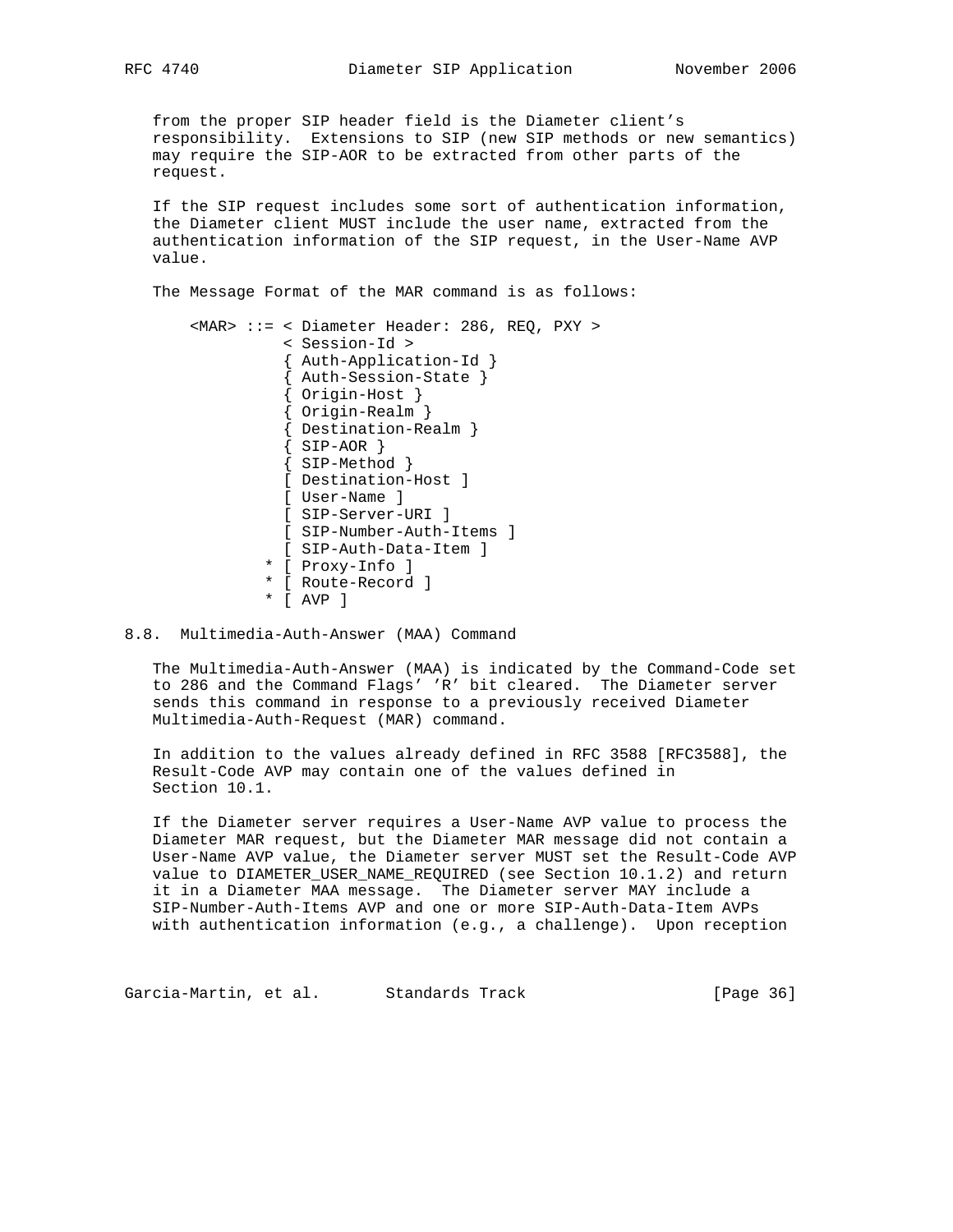of this Diameter MAA message with the Result-Code AVP value set to DIAMETER\_USER\_NAME\_REQUIRED, the SIP server typically requests authentication by generating a SIP 401 (Unauthorized) or SIP 407 (Proxy Authentication Required) response back to the originator.

 If the User-Name AVP is present in the Diameter MAR message, the Diameter server MUST verify the existence of the user in the realm, i.e., the User-Name AVP value is a valid user within that realm. If the Diameter server does not recognize the user name received in the User-Name AVP, the Diameter server MUST build a Diameter Multimedia-Auth-Answer (MAA) message and MUST set the Result-Code AVP to DIAMETER\_ERROR\_USER\_UNKNOWN.

 If the SIP-Methods AVP value of the Diameter MAR message is set to REGISTER and a User-Name AVP is present, then the Diameter server MUST authorize that User-Name AVP value is able to use the URI included in the SIP-AOR AVP. If this authorization fails, the Diameter server must set the Result-Code AVP to DIAMETER\_ERROR\_IDENTITIES\_DONT\_MATCH and send it in a Diameter Multimedia-Auth-Answer (MAA) message.

 Note: Correlation between User-Name and SIP-AOR AVP values is only required for SIP REGISTER request, to prevent a user from registering a SIP-AOR allocated to another user. In other types of SIP requests (e.g., INVITE), the SIP-AOR indicates the intended destination of the request, rather than the originator of it.

 The Diameter server MUST verify whether the authentication scheme (SIP-Authentication-Scheme AVP value) indicated in the grouped SIP-Auth-Data-Item AVP is supported or not. If that authentication scheme is not supported, then the Diameter server MUST set the Result-Code AVP to DIAMETER\_ERROR\_AUTH\_SCHEME\_NOT\_SUPPORTED and send it in a Diameter Multimedia-Auth-Answer (MAA) message.

 If the SIP-Number-Auth-Items AVP is present in the Diameter MAR message, it indicates the number of authentication data items that the Diameter client is requesting. It is RECOMMENDED that the Diameter server, when building the Diameter MAA message, includes a number of SIP-Auth-Data-Item AVPs that are a subset of the authentication data items requested by the Diameter client in the SIP-Number-Auth-Items AVP value of the Diameter MAR message.

 If the SIP-Server-URI AVP is present in the Diameter MAR message, then the Diameter server MUST compare the stored SIP server (assigned to the user) with the SIP-Server-URI AVP value (received in the Diameter MAR message). If they don't match, the Diameter server MUST temporarily save the newly received SIP server assigned to the user, and MUST set an "authentication pending" flag for the user. If they

Garcia-Martin, et al. Standards Track [Page 37]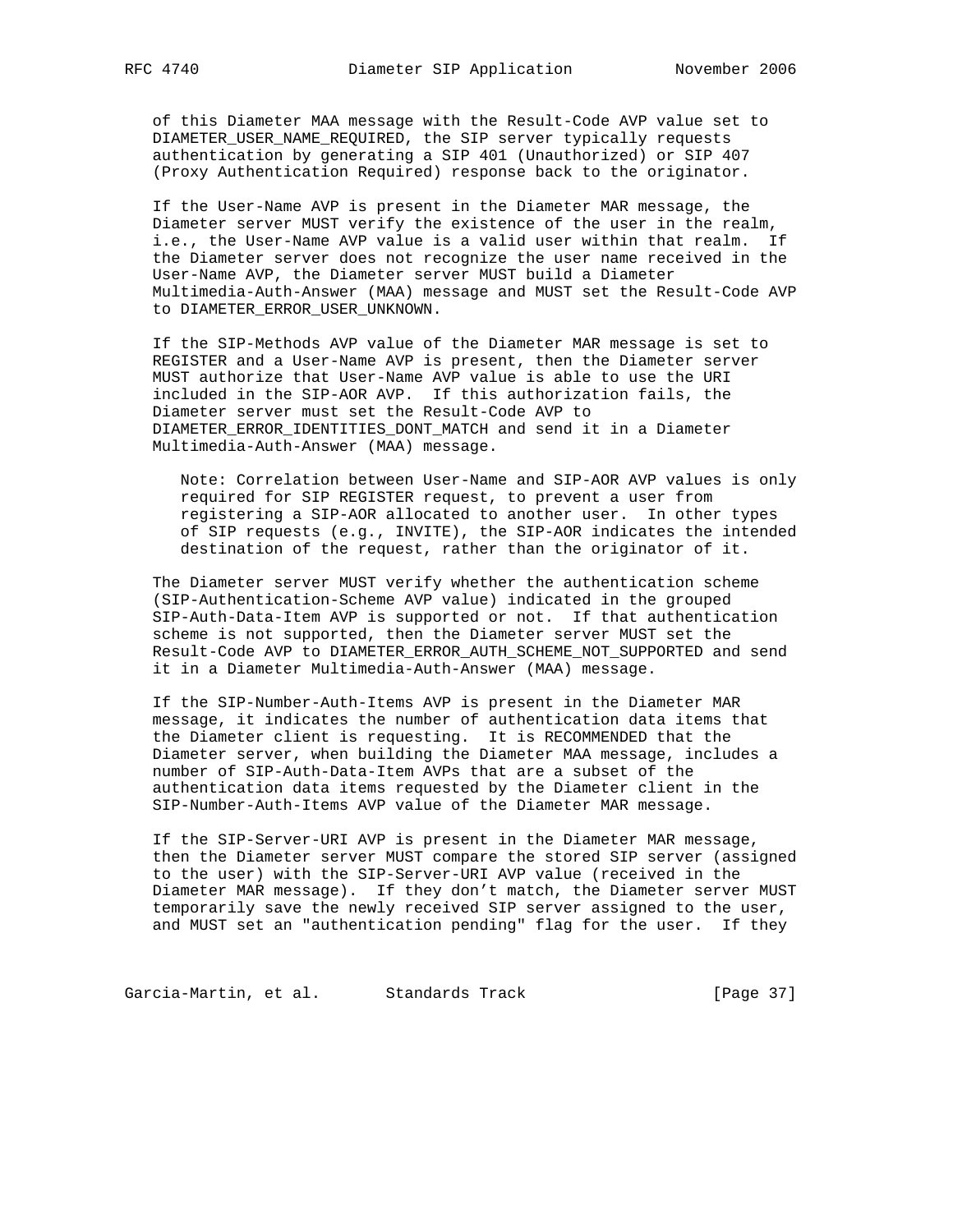match, the Diameter server shall clear the "authentication pending" flag for the user.

 In any other situation, if there is a success in processing the Diameter MAR command and the Diameter server stored the SIP-Server-URI, the Diameter server MUST set the Result-Code AVP value to DIAMETER\_SUCCESS and return it in a Diameter MAA message.

 If there is a success in processing the Diameter MAR command, but the Diameter server does not store the SIP-Server-URI because the AVP was not present in the Diameter MAR command, then the Diameter server MUST set the Result-Code AVP value to either:

- 1. DIAMETER\_SUCCESS\_AUTH\_SENT\_SERVER\_NOT\_STORED, if the Diameter server is sending authentication credentials to create a challenge.
- 2. DIAMETER\_SUCCESS\_SERVER\_NAME\_NOT\_STORED, if the Diameter server successfully authenticated the user and authorized the SIP server to proceed with the SIP request.

 Otherwise, the Diameter server MUST set the Result-Code AVP value to DIAMETER\_UNABLE\_TO\_COMPLY, and it MUST NOT include any SIP-Auth-Data-Item AVP.

The Message Format of the MAA command is as follows:

```
 <MAA> ::= < Diameter Header: 286, PXY >
          < Session-Id >
          { Auth-Application-Id }
          { Result-Code }
          { Auth-Session-State }
          { Origin-Host }
          { Origin-Realm }
          [ User-Name ]
          [ SIP-AOR ]
          [ SIP-Number-Auth-Items ]
        * [ SIP-Auth-Data-Item ]
          [ Authorization-Lifetime ]
          [ Auth-Grace-Period ]
          [ Redirect-Host ]
          [ Redirect-Host-Usage ]
          [ Redirect-Max-Cache-Time ]
        * [ Proxy-Info ]
        * [ Route-Record ]
        * [ AVP ]
```
Garcia-Martin, et al. Standards Track [Page 38]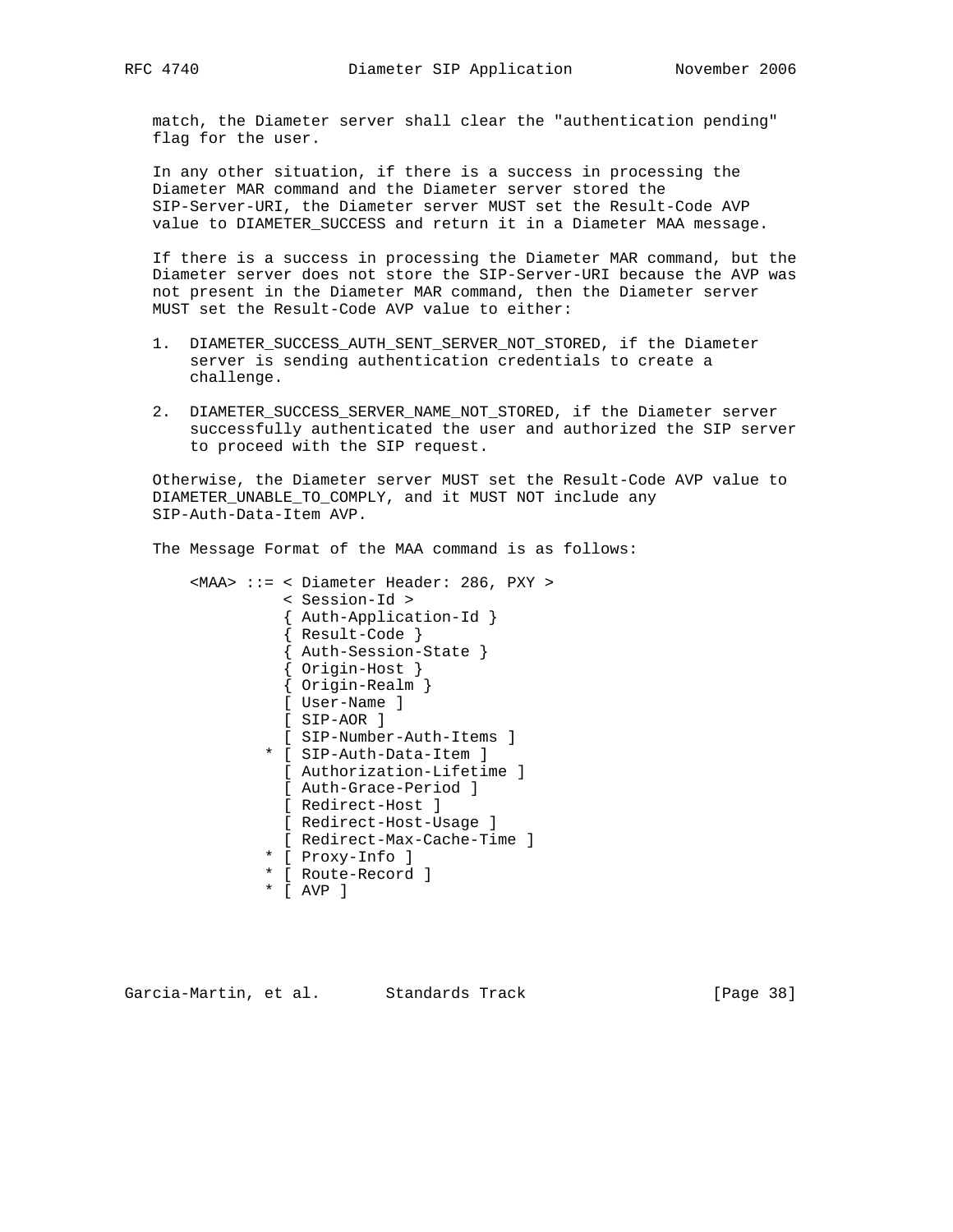### 8.9. Registration-Termination-Request (RTR) Command

 The Registration-Termination-Request (RTR) command is indicated by the Command-Code set to 287 and the Command Flags' 'R' bit set. The Diameter server sends this command to the Diameter client in a SIP server to indicate to the SIP server that one or more SIP AORs have to be deregistered. The command allows an operator to administratively cancel the registration of a user from a centralized Diameter server.

 The Diameter server has the capability to initiate the deregistration of a user and inform the SIP server by means of the Diameter RTR command. The Diameter server can decide whether only one SIP AOR is going to be deregistered, a list of SIP AORs, or all the SIP AORs allocated to the user.

 The absence of a SIP-AOR AVP in the Diameter RTR message indicates that all the SIP AORs allocated to the user identified by the User-Name AVP are being deregistered.

 The Diameter server MUST include a SIP-Deregistration-Reason AVP value to indicate the reason for the deregistration.

The Message Format of the RTR command is as follows:

```
 <RTR> ::= < Diameter Header: 287, REQ, PXY >
          < Session-Id >
          { Auth-Application-Id }
          { Auth-Session-State }
          { Origin-Host }
          { Origin-Realm }
          { Destination-Host }
          { SIP-Deregistration-Reason }
         [ Destination-Realm ]
          [ User-Name ]
        * [ SIP-AOR ]
        * [ Proxy-Info ]
        * [ Route-Record ]
        * [ AVP ]
```
8.10. Registration-Termination-Answer (RTA) Command

 The Registration-Termination-Answer (RTA) is indicated by the Command-Code set to 287 and the Command Flags' 'R' bit cleared. The Diameter client sends this command in response to a previously received Diameter Registration-Termination-Request (RTR) command.

Garcia-Martin, et al. Standards Track [Page 39]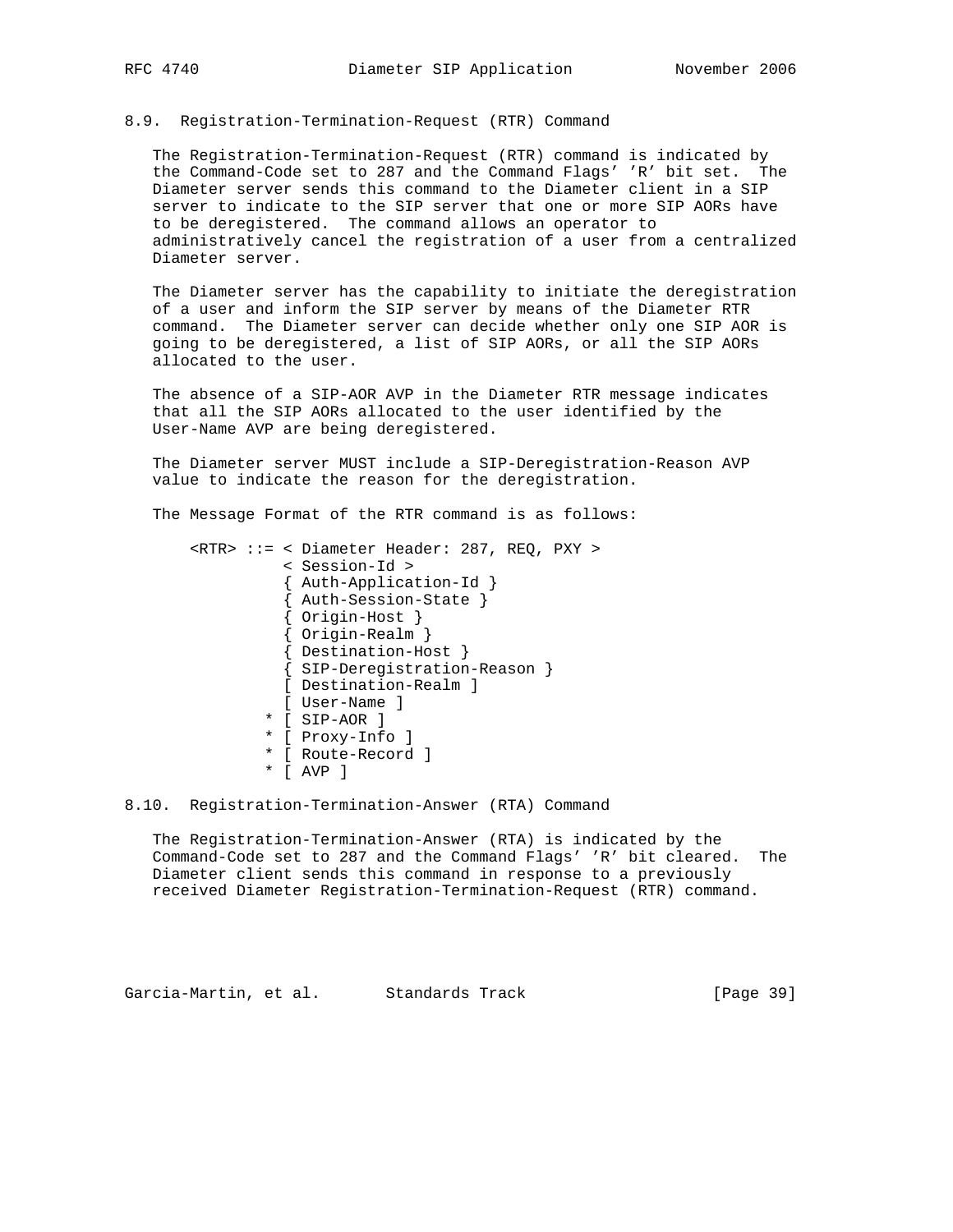In addition to the values already defined in RFC 3588 [RFC3588], the Result-Code AVP may contain one of the values defined in Section 10.1.

 If the SIP server (Diameter client) requires a User-Name AVP value to process the Diameter RTR request, but the Diameter RTR message did not contain a User-Name AVP value, the Diameter client MUST set the Result-Code AVP value to DIAMETER\_USER\_NAME\_REQUIRED (see Section 10.1.2) and return it in a Diameter RTA message.

 The SIP server (Diameter client) applies the administrative deregistration to each of the URIs included in each of the SIP-AOR AVP values, or, if there is no SIP-AOR AVP present in the Diameter RTR request, to all the URIs allocated to the User-Name AVP value.

 The value of the SIP-Deregistration-Reason AVP in the Diameter RTR command has an effect on the actions performed at the SIP server (Diameter client):

- o If the value is set to PERMANENT\_TERMINATION, then the user has terminated his/her registration to the realm. If informing the interested parties (e.g., subscribers to the "reg" event [RFC3680]) about the administrative deregistration is supported through SIP procedures, the SIP server (Diameter client) will do so. The Diameter Client in the SIP Server SHOULD NOT request a new user registration. The SIP server clears the registration state of the deregistered AORs.
- o If the value is set to NEW\_SIP\_SERVER\_ASSIGNED, the Diameter server informs the SIP server (Diameter client) that a new SIP server has been allocated to the user, due to some reason. The SIP server, if supported through SIP procedures, will inform the interested parties (e.g., subscribers to the "reg" event [RFC3680]) about the administrative deregistration at this SIP server. The Diameter client in the SIP server SHOULD NOT request a new user registration. The SIP server clears the registration state of the deregistered SIP AORs.
- o If the value is set to SIP\_SERVER\_CHANGE, the Diameter server informs the SIP server (Diameter client) that a new SIP server has to be allocated to the user, e.g., due to user's capabilities requiring a new SIP server, or not enough resources in the current SIP server. If informing the interested parties about the administrative deregistration is supported through SIP procedures (e.g., subscriptions to the "reg" event [RFC3680]), the SIP server will do so. The Diameter client in the SIP Server SHOULD NOT request a new user registration. The SIP server clears the registration state of the deregistered SIP AORs.

Garcia-Martin, et al. Standards Track [Page 40]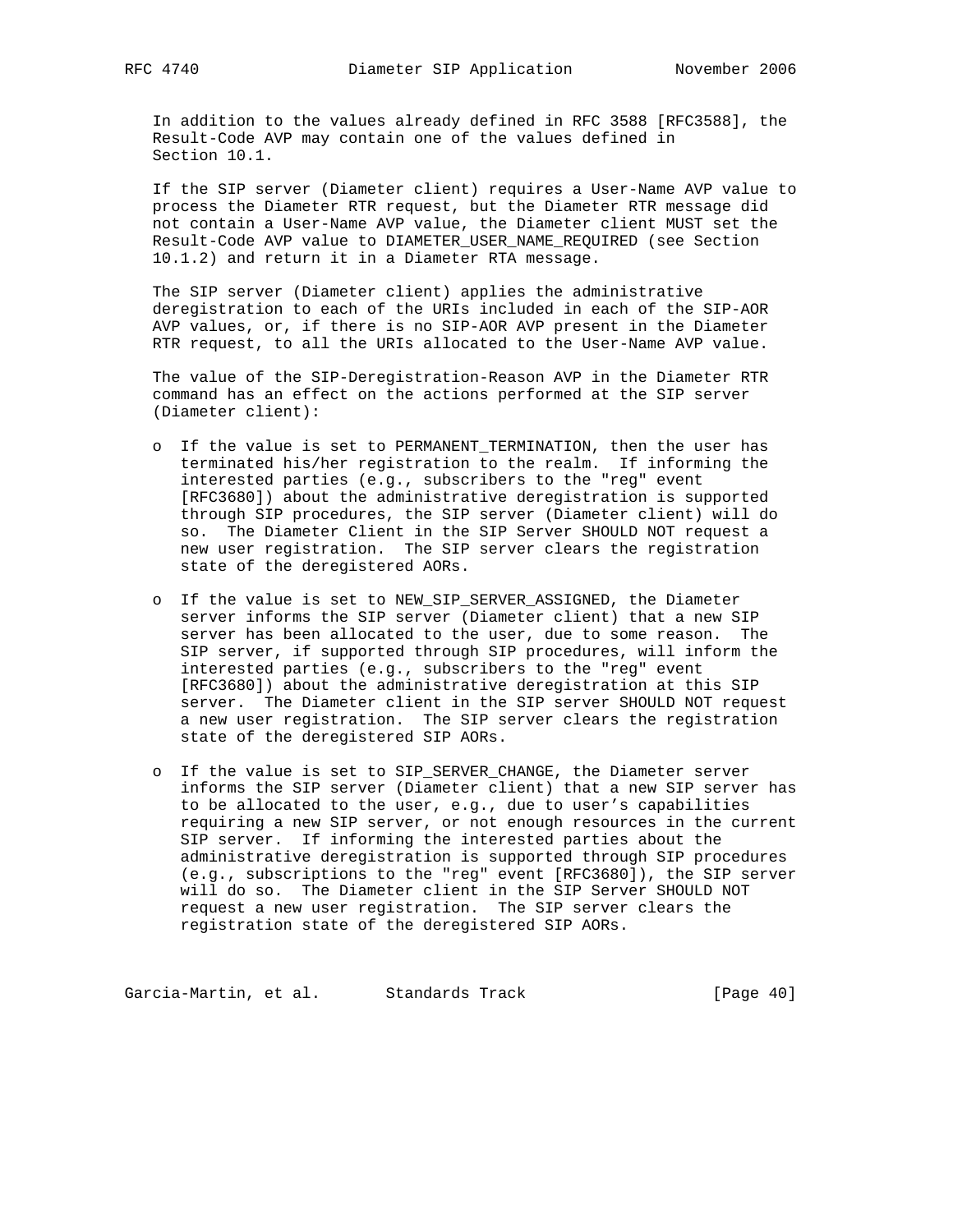o If the value is set to REMOVE\_SIP\_SERVER, the Diameter server informs the SIP server (Diameter client) that the SIP server will no longer be bound in the Diameter server with that user. The SIP server can delete all data related to the user.

The Message Format of the RTA command is as follows:

```
 <RTA> ::= < Diameter Header: 287, PXY >
               < Session-Id >
                { Auth-Application-Id }
                { Result-Code }
                { Auth-Session-State }
                { Origin-Host }
{ Origin-Realm }
[ Authorization-Lifetime ]
               [ Auth-Grace-Period ]
               [ Redirect-Host ]
               [ Redirect-Host-Usage ]
               [ Redirect-Max-Cache-Time ]
              * [ Proxy-Info ]
              * [ Route-Record ]
              * [ AVP ]
```
# 8.11. Push-Profile-Request (PPR) Command

 The Push-Profile-Request (PPR) command is indicated by the Command-Code set to 288 and the Command Flags' 'R' bit set. The Diameter server sends this command to the Diameter client in a SIP server to update either the user profile of an already registered user in that SIP server or the SIP accounting information. This allows an operator to modify the data of a user profile or the accounting information and push it to the SIP server where the user is registered.

 Each user has a user profile associated with him/her and other accounting information. The profile or the accounting information may change with time, e.g., due to addition of new services to the user. When the user profile or the accounting information changes, the Diameter server sends a Diameter Push-Profile-Request (PPR) command to the Diameter client in a SIP server, in order to start applying those new services.

 A PPR command MAY contain a SIP-Accounting-Information AVP that updates the addresses of the accounting servers. Changes in the addresses of the accounting servers take effect immediately. The Diameter client SHOULD close any existing accounting session with the existing server and start providing accounting information to the newly acquired accounting server.

Garcia-Martin, et al. Standards Track [Page 41]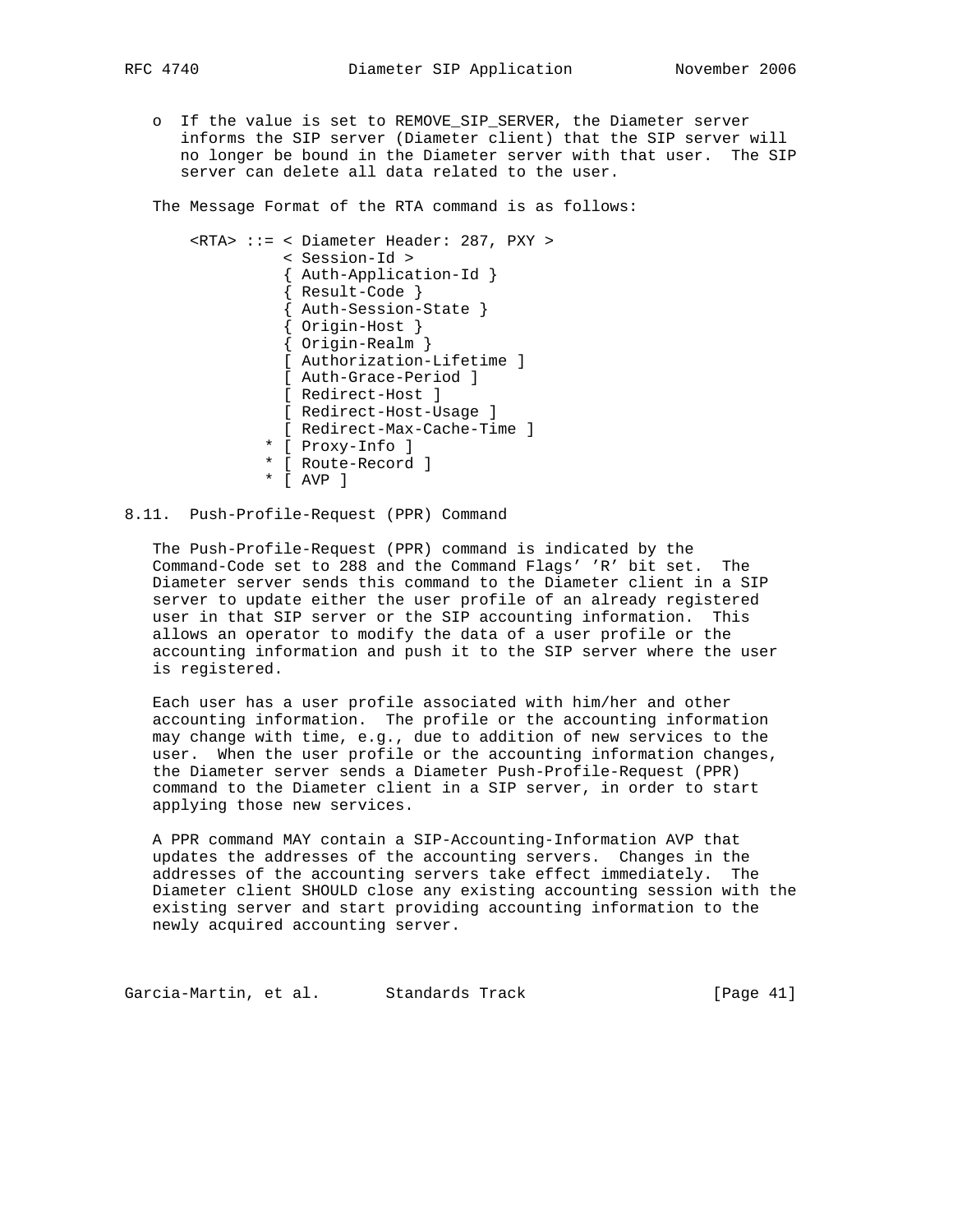A PPR command MAY contain zero or more SIP-User-Data AVP values containing the new user profile. On selecting the type of user data, the Diameter server SHOULD take into account the supported formats at the SIP server (SIP-Supported-User-Data-Type AVP sent in a previous SAR message) and the local policy.

 The User-Name AVP indicates the user to whom the profile is applicable.

The Message Format of the PPR command is as follows:

```
 <PPR> ::= < Diameter Header: 288, REQ, PXY >
          < Session-Id >
          { Auth-Application-Id }
          { Auth-Session-State }
          { Origin-Host }
          { Origin-Realm }
          { Destination-Realm }
          { User-Name }
        * [ SIP-User-Data ]
         [ SIP-Accounting-Information ]
         [ Destination-Host ]
         [ Authorization-Lifetime ]
          [ Auth-Grace-Period ]
        * [ Proxy-Info ]
        * [ Route-Record ]
        * [ AVP ]
```
8.12. Push-Profile-Answer (PPA) Command

 The Push-Profile-Answer (PPA) is indicated by the Command-Code set to 288 and the Command Flags' 'R' bit cleared. The Diameter client sends this command in response to a previously received Diameter Push-Profile-Request (PPR) command.

 In addition to the values already defined in RFC 3588 [RFC3588], the Result-Code AVP may contain one of the values defined in Section 10.1.

 If there is no error when processing the received Diameter PPR message, the SIP server (Diameter client) MUST download the received user profile from the SIP-User-Data AVP values in the Diameter PPR message and store it associated with the user specified in the User-Name AVP value.

 If the SIP server does not recognize or does not support some of the data transferred in the SIP-User-Data AVP values, the Diameter client in the SIP server MUST return a Diameter PPA message that includes a

Garcia-Martin, et al. Standards Track [Page 42]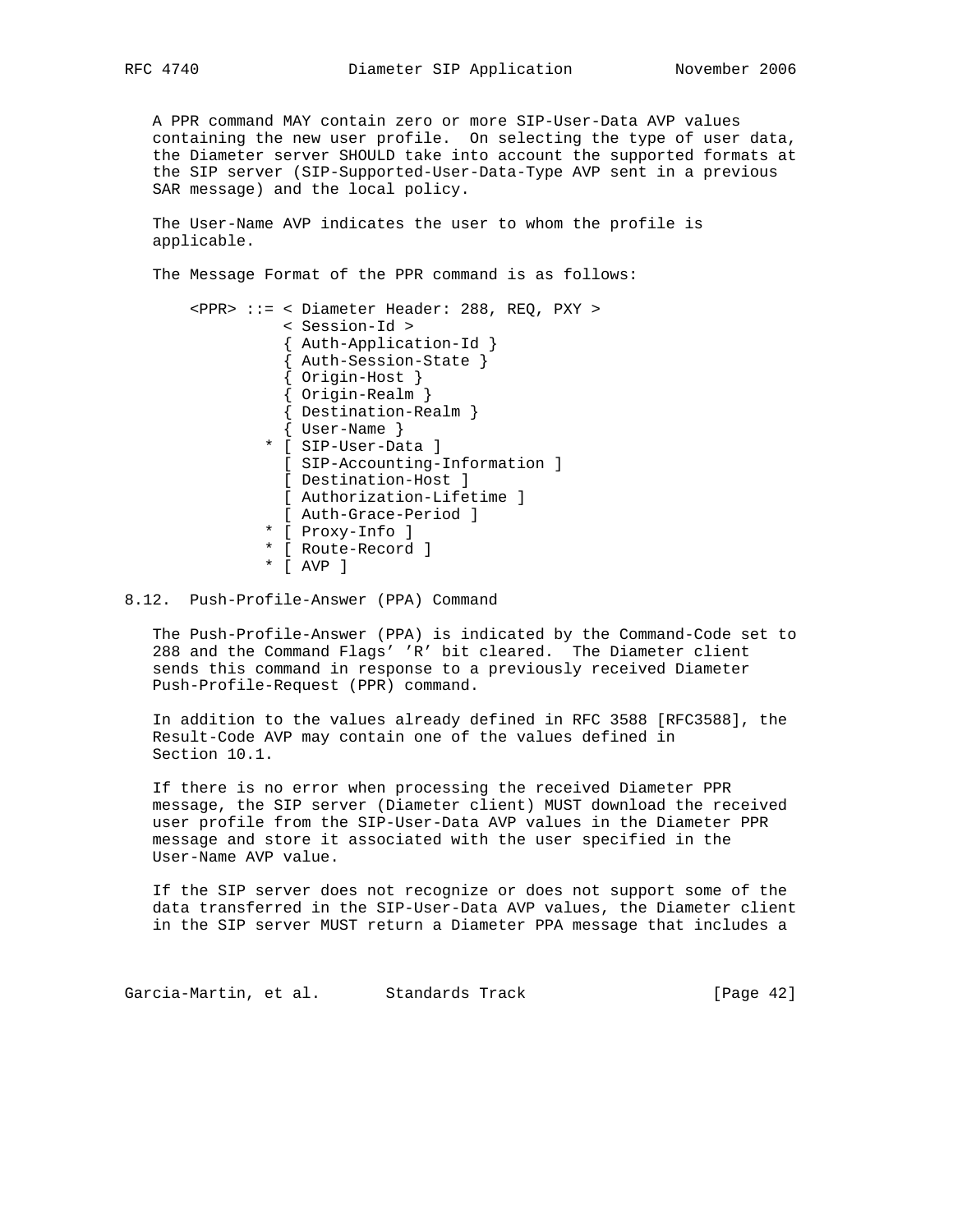Result-Code AVP set to the value DIAMETER\_ERROR\_NOT\_SUPPORTED\_USER\_DATA.

 If the SIP server (Diameter client) receives a Diameter PPR message with a User-Name AVP that is unknown, the Diameter client MUST set the Result-Code AVP value to DIAMETER\_ERROR\_USER\_UNKNOWN and MUST return it to the Diameter server in a Diameter PPA message.

 If the SIP server (Diameter client) receives in the SIP-User-Data-Content AVP value (of the grouped SIP-User-Data AVP) more data than it can accept, it MUST set the Result-Code AVP value to DIAMETER\_ERROR\_TOO\_MUCH\_DATA and MUST return it to the Diameter server in a Diameter PPA message. The SIP server MUST NOT override the existing user profile with the one received in the PPR message.

 If the Diameter server receives the Result-Code AVP value set to DIAMETER\_ERROR\_TOO\_MUCH\_DATA in a Diameter PPA message, it SHOULD force a new re-registration of the user by sending to the Diameter client a Diameter Registration-Termination-Request (RTR) with the SIP-Deregistration-Reason AVP value set to SIP\_SERVER\_CHANGE. This will force a re-registration of the user and will trigger a selection of a new SIP server.

 If the Diameter client is not able to honor the command, for any other reason, it MUST set the Result-Code AVP value to DIAMETER\_UNABLE\_TO\_COMPLY and it MUST return it in a Diameter PPA message.

The Message Format of the PPA command is as follows:

```
 <PPA> ::= < Diameter Header: 288, PXY >
          < Session-Id >
          { Auth-Application-Id }
          { Result-Code }
          { Auth-Session-State }
          { Origin-Host }
          { Origin-Realm }
          [ Redirect-Host ]
          [ Redirect-Host-Usage ]
          [ Redirect-Max-Cache-Time ]
        * [ Proxy-Info ]
        * [ Route-Record ]
        * [ AVP ]
```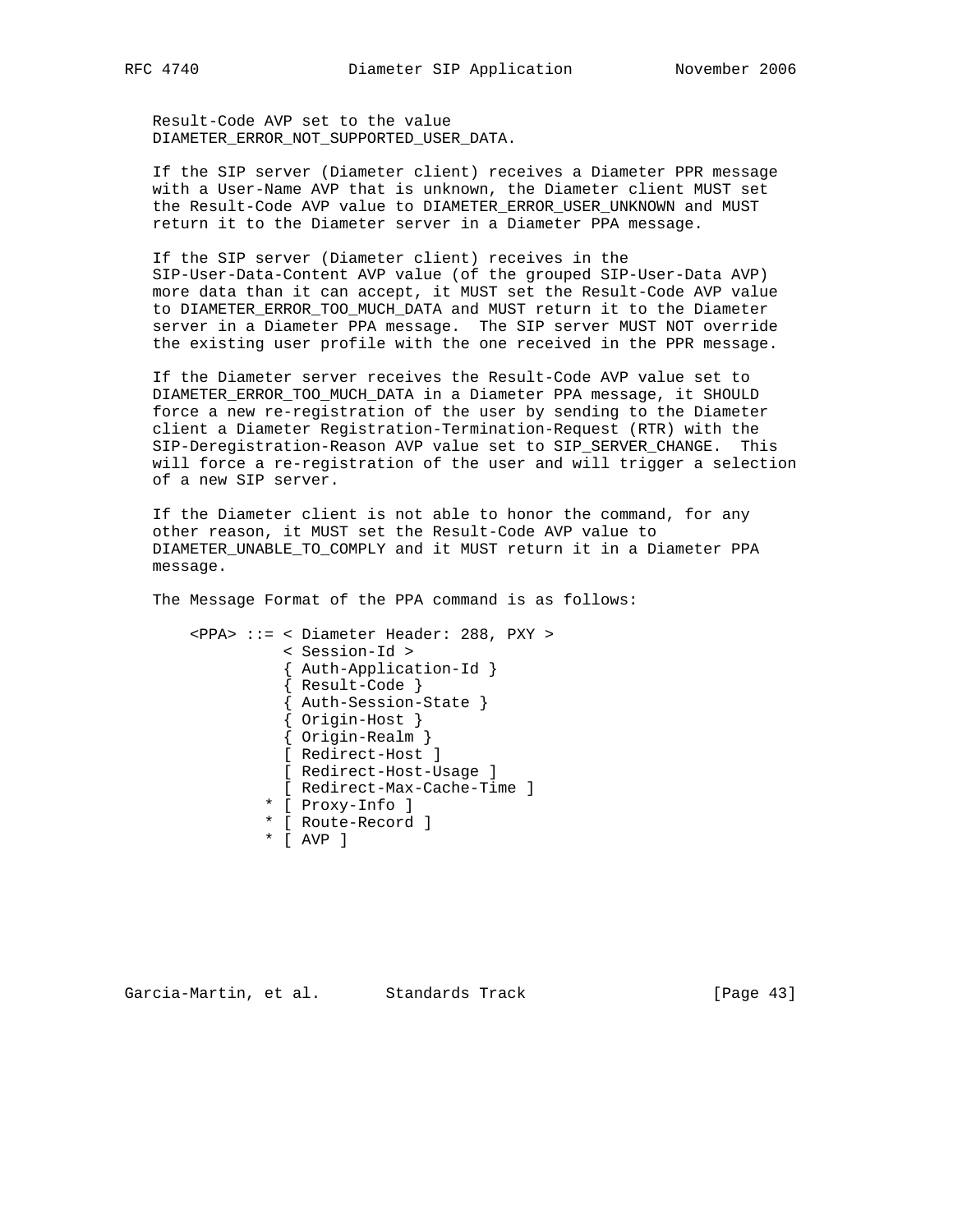# 9. Diameter SIP Application AVPs

 This section defines new AVPs used in this Diameter SIP application. Applications compliant with this specification MUST implement these AVPs.

 Table 2 lists the new AVPs defined in this Diameter SIP application. The following abbreviations are used in the Data-Type column:

- o DURI: DiameterURI o E: Enumerated o G: Grouped o OS: OctetString
- o UTF8S: UTF8String
- o U32: Unsigned32

Garcia-Martin, et al. Standards Track [Page 44]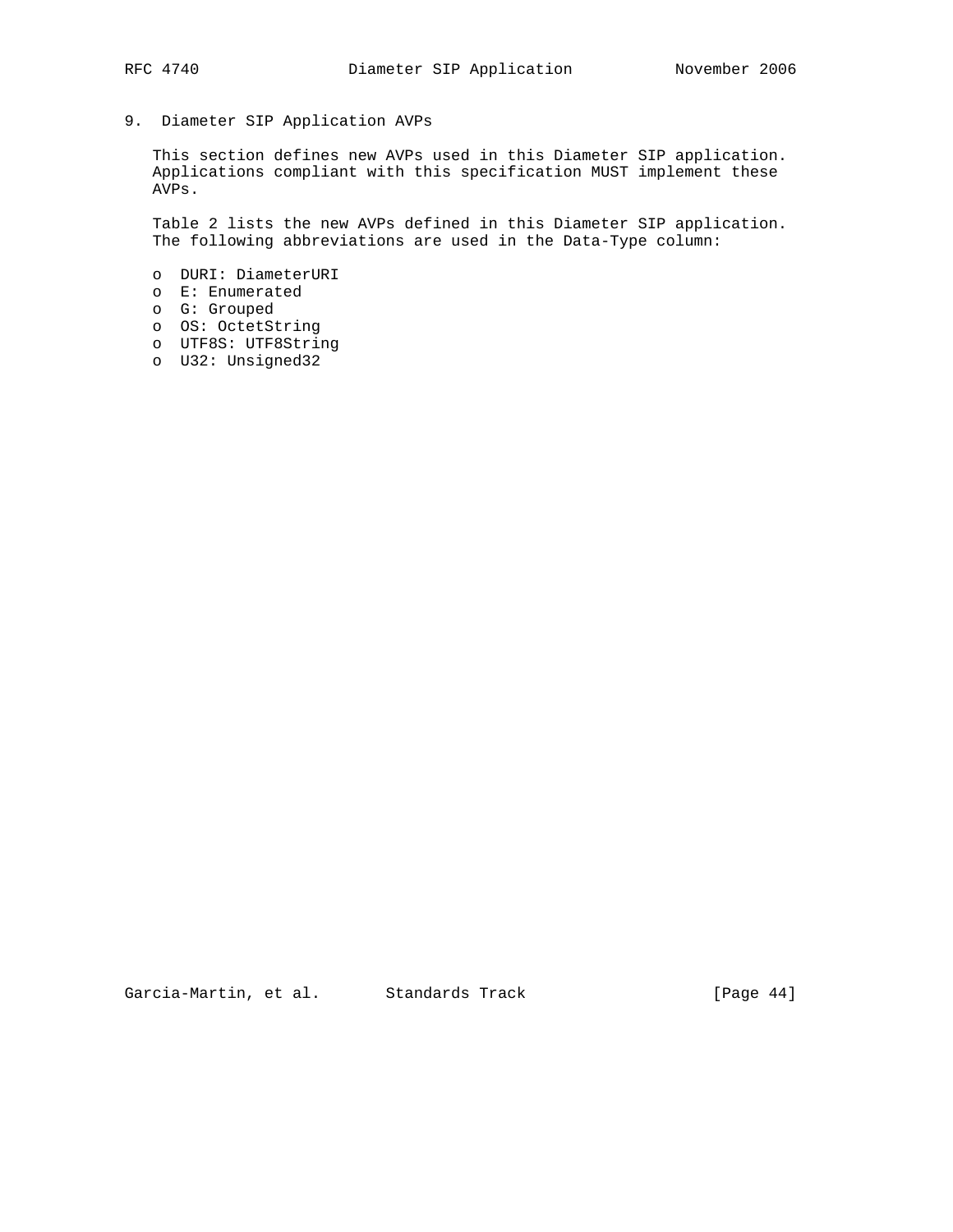| Attribute Name                  | AVP<br>Code | Reference      | Data-<br>Type      |
|---------------------------------|-------------|----------------|--------------------|
| SIP-Accounting-Information      | 368         | Section 9.1    | G                  |
| SIP-Accounting-Server-URI       | 369         | Section 9.1.1  | <b>DURI</b>        |
| SIP-Credit-Control-Server-URI   | 370         | Section 9.1.2  | <b>DURI</b>        |
| SIP-Server-URI                  | 371         | Section 9.2    | UTF8S              |
| SIP-Server-Capabilities         | 372         | Section 9.3    | G                  |
| SIP-Mandatory-Capability        | 373         | Section 9.3.1  | U32                |
| SIP-Optional-Capability         | 374         | Section 9.3.2  | U32                |
| SIP-Server-Assignment-Type      | 375         | Section 9.4    | Е                  |
| SIP-Auth-Data-Item              | 376         | Section 9.5    | G                  |
| SIP-Authentication-Scheme       | 377         | Section 9.5.1  | $\mathbf{E}% _{t}$ |
| SIP-Item-Number                 | 378         | Section 9.5.2  | U32                |
| SIP-Authenticate                | 379         | Section 9.5.3  | G                  |
| SIP-Authorization               | 380         | Section 9.5.4  | G                  |
| SIP-Authentication-Info         | 381         | Section 9.5.5  | G                  |
| SIP-Number-Auth-Items           | 382         | Section 9.6    | U32                |
| SIP-Deregistration-Reason       | 383         | Section 9.7    | G                  |
| SIP-Reason-Code                 | 384         | Section 9.7.1  | F.                 |
| SIP-Reason-Info                 | 385         | Section 9.7.2  | UTF8S              |
| SIP-Visited-Network-Id          | 386         | Section 9.9    | UTF8S              |
| SIP-User-Authorization-Type     | 387         | Section 9.10   | $F_{\rm c}$        |
| SIP-Supported-User-Data-Type    | 388         | Section 9.11   | UTF8S              |
| SIP-User-Data                   | 389         | Section 9.12   | G                  |
| SIP-User-Data-Type              | 390         | Section 9.12.1 | UTF8S              |
| SIP-User-Data-Contents          | 391         | Section 9.12.2 | 0S                 |
| SIP-User-Data-Already-Available | 392         | Section 9.13   | E                  |
| SIP-Method                      | 393         | Section 9.14   | UTF8S              |

# Table 2: Defined AVPs

 Table 3 expands the table of AVPs included in Section 4.5 of RFC 3588 [RFC3588]. The table indicates the Diameter AVPs defined in this Diameter SIP Application, their possible flag values, and whether the AVP may be encrypted. The acronyms 'M', 'P', and 'V' refer to AVP flags whose semantics are described in RFC 3588 [RFC3588]. The value of the 'Encr' column is also described in RFC 3588 [RFC3588].

Garcia-Martin, et al. Standards Track [Page 45]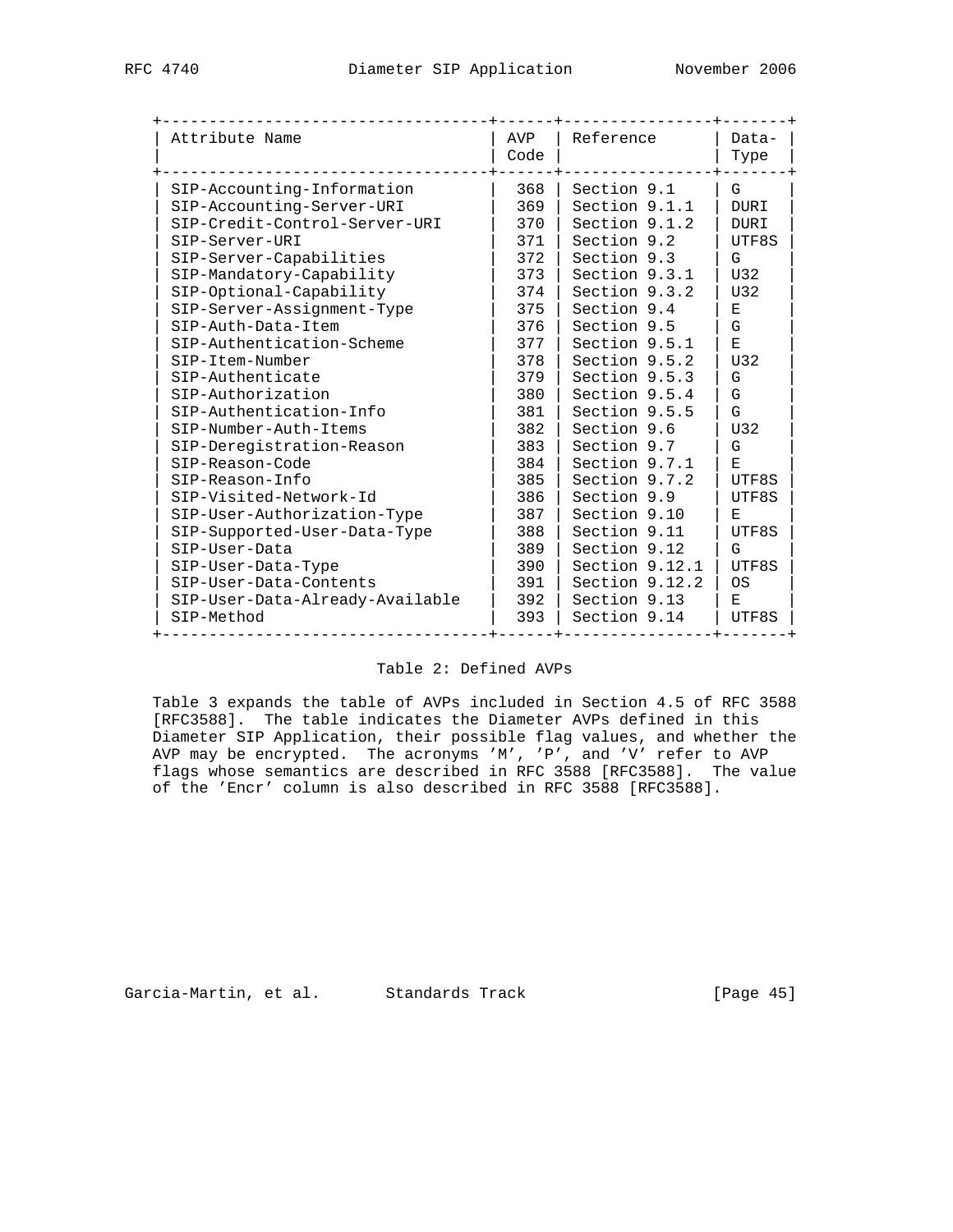| Attribute Name                  | MUST | MAY          | SHD<br><b>NOT</b> | MUST<br><b>NOT</b> | Encr |
|---------------------------------|------|--------------|-------------------|--------------------|------|
| SIP-Accounting-Information      | M    | Ρ            |                   | $\mathbf{V}$       | N    |
| SIP-Accounting-Server-URI       | M    | Ρ            |                   | V                  | N    |
| SIP-Credit-Control-Server-URI   | М    | $\mathbf{P}$ |                   | $\overline{V}$     | N    |
| SIP-Server-URI                  | M    | P            |                   | $\overline{V}$     | N    |
| SIP-Server-Capabilities         | M    | $\mathbf{P}$ |                   | $\overline{V}$     | N    |
| SIP-Mandatory-Capability        | M    | P            |                   | $\overline{V}$     | N    |
| SIP-Optional-Capability         | M    | $\mathbf{P}$ |                   | $\overline{V}$     | N    |
| SIP-Server-Assignment-Type      | M    | Ρ            |                   | $\overline{V}$     | N    |
| SIP-Auth-Data-Item              | M    | $\mathbf{P}$ |                   | $\mathbf{V}$       | N    |
| SIP-Authentication-Scheme       | M    | $\mathbf{P}$ |                   | V                  | N    |
| SIP-Item-Number                 | М    | $\mathbf{P}$ |                   | $\mathbf{V}$       | N    |
| SIP-Authenticate                | M    | $\mathbf{P}$ |                   | $\mathbf{V}$       | N    |
| SIP-Authorization               | M    | $\mathbf{P}$ |                   | $\overline{V}$     | N    |
| SIP-Authentication-Info         | M    | $\mathbf{P}$ |                   | $\overline{V}$     | N    |
| SIP-Number-Auth-Items           | M    | $\mathbf{P}$ |                   | $\overline{V}$     | N    |
| SIP-Deregistration-Reason       | M    | P            |                   | $\mathbf{V}$       | N    |
| SIP-Reason-Code                 | M    | P            |                   | $\mathbf{V}$       | N    |
| SIP-Reason-Info                 | М    | $\mathbf{P}$ |                   | $\mathbf{V}$       | N    |
| SIP-Visited-Network-Id          | M    | $\mathbf{P}$ |                   | $\mathbf{V}$       | N    |
| SIP-User-Authorization-Type     | M    | $\mathbf{P}$ |                   | $\overline{V}$     | N    |
| SIP-Supported-User-Data-Type    | M    | P            |                   | V                  | N    |
| SIP-User-Data                   | M    | P            |                   | $\overline{V}$     | N    |
| SIP-User-Data-Type              | M    | P            |                   | V                  | N    |
| SIP-User-Data-Contents          | М    | $\mathbf{P}$ |                   | $\overline{V}$     | N    |
| SIP-User-Data-Already-Available | M    | $\mathbf{P}$ |                   | $\mathbf{V}$       | N    |
| SIP-Method                      | M    | Ρ            |                   | $\overline{V}$     | N    |

### Table 3: Summary of the new AVPs flags

# 9.1. SIP-Accounting-Information AVP

 The SIP-Accounting-Information (AVP Code 368) is of type Grouped, and contains the Diameter addresses of those nodes that are able to collect accounting information.

 The SIP-Accounting-Information AVP is defined as follows (per the grouped-avp-def of RFC 3588 [RFC3588]):

 SIP-Accounting-Information ::= < AVP Header: 368 > \* [ SIP-Accounting-Server-URI ] \* [ SIP-Credit-Control-Server-URI ] \* [ AVP]

Garcia-Martin, et al. Standards Track [Page 46]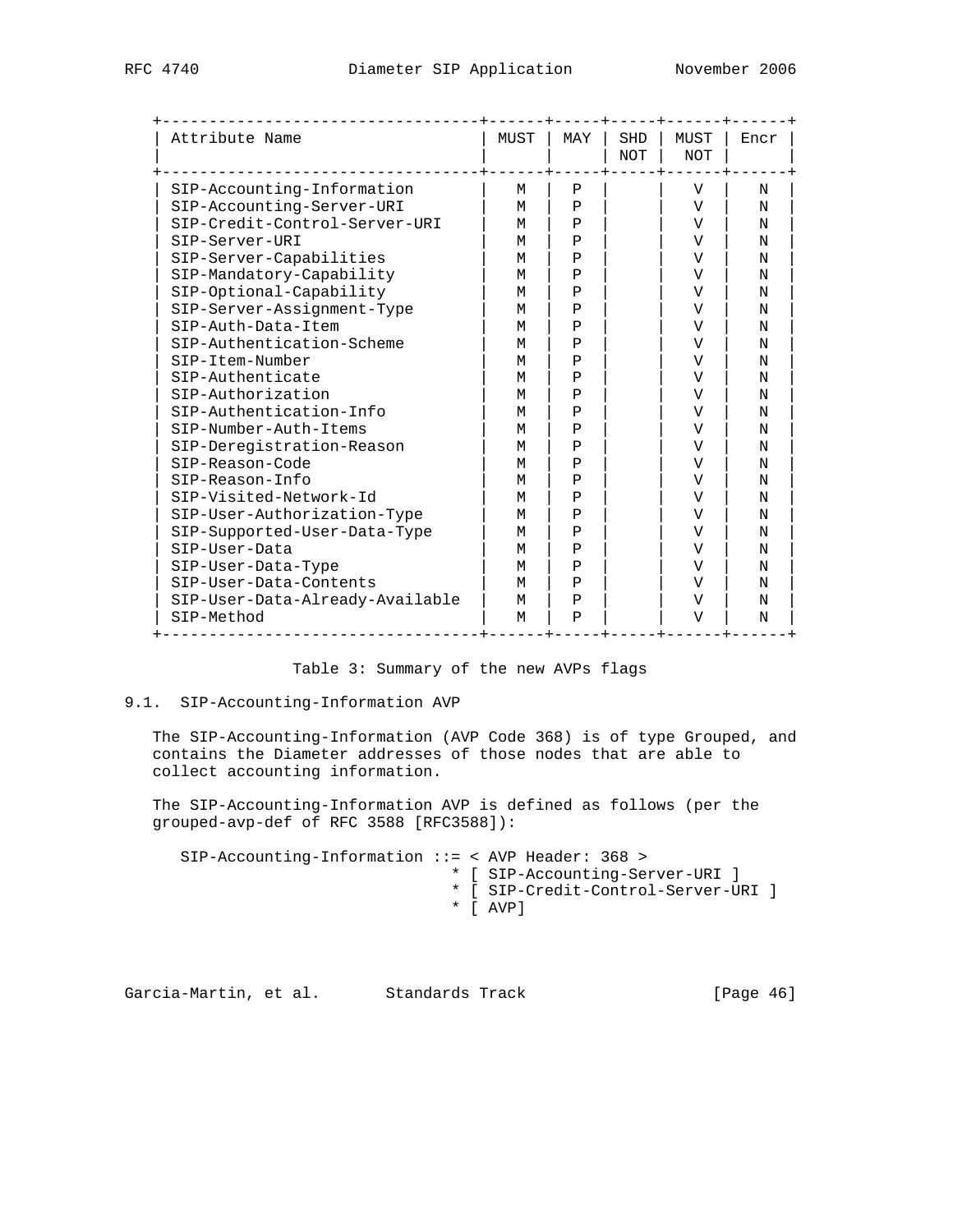- 
- 9.1.1. SIP-Accounting-Server-URI AVP

 The SIP-Accounting-Server-URI AVP (AVP Code 369) is of type DiameterURI. This AVP contains the address of a Diameter server that is able to receive SIP-session-related accounting information.

9.1.2. SIP-Credit-Control-Server-URI AVP

 The SIP-Credit-Control-Server-URI AVP (AVP Code 370) is of type DiameterURI. This AVP contains the address of a Diameter server that is able to authorize real-time credit control usage. The Diameter Credit-Control Application [RFC4006] may be used for this purpose.

9.2. SIP-Server-URI AVP

 The SIP-Server-URI AVP (AVP Code 371) is of type UTF8String. This AVP contains a SIP or SIPS URI (as defined in RFC 3261 [RFC3261]) that identifies a SIP server.

9.3. SIP-Server-Capabilities AVP

 The SIP-Server-Capabilities AVP (AVP Code 372) is of type Grouped. The Diameter indicates in this AVP the requirements for a particular SIP capability, so that the Diameter client (SIP server) is able to select another appropriate SIP server to serve the user.

 The SIP-Server-Capabilities AVP allows a Diameter client (SIP server) to select another SIP server for triggering or executing services to the user. A user may have enabled some services that require the implementation of certain capabilities in the SIP server that triggers or executes those services. For example, the SIP server that triggers or executes services to this user may need to implement SIP servlets [JSR-000116], Call Processing Language (CPL) [RFC3880], or any other kind of capability. Or perhaps that user belongs to a premium users group that has a certain stringent quality-of-service agreement that requires a fast SIP server. The capabilities required or recommended to a given user are conveyed in the SIP-Server-Capabilities AVP. When it receives them, the Diameter client (SIP server) that does the SIP server selection needs to have the means to find out available SIP servers that meet the required or optional capabilities. Such means are outside the scope of this specification.

 Note that the SIP-Server-Capabilities AVP assists the Diameter client (SIP server) to produce a subset of all the available SIP servers to be allocated to the user in the Home Realm; this is the subset that conforms the requirements of capabilities on a per-user basis. Typically this subset will be formed of more than a single SIP

Garcia-Martin, et al. Standards Track [Page 47]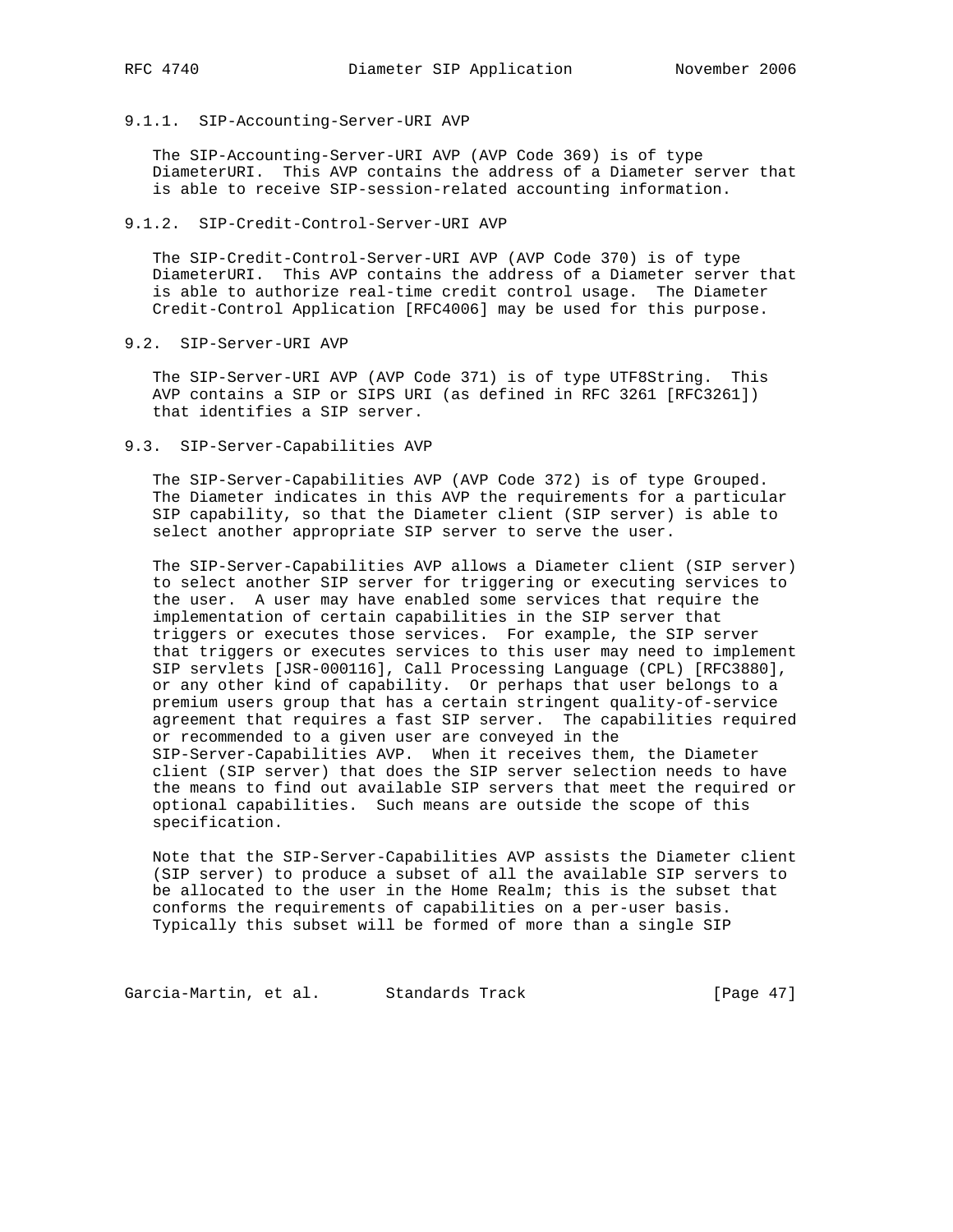server, so once the subset of those SIP servers is identified, it is possible that several instances of these SIP servers exist, in which case the Diameter client (SIP server) should choose one particular SIP server to execute and trigger services to this user. It is expected that at this point the SIP server (Diameter client) will follow the procedures of RFC 3263 [RFC3263] to allocate one SIP server to the user.

 The SIP-Server-Capabilities AVP is defined as follows (per the grouped-avp-def of RFC 3588 [RFC3588]):

 SIP-Server-Capabilities ::= < AVP Header: 372 > \* [ SIP-Mandatory-Capability ] \* [ SIP-Optional-Capability ] \* [ SIP-Server-URI ] \* [ AVP ]

9.3.1. SIP-Mandatory-Capability AVP

 The SIP-Mandatory-Capability AVP (AVP Code 373) is of type Unsigned32. The value represents a certain capability (or set of capabilities) that have to be fulfilled by the SIP server allocated to the user.

 The semantics of the different values are not standardized, as it is a matter of the administrative network to allocate its own semantics within its own network. Each value has to represent a single capability within the administrative network.

### 9.3.2. SIP-Optional-Capability AVP

 The SIP-Optional-Capability AVP (AVP Code 374) is of type Unsigned32. The value represents a certain capability (or set of capabilities) that, optionally, may be fulfilled by the SIP server allocated to the user.

 The semantics of the different values are not standardized, as it is a matter of the administrative network to allocate its own semantics within its own network. Each value has to represent a single capability within the administrative network.

 The SIP-Server-Assignment-Type AVP (AVP Code 375) is of type Enumerated and indicates the type of server update being performed in a Diameter Server-Assignment-Request (SAR) operation. The following values are defined:

Garcia-Martin, et al. Standards Track [Page 48]

<sup>9.4.</sup> SIP-Server-Assignment-Type AVP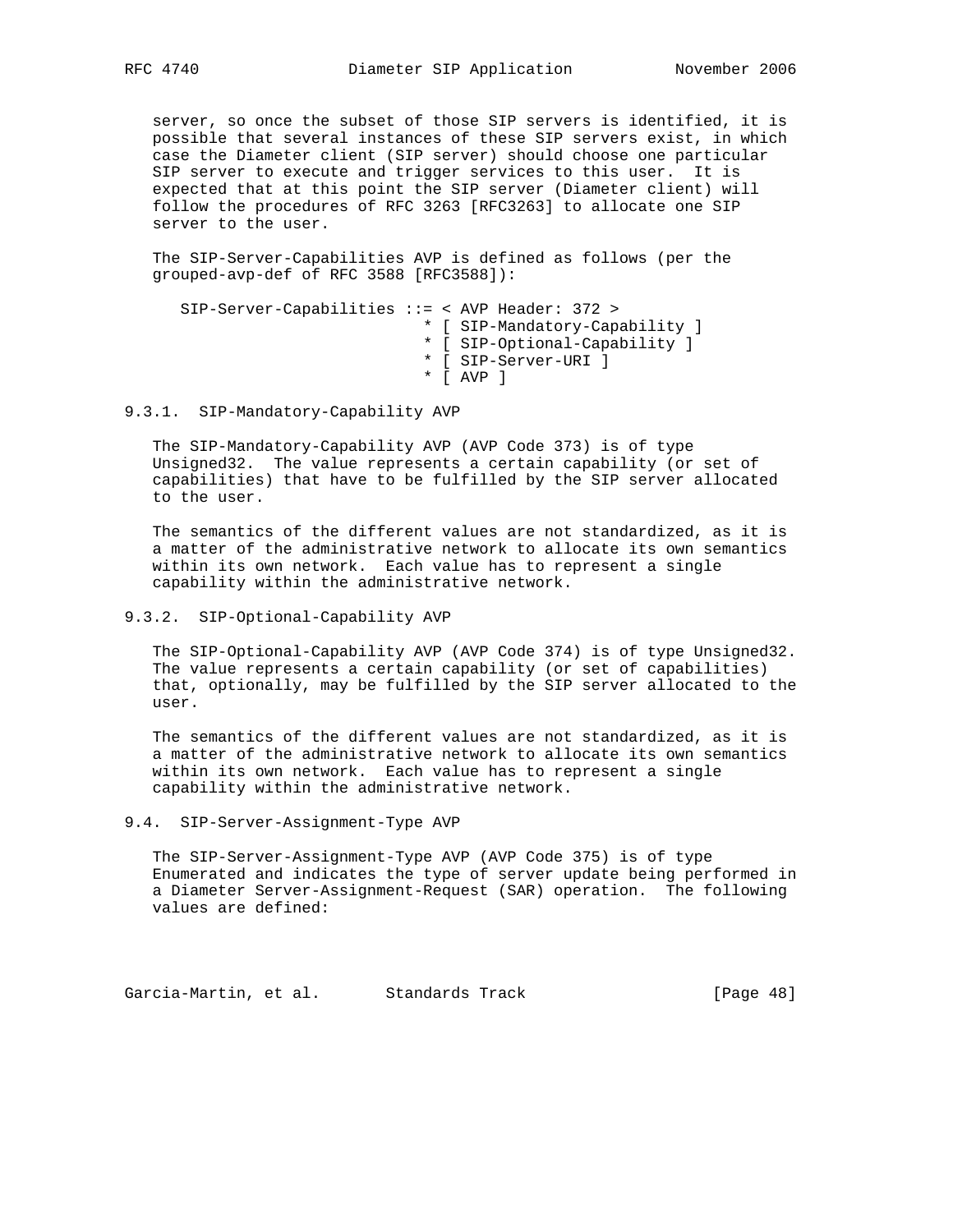- o NO\_ASSIGNMENT (0) The Diameter client uses this value to request the user profile of a SIP AOR, without affecting the registration state of that identity.
- o REGISTRATION (1) First SIP registration of a SIP AOR.
- o RE\_REGISTRATION (2) Subsequent SIP registration of a SIP AOR.
- o UNREGISTERED\_USER (3) The SIP server has received a SIP request (e.g., SIP INVITE) addressed for a SIP AOR that is not registered.
- o TIMEOUT\_DEREGISTRATION (4) The SIP registration timer of an identity has expired.
- o USER\_DEREGISTRATION (5) The SIP server has received a request to deregister a SIP AOR.
- o TIMEOUT\_DEREGISTRATION\_STORE\_SERVER\_NAME (6) The SIP registration timer of an identity has expired. The SIP server keeps the user data stored and requests the Diameter server to store the SIP server address.
- o USER\_DEREGISTRATION\_STORE\_SERVER\_NAME (7) The SIP server has received a user-initiated deregistration request. The SIP server keeps the user data stored and requests the Diameter server to store the SIP server address.
- o ADMINISTRATIVE\_DEREGISTRATION (8) The SIP server, due to administrative reasons, has deregistered a SIP AOR.
- o AUTHENTICATION\_FAILURE (9) The authentication of a user has failed.
- o AUTHENTICATION\_TIMEOUT (10) The authentication timer has expired.
- o DEREGISTRATION\_TOO\_MUCH\_DATA (11) The SIP server has requested user profile information from the Diameter server and has received a volume of data higher than it can accept.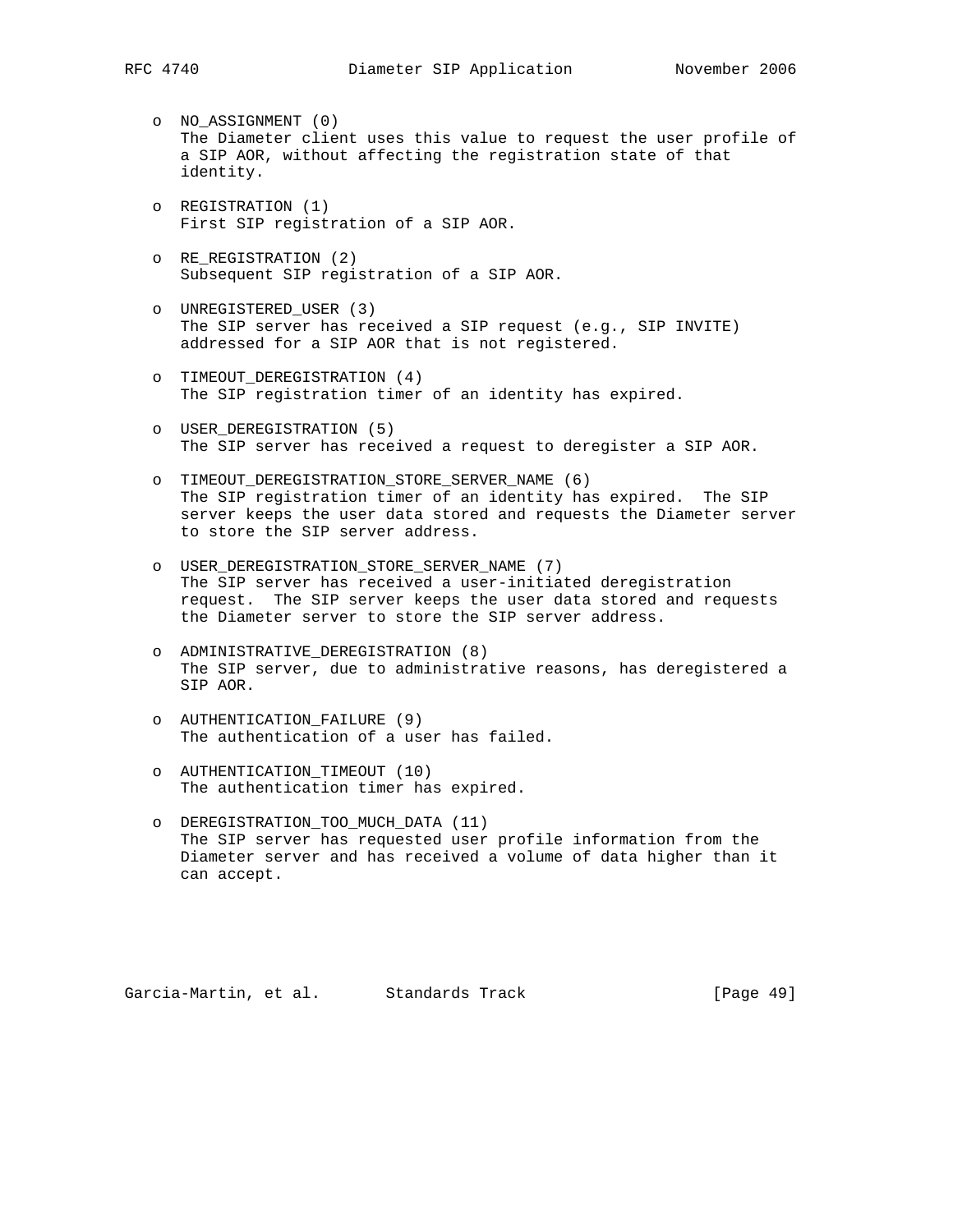9.5. SIP-Auth-Data-Item AVP

 The SIP-Auth-Data-Item (AVP Code 376) is of type Grouped and contains the authentication and/or authorization information pertaining to a user.

 When the Diameter server uses the grouped SIP-Auth-Data-Item AVP to include a SIP-Authenticate AVP, the Diameter server MUST send a maximum of one authentication data item (e.g., in case the SIP request contained several credentials). Section 11 contains a detailed discussion and normative text of the case when a SIP request contains several credentials.

 The SIP-Auth-Data-Item AVP is defined as follows (per the grouped-avp-def of RFC 3588 [RFC3588]):

 SIP-Auth-Data-Item ::= < AVP Header: 376 > { SIP-Authentication-Scheme } [ SIP-Item-Number ] [ SIP-Authenticate ] [ SIP-Authorization ] [ SIP-Authentication-Info ] \* [ AVP ]

# 9.5.1. SIP-Authentication-Scheme AVP

 The SIP-Authentication-Scheme AVP (AVP Code 377) is of type Enumerated and indicates the authentication scheme used in the authentication of SIP services. RFC 2617 identifies this value as an "auth-scheme" (see Section 1.2 of RFC 2617 [RFC2617]). The only currently defined value is:

 o DIGEST (0) to indicate HTTP Digest authentication as specified in RFC 2617 [RFC2617] Section 3.2.1. Derivative work is also considered Digest authentication scheme, as long as the "auth-scheme" is identified as Digest in the SIP headers carrying the HTTP authentication. This includes, e.g., the HTTP Digest authentication using AKA [RFC3310].

 Each HTTP Digest directive (parameter) is transported in a corresponding AVP, whose name follows the pattern Digest-\*. The Digest-\* AVPs are RADIUS attributes imported from the RADIUS Extension for Digest Authentication [RFC4590] namespace, allowing a smooth transition between RADIUS and Diameter applications supporting SIP. The Diameter SIP application goes a step further by grouping the Digest-\* AVPs into the SIP-Authenticate, SIP-Authorization, and

Garcia-Martin, et al. Standards Track [Page 50]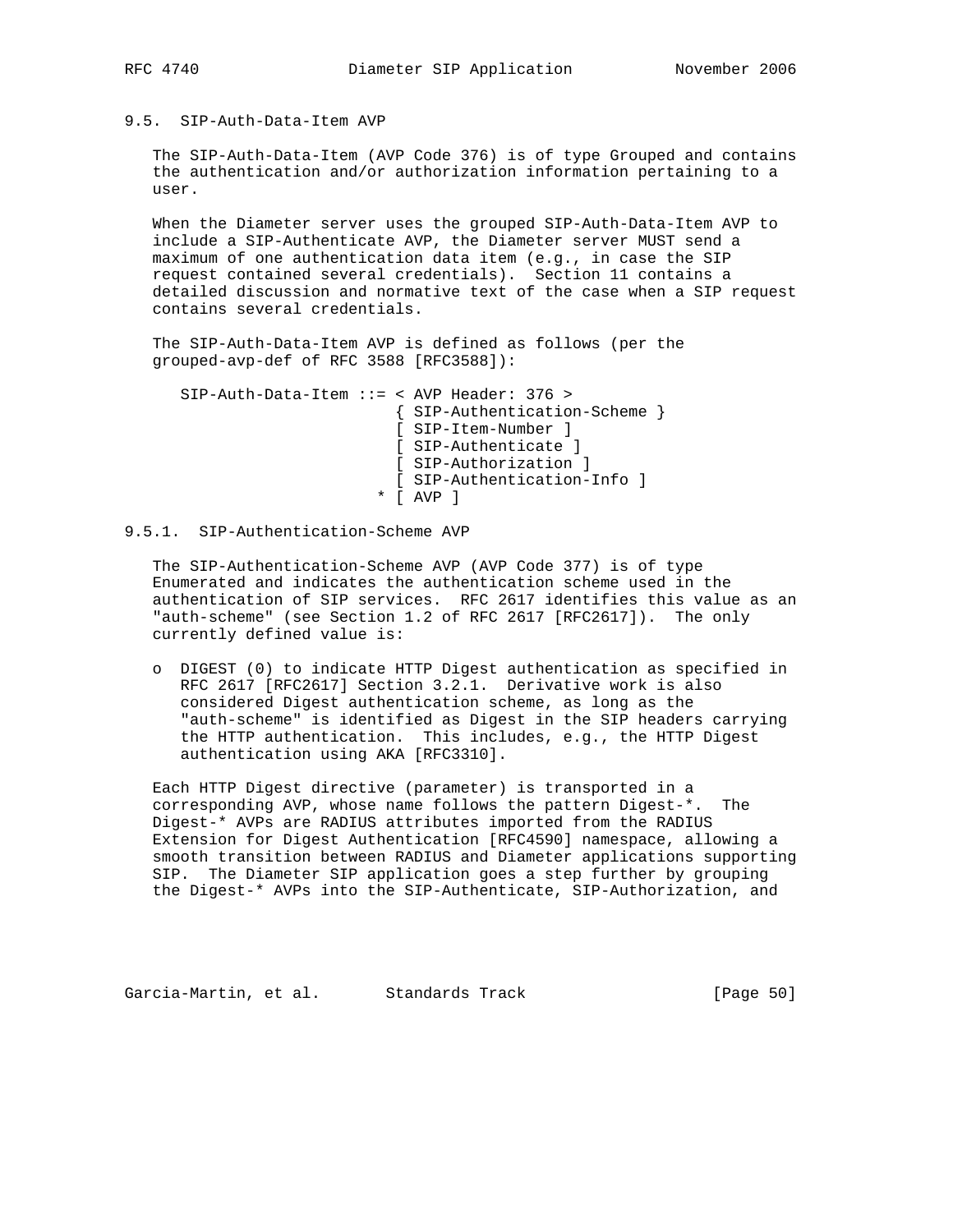SIP-Authentication-Info grouped AVPs that correspond to the SIP WWW- Authenticate/Proxy-Authentication, Authorization/Proxy-Authorization, and Authentication-Info headers fields, respectively.

 Note: Due to the fact that HTTP Digest authentication [RFC2617] is the only mandatory authentication mechanism in SIP, this memo only provides support for HTTP Digest authentication and derivative work such as HTTP Digest authentication using AKA [RFC3310]. Extensions to this memo can register new values and new AVPs to provide support for other authentication schemes or extensions to HTTP Digest authentication.

 Note: Although RFC 2617 [RFC2617] defines the Basic and Digest schemes for authenticating HTTP requests, RFC 3261 [RFC3261] only imports HTTP Digest as a mechanism to provide authentication in SIP.

 Due to syntactic requirements, HTTP Digest authentication has to escape quote characters in contents of HTTP Digest directives. When translating directives into Digest-\* AVPs, the Diameter client or server removes the surrounding quotes where present, as required by the syntax of the Digest-\* attributes defined in the "RADIUS Extension for Digest Authentication" [RFC4590].

9.5.2. SIP-Item-Number AVP

 The SIP-Item-Number (AVP Code 378) is of type Unsigned32 and is included in a SIP-Auth-Data-Item grouped AVP in circumstances where there are multiple occurrences of SIP-Auth-Data-Item AVPs and the order of processing is relevant. The AVP indicates the order in which the Grouped SIP-Auth-Data-Item should be processed. Lower values of the SIP-Item-Number AVP indicate that the whole SIP-Auth-Data-Item SHOULD be processed before other SIP-Auth-Data-Item AVPs that contain higher values in the SIP-Item-Number AVP.

9.5.3. SIP-Authenticate AVP

 The SIP-Authenticate AVP (AVP Code 379) is of type Grouped and contains a reconstruction of either the SIP WWW-Authenticate or Proxy-Authentication header fields specified in RFC 2617 [RFC2617] for the HTTP Digest authentication scheme. Additionally, the AVP may include a Digest-HA1 AVP that contains H(A1) (as defined in RFC 2617 [RFC2617]). H(A1) allows the Diameter client to create an expected response and compare it with the Digest response received from the SIP UA.

Garcia-Martin, et al. Standards Track [Page 51]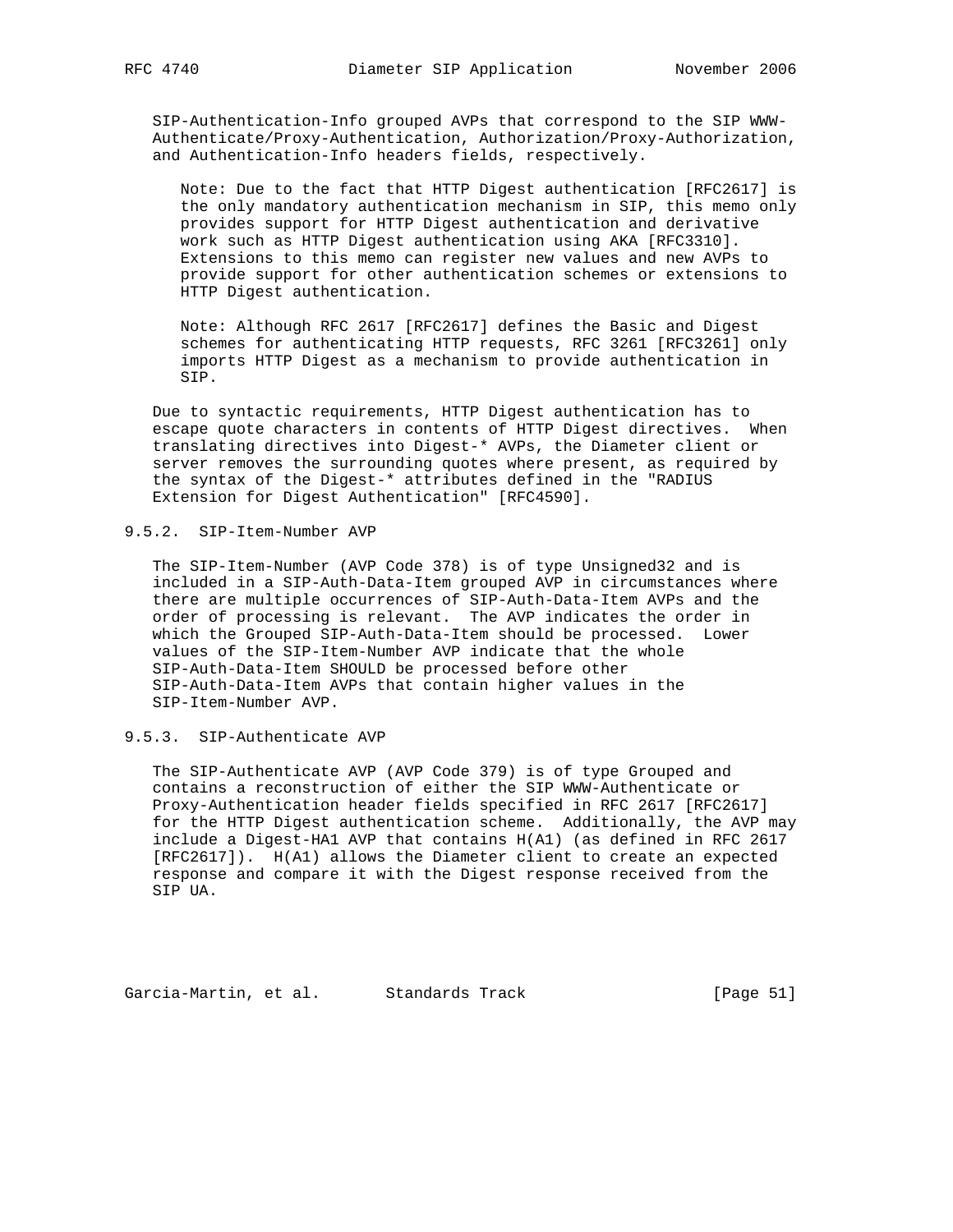The SIP-Authenticate AVP is defined as follows (per the grouped-avp-def of RFC 3588 [RFC3588]):

 SIP-Authenticate ::= < AVP Header: 379 > { Digest-Realm } { Digest-Nonce } [ Digest-Domain ] [ Digest-Opaque ] [ Digest-Stale ] [ Digest-Algorithm ] [ Digest-QoP ] [ Digest-HA1] \* [ Digest-Auth-Param ] \* [ AVP ]

# 9.5.4. SIP-Authorization AVP

 The SIP-Authorization AVP (AVP Code 380) is of type Grouped and contains a reconstruction of either the SIP Authorization or Proxy-Authorization header fields specified in RFC 2617 [RFC2617] for the HTTP Digest authentication scheme.

 The SIP-Authorization AVP is defined as follows (per the grouped-avp-def of RFC 3588 [RFC3588]):

```
 SIP-Authorization ::= < AVP Header: 380 >
                         { Digest-Username }
                         { Digest-Realm }
{ Digest-Nonce }
{ Digest-URI }
                         { Digest-Response }
                        [ Digest-Algorithm ]
                        [ Digest-CNonce ]
                        [ Digest-Opaque ]
                        [ Digest-QoP ]
                        [ Digest-Nonce-Count ]
                        [ Digest-Method]
                         [ Digest-Entity-Body-Hash ]
                       * [ Digest-Auth-Param ]
                       * [ AVP ]
```
9.5.5. SIP-Authentication-Info AVP

 The SIP-Authentication-Info AVP (AVP Code 381) is of type Grouped and contains a reconstruction of the SIP Authentication-Info header specified in RFC 2617 [RFC2617] for the HTTP Digest authentication scheme.

Garcia-Martin, et al. Standards Track [Page 52]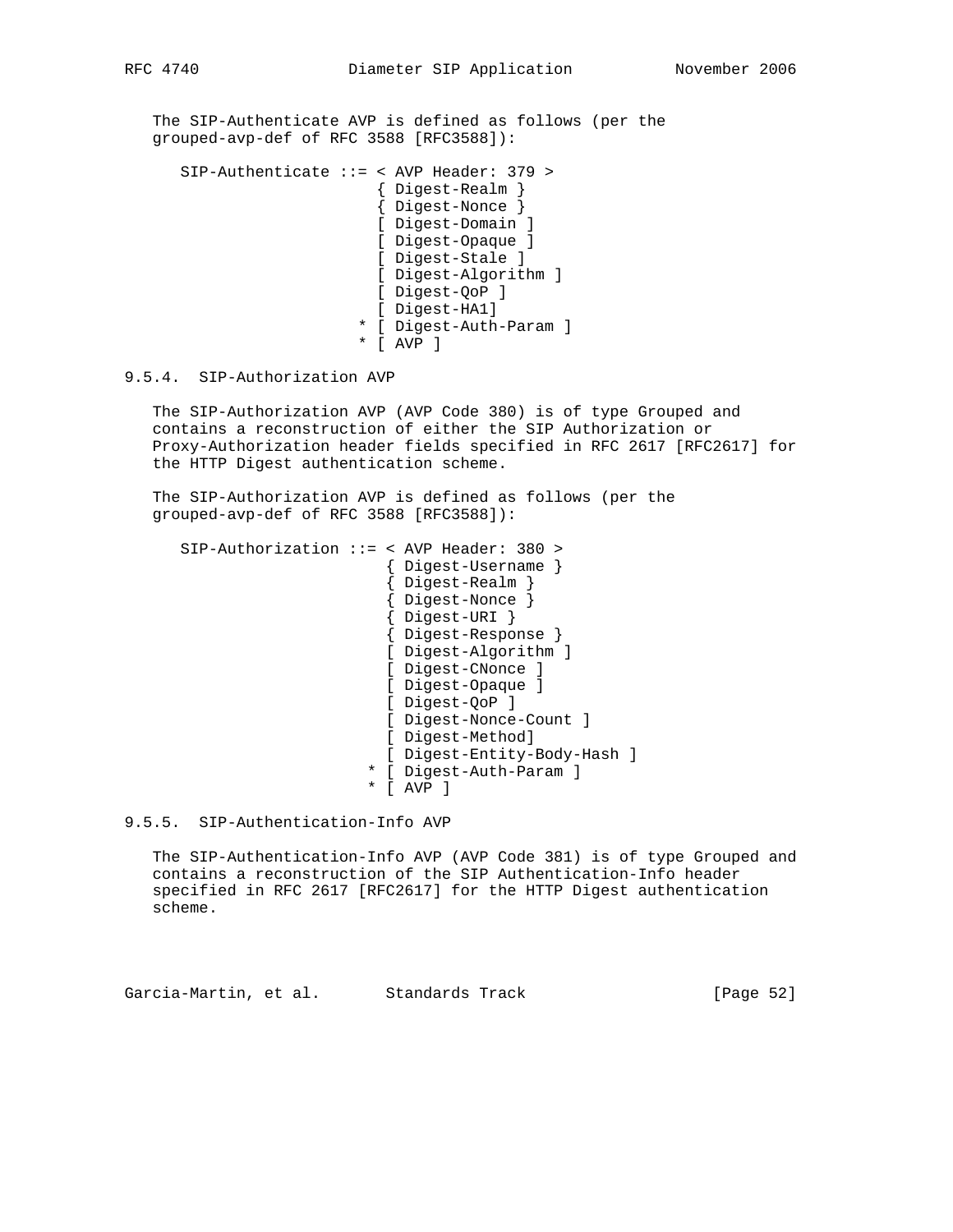The SIP-Authentication-Info AVP is defined as follows (per the grouped-avp-def of RFC 3588 [RFC3588]):

```
 SIP-Authentication-Info ::= < AVP Header: 381 >
                             [ Digest-Nextnonce ]
                             [ Digest-QoP ]
                             [ Digest-Response-Auth ]
                             [ Digest-CNonce ]
                             [ Digest-Nonce-Count ]
                           * [ AVP ]
```
 Note that, in some cases, the Digest-Response-Auth AVP cannot be calculated at the Diameter server, but has to be calculated at the Diameter client (SIP server). For example, if the value of the quality of protection (qop) parameter in Digest is set to "auth-int", then the response-digest (rspauth parameter value in Digest) is calculated with the hash of the body of the SIP response, which is not available at the Diameter server. In this case, the Diameter client (SIP server) must calculate the response-digest once the body of the SIP response is calculated.

 Therefore, a value of "auth-int" in the Digest-QoP AVP of the SIP-Authentication-Info AVP indicates that the Diameter client (SIP server) MUST compute the Digest "rspauth" parameter value at the Diameter client (SIP server).

# 9.5.6. Digest AVPs

 The following AVPs are RADIUS attributes defined in the RADIUS Extension for Digest Authentication [RFC4590] and imported by this specification: Digest-AKA-Auts, Digest-Algorithm, Digest-Auth-Param, Digest-CNonce, Digest-Domain, Digest-Entity-Body-Hash, Digest-HA1, Digest-Method, Digest-Nextnonce, Digest-Nonce, Digest-Nonce-Count, Digest-Opaque, Digest-QoP, Digest-Realm, Digest-Response, Digest-Response-Auth, Digest-URI, Digest-Username, and Digest-Stale.

## 9.5.6.1. Considerations about Digest-HA1 AVP

 The Digest-HA1 AVP contains the value, pre-calculated at the Diameter server, of H(A1) as defined in RFC 2617 [RFC2617]. The Diameter client can use H(A1) to calculate the expected Digest response, according to this challenge. If the SIP UA is in possession of the credentials, the calculated expected response and the response sent from the SIP UA will match. The Diameter server MAY include this AVP to enable and assist the SIP server in authenticating the SIP UA.

 This scenario is not applicable when the Diameter server is configured to use a session MD5 (MD5-sess) algorithm, because the

Garcia-Martin, et al. Standards Track [Page 53]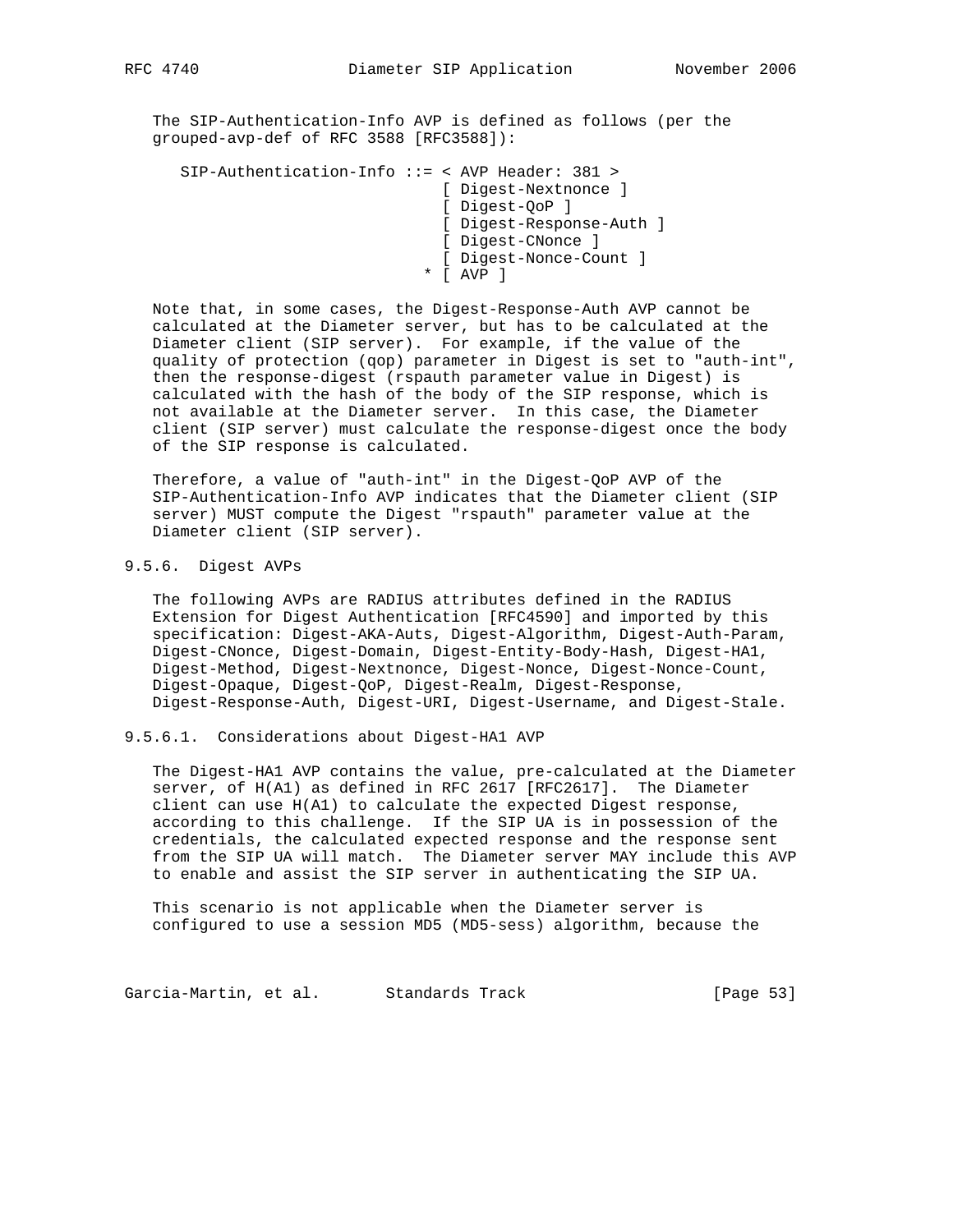Diameter server requires the client nonce to compute the H(A1) before sending it to the Diameter client, and the client nonce might not be available when the computation of H(A1) is done. Therefore, if the final authentication is delegated to the Diameter client, it is RECOMMENDED to configure the Diameter server to use algorithms different than MD5-sess in HTTP Digest.

 It is up to the Diameter server to include a Digest-HA1 AVP. The Diameter server calculates the Digest H(A1) with the username, password, and realm (and nonce and cnonce, if applicable) as inputs, and places the result in the Digest-HA1 AVP value. For more details of the A1 computation, see RFC 2617 [RFC2617] Section 3.2.2.2. The Diameter client can calculate the Digest expected response with H(A1) as input, as described in RFC 2617 [RFC2617] Section 3.2.2.

 Section 11 provides further normative details about the usage of the Digest-HA1 AVP.

9.5.6.2. Considerations about Digest-Entity-Body-Hash AVP

 The Digest-Entity-Body-Hash AVP contains a hash of the entity body contained in the SIP message. This hash is required by HTTP Digest with quality of protection set to "auth-int". Diameter clients MUST use this AVP to transport the hash of the entity body when HTTP Digest is the authentication mechanism and the Diameter server requires verification of the integrity of the entity body (e.g., qop parameter set to "auth-int").

 The clarifications described in Section 22.4 of RFC 3261 [RFC3261] about the hash of empty entity bodies apply to the Digest-Entity-Body-Hash AVP.

9.5.6.3. Considerations about Digest-Auth-Param AVP

 The Digest-Auth-Param AVP is the mechanism whereby the Diameter client and Diameter server can exchange possible extension parameters contained in Digest headers that are either not understood by the Diameter client or for which there are no corresponding stand-alone AVPs. Unlike the previously listed Digest-\* AVPs, the Digest-Auth-Param contains not only the value, but also the parameter name, since it is unknown to the Diameter client. The Diameter node MUST insert one Digest parameter/value combination per AVP value. If the Digest header contains several unknown parameters, then the Diameter implementation MUST repeat this AVP and each instance MUST contain one different unknown Digest parameter/value combination. This AVP corresponds to the "auth-param" parameter defined in Section 3.2.1 of RFC 2617 [RFC2617].

Garcia-Martin, et al. Standards Track [Page 54]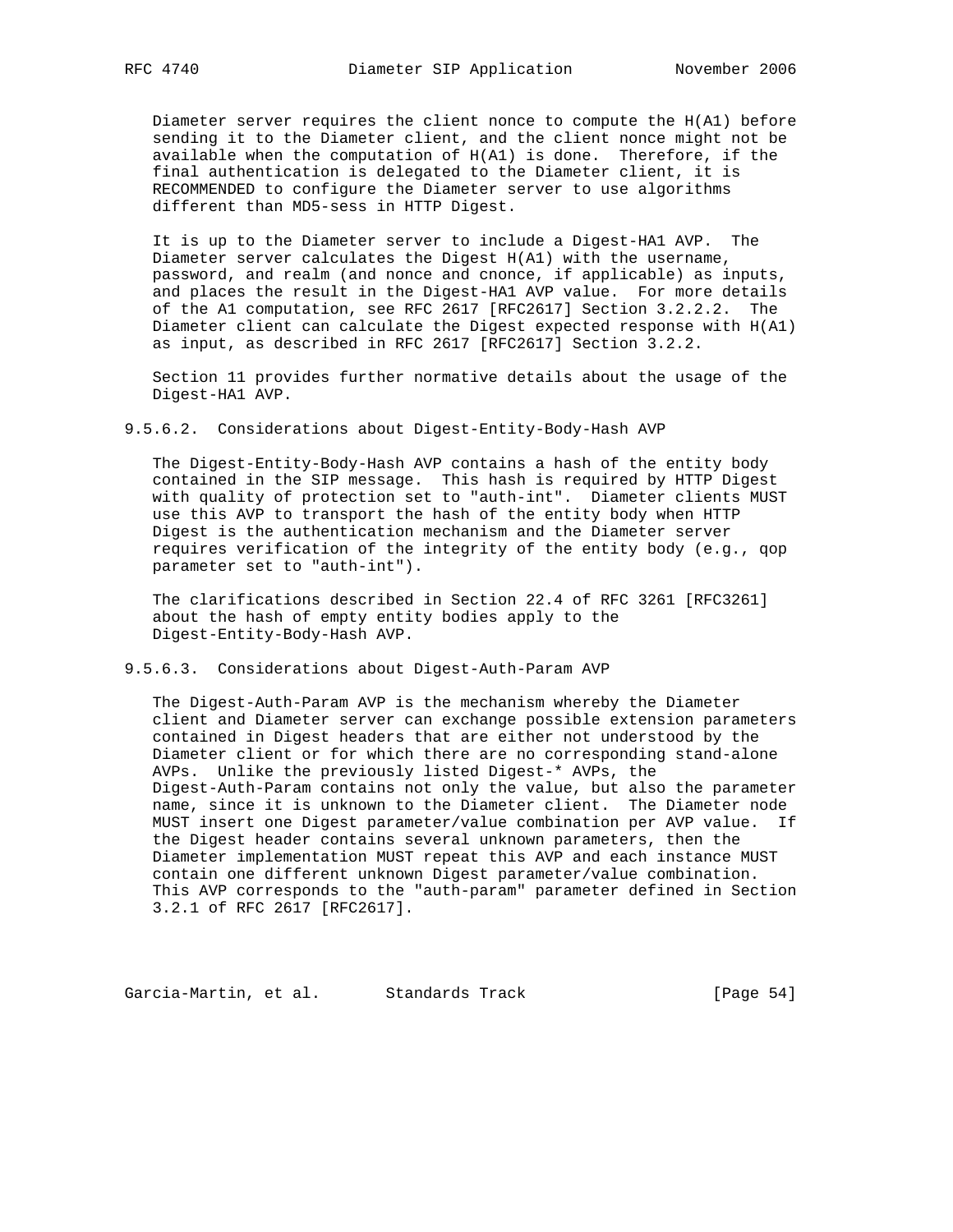Example: Assume that the Diameter server wants the SIP server to send a "foo" parameter with the value set to "bar", so that the SIP server sends that combination in a SIP WWW-Authenticate header field. The Diameter server builds a grouped SIP-Authenticate AVP that contains a Digest-Auth-Param whose value is set to foo="bar". Then the SIP server creates the WWW-Authenticate header field with all the digest parameters (received in Digest-\* AVPs) and adds the foo="bar" parameter to that header field.

## 9.6. SIP-Number-Auth-Items AVP

 The SIP-Number-Auth-Items AVP (AVP Code 382) is of type Unsigned32 and indicates the number of authentication and/or authorization credentials that the Diameter server included in a Diameter message.

 When the AVP is present in a request, it indicates the number of SIP-Auth-Data-Items the Diameter client is requesting. This can be used, for instance, when the SIP server is requesting several pre-calculated authentication credentials. In the answer message, the SIP-Number-Auth-Items AVP indicates the actual number of items that the Diameter server included.

9.7. SIP-Deregistration-Reason AVP

 The SIP-Deregistration-Reason AVP (AVP Code 383) is of type Grouped and indicates the reason for a deregistration operation.

 The SIP-Deregistration-Reason AVP is defined as follows (per the grouped-avp-def of RFC 3588 [RFC3588]):

 SIP-Deregistration-Reason ::= < AVP Header: 383 > { SIP-Reason-Code } [ SIP-Reason-Info ] \* [ AVP ]

### 9.7.1. SIP-Reason-Code AVP

 The SIP-Reason-Code AVP (AVP Code 384) is of type Enumerated and defines the reason for the network initiated deregistration. The following values are defined:

- o PERMANENT\_TERMINATION (0)
- o NEW\_SIP\_SERVER\_ASSIGNED (1)
- o SIP\_SERVER\_CHANGE (2)
- o REMOVE\_SIP\_SERVER (3)

Garcia-Martin, et al. Standards Track [Page 55]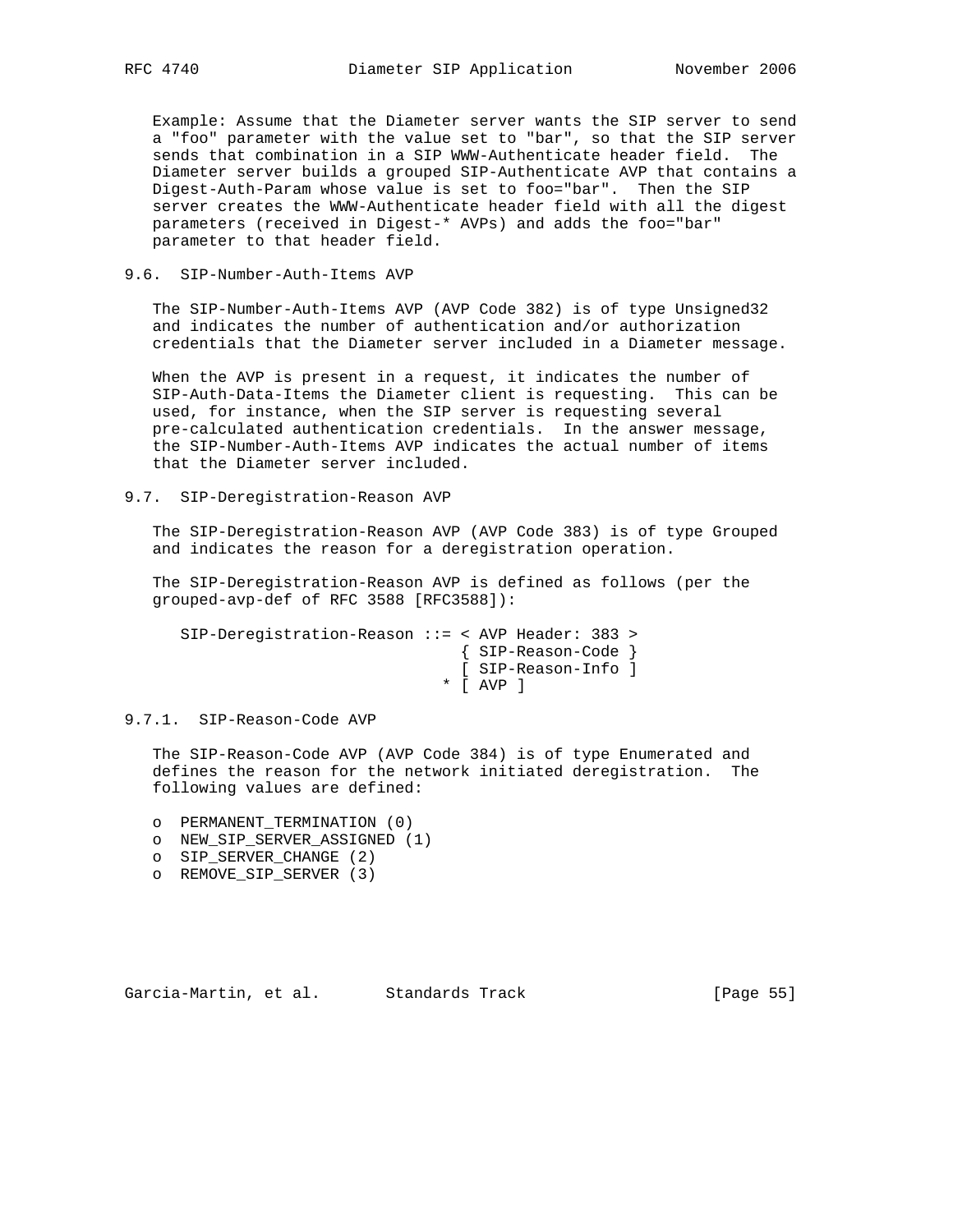# 9.7.2. SIP-Reason-Info AVP

 The SIP-Reason-Info AVP (AVP Code 385) is of type UTF8String and contains textual information that can be rendered to the user, about the reason for a deregistration.

# 9.8. SIP-AOR AVP

 The SIP-AOR AVP is a RADIUS attribute imported from the RADIUS Extension for Digest Authentication [RFC4590] namespace, allowing a smooth transition between RADIUS and Diameter applications supporting SIP. The SIP-AOR AVP carries the URI of the intended user related to the SIP request (whose location in SIP may vary depending on the actual SIP request and whether the SIP server is acting on Diameter due to a SIP-originated or terminating requests).

 The Diameter client (SIP server) uses the value found in a SIP Request-URI or a header field value of the SIP request to construct the SIP-AOR AVP. The selection of a Request-URI or a particular header field to create the value of the SIP-AOR AVP depends on the semantics of the SIP message and whether the SIP server is acting for originating or terminating requests. For instance, when the SIP server receives an INVITE request addressed to the served user (e.g., the SIP server is receiving a terminating SIP request), it maps the SIP Request-URI of the SIP request to this AVP. However, when the SIP server receives an INVITE request originated by the served user, it can map either the P-Asserted-Identity or the From header field values to this AVP. If the SIP server is acting as a SIP registrar, then it maps the To header field of the REGISTER request to the SIP-AOR AVP.

9.9. SIP-Visited-Network-Id AVP

 The SIP-Visited-Network-Id AVP (AVP Code 386) is of type UTF8String. This AVP contains an identifier that helps the home network identify the visited network (e.g., the visited network domain name), in order to authorize roaming to that visited network.

9.10. SIP-User-Authorization-Type AVP

 The SIP-User-Authorization-Type AVP (AVP Code 387) is of type Enumerated and indicates the type of user authorization being performed in a User Authorization operation, i.e., the Diameter User-Authorization-Request (UAR) command. The following values are defined:

Garcia-Martin, et al. Standards Track [Page 56]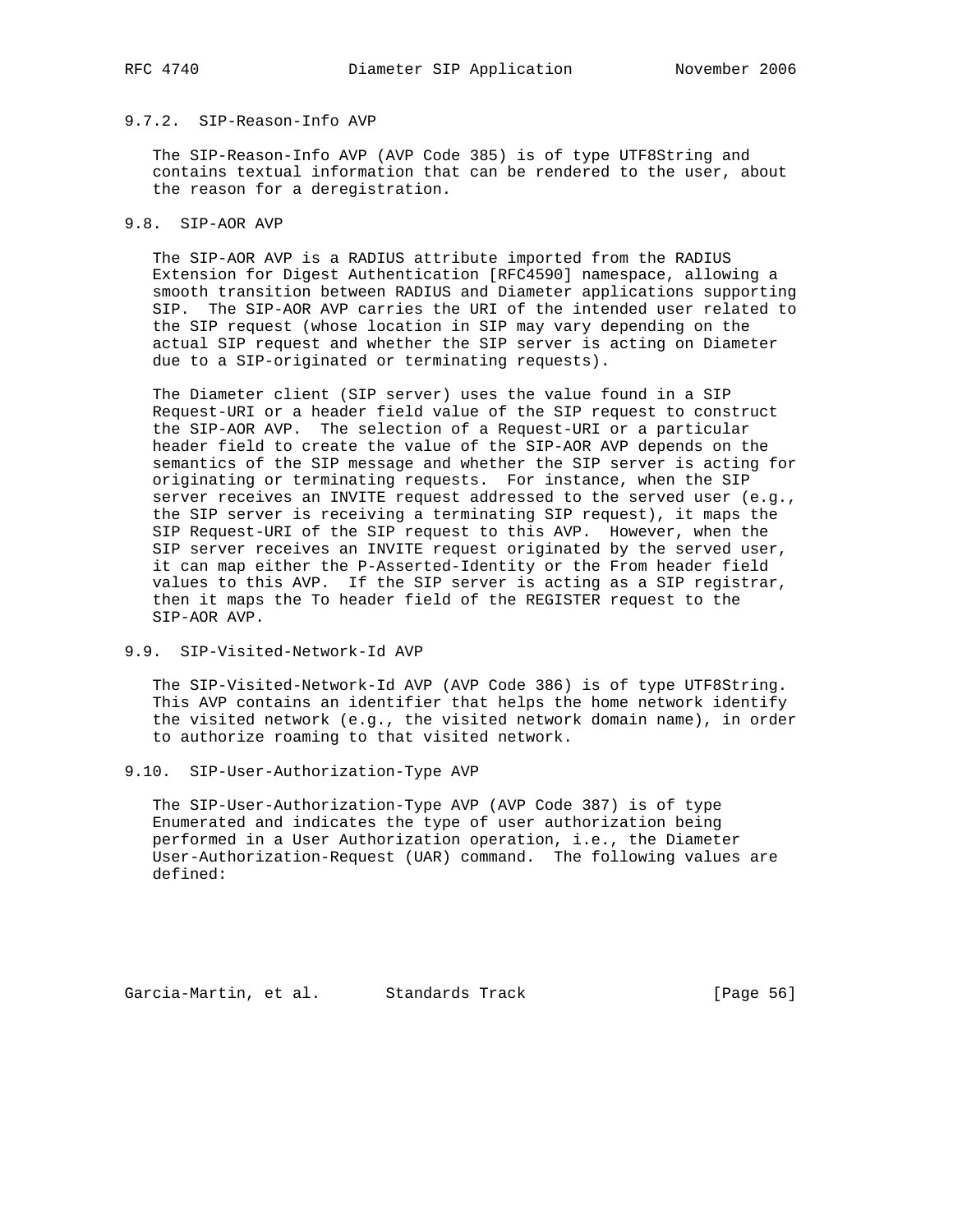- o REGISTRATION (0) This value is used for initial registration or re-registration. This is the default value.
- o DEREGISTRATION (1) This value is used for deregistration.
- o REGISTRATION\_AND\_CAPABILITIES (2) This value is used for initial registration or re-registration when the SIP server explicitly requests the Diameter server to get capability information. This capability information helps the SIP server to allocate another SIP server to serve the user.

### 9.11. SIP-Supported-User-Data-Type AVP

 The SIP-Supported-User-Data-Type AVP (AVP Code 388) is of type UTF8String and contains a string that identifies the type of supported user data (user profile, see SIP-User-Data AVP (Section 9.12)) supported in the node. The AVP can be repeated, if the SIP server supports several user data types. In case of repetition, the Diameter client should order the different instances of this AVP according to its preferences.

 When the Diameter client inserts this AVP in a SAR message, it allows the Diameter client to provide an indication to the Diameter server of the types of user data supported by the SIP server. The Diameter server, upon inspection of these AVPs, will return a suitable SIP-User-Data AVP (Section 9.12) of the type indicated in the SIP-User-Data-Type AVP (Section 9.12.1).

## 9.12. SIP-User-Data AVP

 The SIP-User-Data AVP (AVP Code 389) is of type Grouped. This AVP allows the Diameter server to transport user-specific data, such as a user profile, to the SIP server (in the Diameter client). The Diameter server selects a type of user data that is understood by the SIP server in the Diameter client, and has been indicated in a SIP-Supported-User-Data-Type AVP. In case the Diameter client indicated support for several types of user data, the Diameter server SHOULD choose the first type supported by the client.

 The SIP-User-Data grouped AVP contains a SIP-User-Data-Type AVP that indicates the type of user data included in the SIP-User-Data-Contents-AVP.

 The SIP-User-Data AVP is defined as follows (per the grouped-avp-def of RFC 3588 [RFC3588]):

Garcia-Martin, et al. Standards Track [Page 57]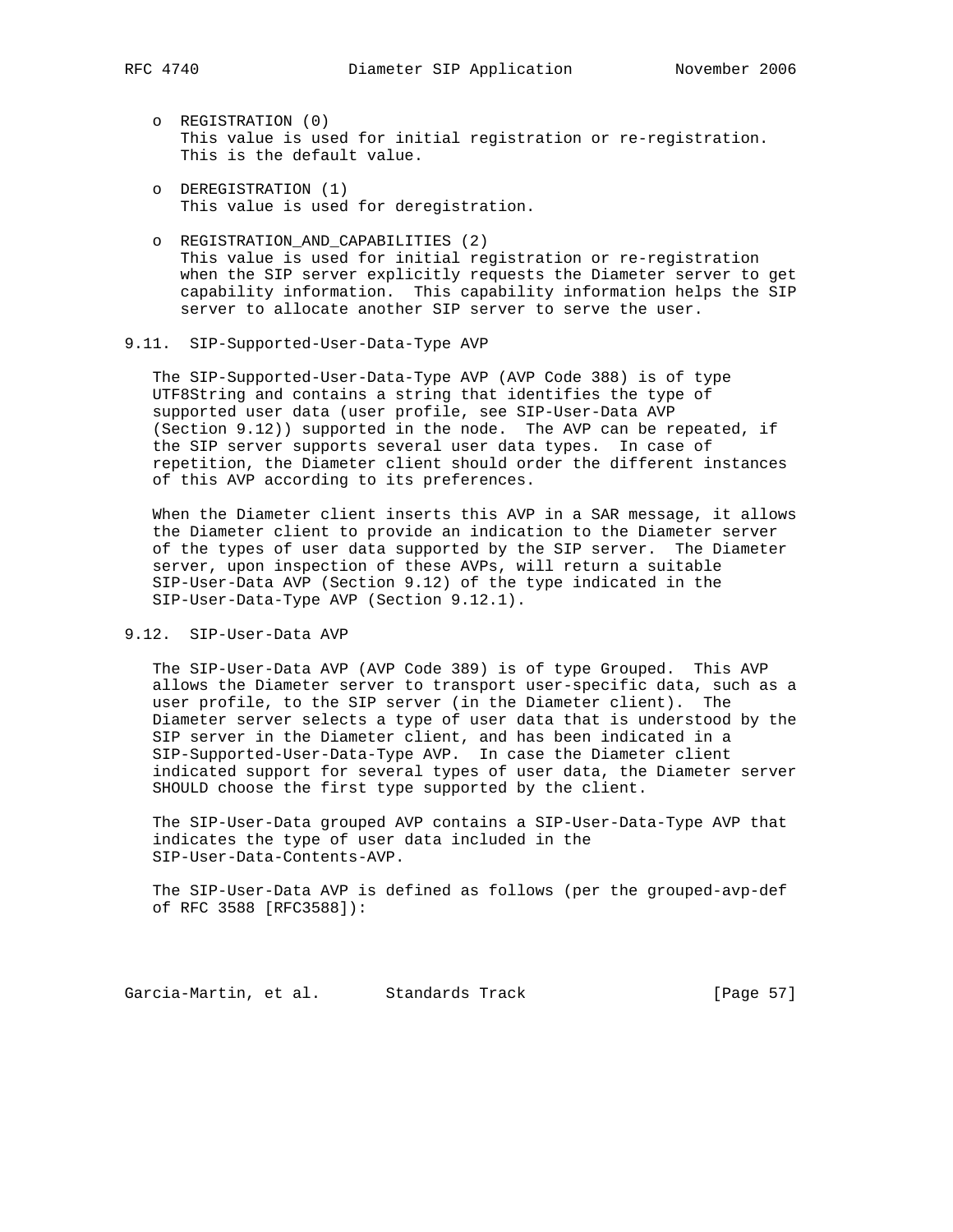SIP-User-Data ::= < AVP Header: 389 > { SIP-User-Data-Type } { SIP-User-Data-Contents } \* [ AVP ]

9.12.1. SIP-User-Data-Type AVP

 The SIP-User-Data AVP (AVP Code 390) is of type UTF8String and contains a string that identifies the type of user data included in the SIP-User-Data AVP (Section 9.12).

 This document does not specify a convention to characterize the type of user data contained in the SIP-User-Data AVP (Section 9.12). It is believed that in most cases this feature will be used in environments controlled by a network administrator who can configure both the client and server to assign the same value type at the client and server. It is also RECOMMENDED that organizations developing their own profile of SIP-User-Data AVP (Section 9.12) allocate a type based on their canonical DNS name. For instance, organization "example.com" can define several types of SIP-User-Data and allocate the types "type1.dsa.example.com", "type2.dsa.example.com", and so on. This convention will avoid a clash in the allocation of types of SIP-User-Data AVP (Section 9.12).

9.12.2. SIP-User-Data-Contents AVP

 The SIP-User-Data-Contents AVP (AVP Code 391) is of type OctetString. The Diameter peers do not need to understand the value of this AVP.

 The AVP contains the user profile data required for a SIP server to give service to the user.

9.13. SIP-User-Data-Already-Available AVP

 The SIP-User-Data-Already-Available AVP (AVP Code 392) is of type Enumerated and gives an indication to the Diameter server about whether the Diameter client (SIP server) already received the portion of the user profile needed in order to serve the user. The following values are defined:

- o USER\_DATA\_NOT\_AVAILABLE (0) The Diameter client (SIP server) does not have the data that it needs to serve the user.
- o USER\_DATA\_ALREADY\_AVAILABLE (1) The Diameter client (SIP server) already has received the data that it needs to serve the user.

Garcia-Martin, et al. Standards Track [Page 58]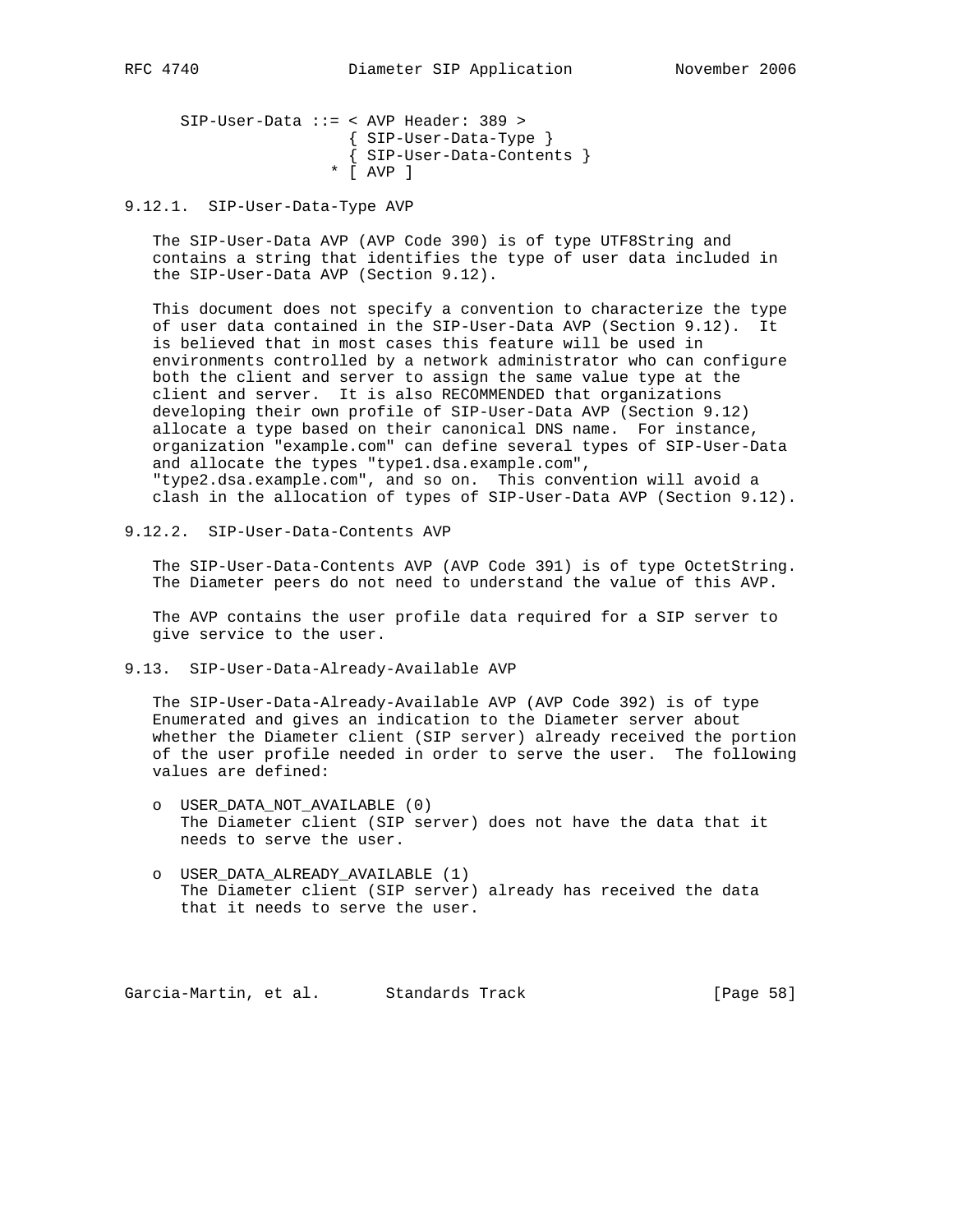9.14. SIP-Method AVP

 The SIP-Method-AVP (AVP Code 393) is of type UTF8String and contains the method of the SIP request that triggered the Diameter message. The Diameter server MUST use this AVP solely for authorization of SIP requests, and MUST NOT use it to compute the Digest authentication. To compute the Digest authentication, the Diameter server MUST use the Digest-Method AVP instead.

10. New Values for Existing AVPs

 This section defines new values that the Diameter SIP application extends to already existing AVPs.

10.1. Extension to the Result-Code AVP Values

 The Result-Code AVP is already defined in RFC 3588 [RFC3588]. In addition to the values already defined in RFC 3588 [RFC3588], the Diameter SIP application defines the following new Result-Code AVP values:

10.1.1. Success Result-Code AVP Values

 A Diameter peer uses Result-Code AVP values that fall into the success category to inform the remote peer that a request has been successfully completed.

- o DIAMETER\_FIRST\_REGISTRATION 2003 The user was not previously registered. The Diameter server has now authorized the registration.
- o DIAMETER\_SUBSEQUENT\_REGISTRATION 2004 The user is already registered. The Diameter server has now authorized the re-registration.
- o DIAMETER\_UNREGISTERED\_SERVICE 2005 The user is not currently registered, but the requested service can still be granted to the user.
- o DIAMETER\_SUCCESS\_SERVER\_NAME\_NOT\_STORED 2006 The request operation was successfully processed. The Diameter server does not keep a record of the SIP server address assigned to the user.
- o DIAMETER\_SERVER\_SELECTION 2007 The Diameter server has authorized the registration. The user has already been assigned a SIP server, but it may be necessary to select a new SIP server for the user.

Garcia-Martin, et al. Standards Track [Page 59]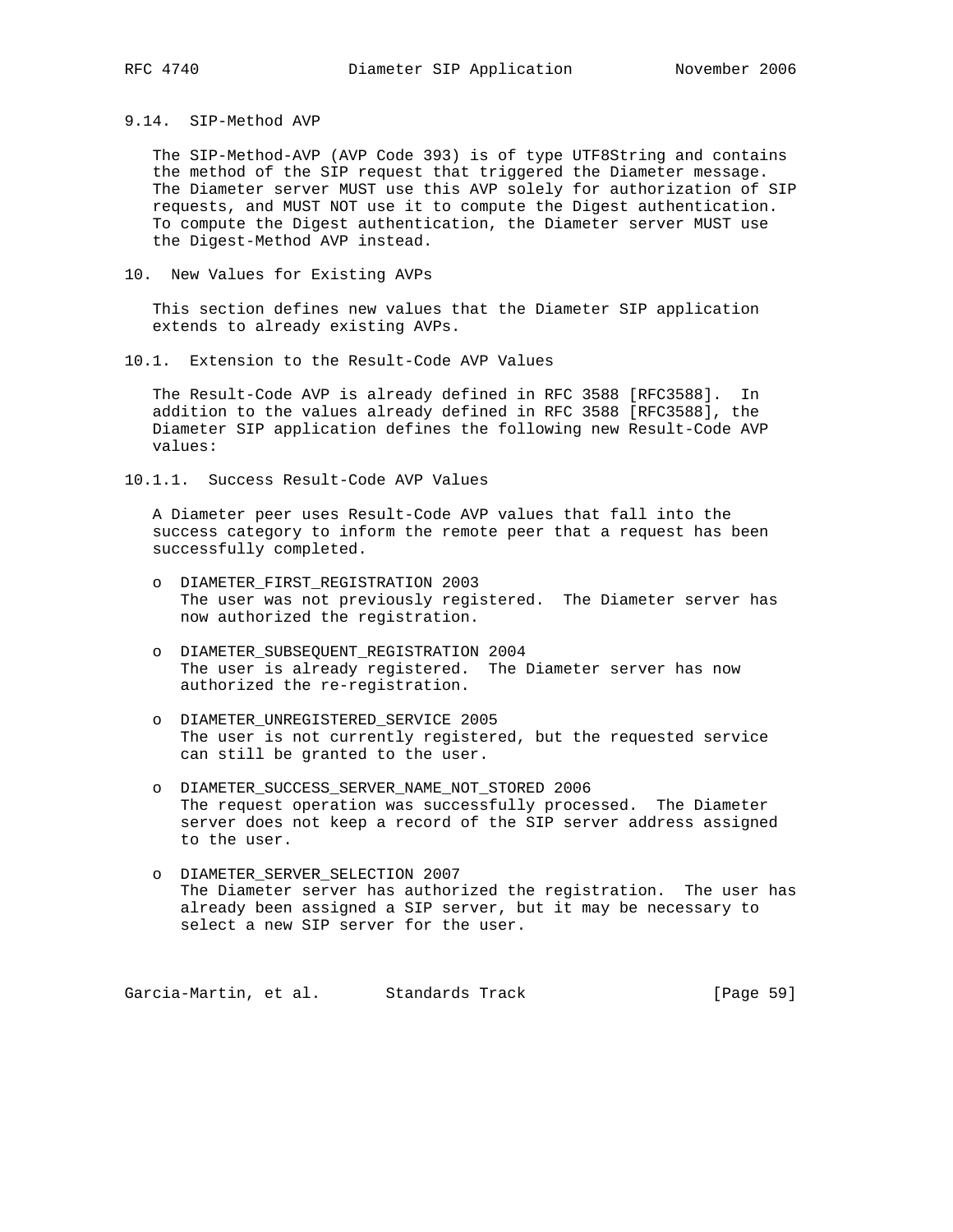- o DIAMETER\_SUCCESS\_AUTH\_SENT\_SERVER\_NOT\_STORED 2008 The requested operation was successfully executed. The Diameter server is sending a number of authentication credentials in the answer message. The Diameter server does not keep a record of the SIP server.
- 10.1.2. Transient Failures Result-Code AVP Values

 A Diameter peer uses a Result-Code AVP value that falls in the transient failures category to inform the remote peer that a request could not be satisfied at the time it was received, but it MAY be satisfied by the Diameter peer in the future.

- o DIAMETER\_USER\_NAME\_REQUIRED 4013 The Diameter request did not contain a User-Name AVP, which is required to complete the transaction. The Diameter peer MAY include a User-Name AVP and attempt the request again.
- 10.1.3. Permanent Failures Result-Code AVP Values

 A Diameter peer uses a Result-Code AVP value that falls into the permanent failure category to inform the remote peer that the request failed and should not be attempted again.

- o DIAMETER\_ERROR\_USER\_UNKNOWN 5032 The SIP-AOR AVP value does not belong to a known user in this realm.
- o DIAMETER\_ERROR\_IDENTITIES\_DONT\_MATCH 5033 The value in one of the SIP-AOR AVPs is not allocated to the user specified in the User-Name AVP.
- o DIAMETER\_ERROR\_IDENTITY\_NOT\_REGISTERED 5034 A query for location information is received for a SIP AOR that has not been registered before. The user to which this identity belongs cannot be given service in this situation.
- o DIAMETER\_ERROR\_ROAMING\_NOT\_ALLOWED 5035 The user is not allowed to roam to the visited network.
- o DIAMETER\_ERROR\_IDENTITY\_ALREADY\_REGISTERED 5036 The identity being registered has already been assigned a server and the registration status does not allow that it is overwritten.
- o DIAMETER\_ERROR\_AUTH\_SCHEME\_NOT\_SUPPORTED 5037 The authentication scheme indicated in an authentication request is not supported.

Garcia-Martin, et al. Standards Track [Page 60]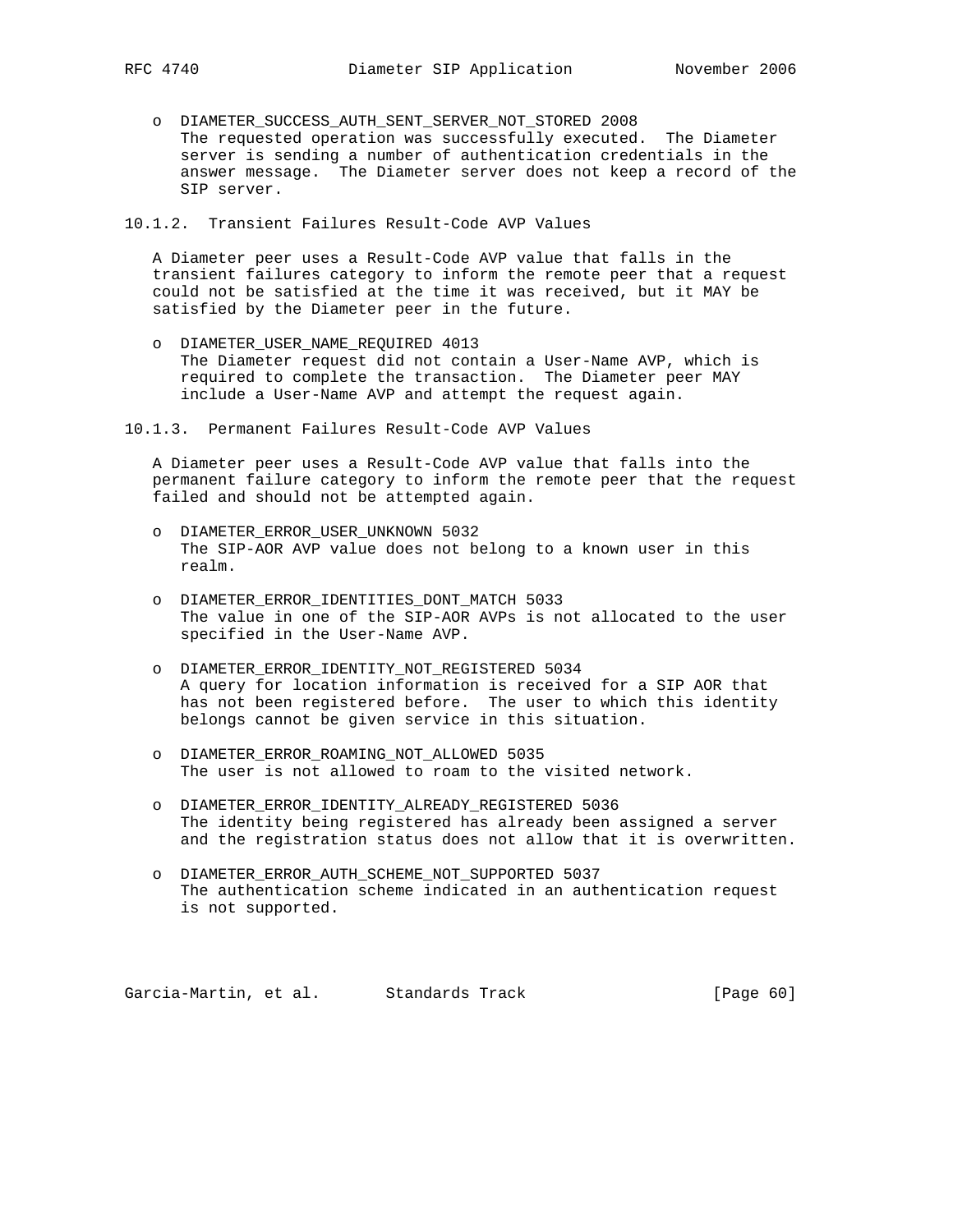- o DIAMETER\_ERROR\_IN\_ASSIGNMENT\_TYPE 5038
- The SIP server address sent in the SIP-Server-URI AVP value of the Diameter Server-Assignment-Request (SAR) command is the same SIP server address that is currently assigned to the user name, but the SIP-Server-Assignment-Type AVP is not allowed. For example, the user is registered and the Server-Assignment-Request indicates the assignment for an unregistered user.
- o DIAMETER\_ERROR\_TOO\_MUCH\_DATA 5039 The Diameter peer in the SIP server receives more data than it can accept. The SIP server cannot overwrite the already stored data.
- o DIAMETER\_ERROR\_NOT SUPPORTED\_USER\_DATA 5040 The SIP server informs the Diameter server that the received subscription data contained information that was not recognized or supported.
- 11. Authentication Details

 Authenticating a user can occur through various mechanisms. Currently HTTP Digest authentication is supported. The actual authentication is performed in either the SIP server or the Diameter server.

 If the Diameter server wants to assure that authentication will take place in the Diameter server (as opposed to a delegated authentication taking place in the SIP server), it MUST NOT include a Digest-HA1 AVP (part of the grouped SIP-Authenticate AVP, which in turn is part of the SIP-Auth-Data-Item AVP) in a MAA message. The Diameter server MAY include a pre-calculated Digest-HA1 AVP in the MAA message if it wants to delegate authentication of the user to the SIP server.

 Note that on systems where the SIP User Agent is using HTTP Digest authentication [RFC2617] inside of Transport Layer Security (TLS) [RFC4346], where only the SIP proxy server has a certificate, delegating authentication to the SIP server (by making Digest-HA1 available to the SIP server) might reduce the load on the Diameter server.

 When requesting authentication, the Diameter client indicates in the SIP-Number-Auth-Items AVP value of a Diameter MAR message how many authentication credentials are being requested. In the Diameter MAA message, the Diameter server MAY include more than one SIP-Auth-Data-Item AVP, but it is only useful for the Diameter client if the Digest-QoP AVP was set to 'auth-int' (in the MAR message), and if future authentications will have the same realm. When including more than one SIP-Auth-Data-Item AVP, the Diameter server SHOULD

Garcia-Martin, et al. Standards Track [Page 61]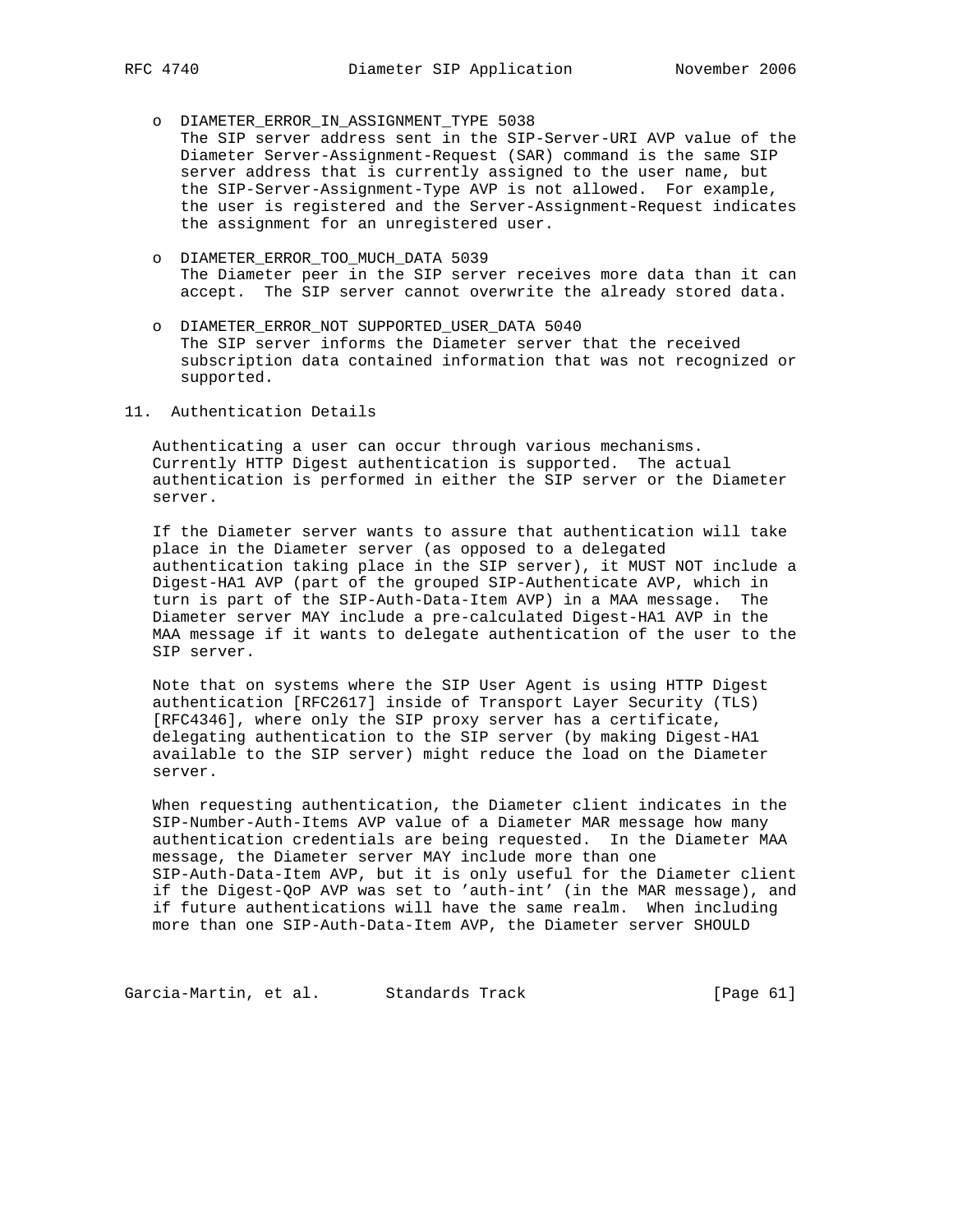indicate how many instances of SIP-Auth-Data-Item AVPs are present with the SIP-Number-Auth-Items AVP. This number may be different from the one requested in the Diameter MAR message. If multiple SIP-Auth-Data-Item AVPs are present, and their ordering is significant, the Diameter server MUST include a SIP-Item-Number AVP in each grouping to indicate the order. The SIP-Authentication-Scheme AVP indicates "Digest" and the SIP-Authenticate AVP contains data (typically a challenge of some kind) that the user can use for her authentication. The grouped SIP-Authorization AVP contains the AVPs that conform to the response expected from the user.

 If the Diameter server performs the authentication of the user, the Diameter MAR message that the Diameter client sends to the Diameter server MUST include all the authentication credentials supplied by the SIP UA (there might be more than one credential, e.g., different realms, authentication of proxies, etc.). Each credential is inserted in a grouped SIP-Authorization AVP (part of the grouped SIP-Auth-Data-Item AVP). The Diameter client MUST insert a SIP-Number-Auth-Items AVP with the value set to the number of credentials enclosed. If necessary, the Digest-Entity-Body-Hash AVP will contain a hash of the body, needed to perform the authentication. If the authentication is successful, the Diameter MAA message will contain a Result-Code AVP indicating success, and if necessary, the Diameter server MAY include one or more SIP-Auth-Data-Item AVPs to provide further authentication credentials to the SIP server. If the authentication is unsuccessful due to missing credentials, the Diameter MAA message will include a SIP-Auth-Data-Item AVP with the SIP-Authentication-Scheme and SIP-Authenticate AVPs containing data (typically a challenge of some kind) that the user can use to authenticate itself.

 There are situations where a SIP request traverses several proxies, and each of the proxies requests to authenticate the SIP UA. In this situation, it is a valid scenario that a SIP request received at a SIP server contains several sets of credentials. The 'realm' directive in HTTP is the key that the Diameter client can use to determine which credential is applicable. Also, none of the realms may be of interest to the Diameter client, in which case the Diameter client MUST consider that no credentials (of interest) were sent. In any case, a Diameter client MUST send zero or exactly one credential to the Diameter server. The Diameter client MUST choose the credential based on the 'realm' directive in the Authorization/Proxy-Authorization header field, and it MUST match the realm of the Diameter client.

 It must be noted that nonces are always generated in the Diameter server.

Garcia-Martin, et al. Standards Track [Page 62]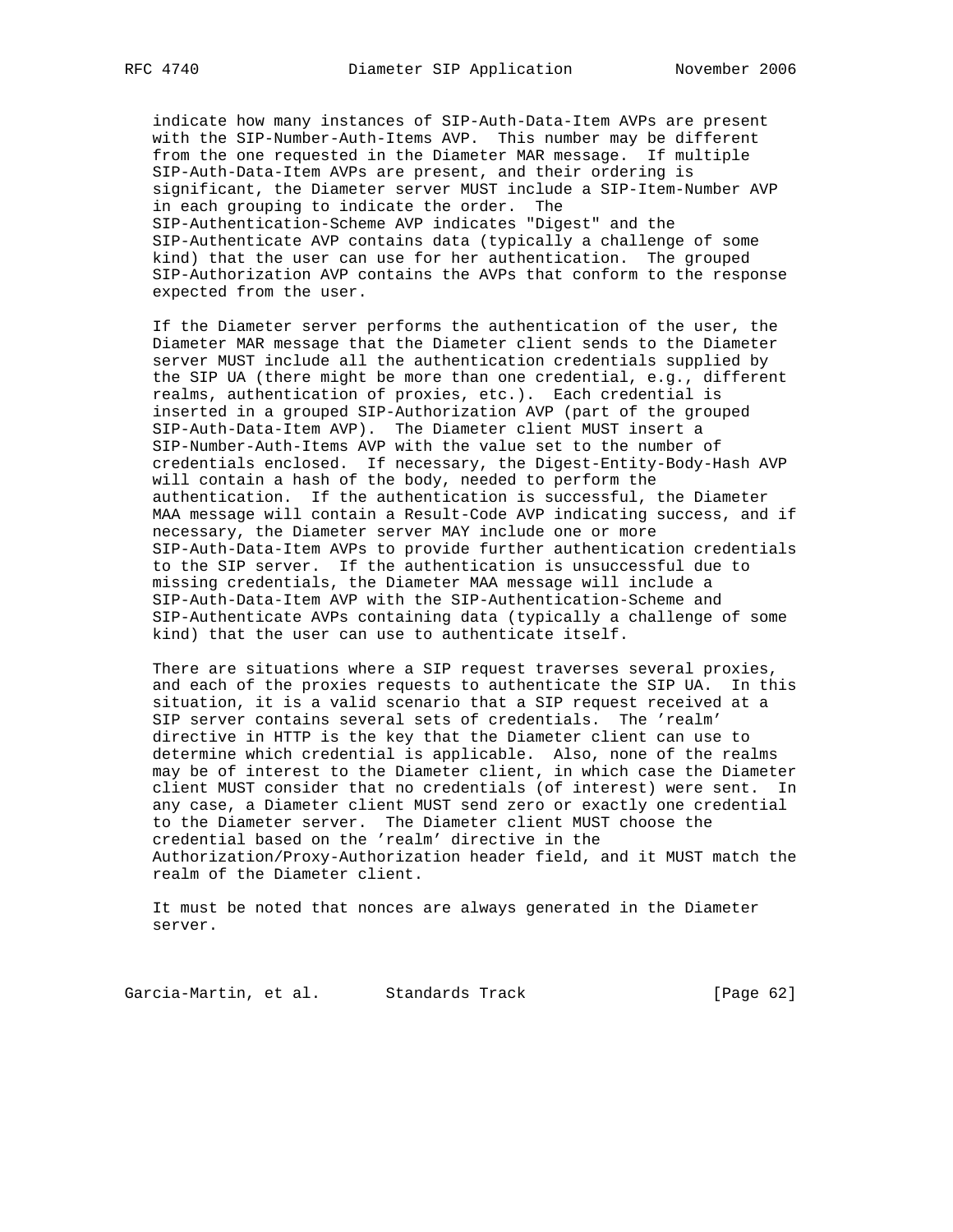### 12. Migration from RADIUS

 RADIUS offers support for HTTP Digest authentication in the RADIUS Extension for Digest Authentication [RFC4590]. A number of AVPs (the Digest-\* AVPs) of this Diameter SIP application are imported from the RADIUS attributes namespace, thus making the migration from RADIUS to Diameter smooth.

 Note that the RADIUS Extension for Digest Authentication [RFC4590] provides a more limited scope than this Diameter SIP application. Specifically, the RADIUS extension for Digest Authentication merely provides support for HTTP Digest authentication, whereas the Diameter SIP application provides support for user location, profile downloading and update, etc.

 The following sections discuss several configurations in which a gateway translates RADIUS to Diameter and vice versa.

12.1. Gateway from RADIUS Client to Diameter Server

 The gateway maps Access-Request messages to MAR request. If a RADIUS Access-Request message contains at least one Digest-\* attribute, the gateway maps all Digest-\* attributes to the AVPs of a Diameter SIP-Authorization AVP, constructs a MAR message, and sends it to the Diameter server. If the RADIUS Access-Request message does not contain any Digest-\* attribute, then the RADIUS client does not want to apply HTTP Digest authentication, in which case, actions at the gateway are outside the scope of this document.

 The Diameter server responds with a MAA message. If the MAA message contains a Result-Code AVP set to the value DIAMETER\_MULTI\_ROUND\_AUTH and contains challenge parameters in a SIP-Authenticate AVP, then the gateway translates the AVPs of SIP-Authenticate AVP and puts the resulting RADIUS attributes into an Access-Challenge message. It sends the Access-Challenge message to the RADIUS client.

 If the MAA message contains a SIP-Authentication-Info and a Digest-Response AVP, the gateway converts these AVPs to the corresponding RADIUS attributes and constructs a RADIUS message. If the Result-Code AVP is DIAMETER\_SUCCESS, an Access-Accept is sent. In all other cases, an Access-Reject is sent.

12.2. Gateway from Diameter Client to RADIUS Server

 The Diameter client sends a Diameter MAR message to the gateway. If the MAR message does not contain SIP-Auth-Data-Item AVPs, the gateway constructs an Access-Request message and maps the SIP-AOR and SIP-Method AVPs to RADIUS attributes. The gateway sends the

Garcia-Martin, et al. Standards Track [Page 63]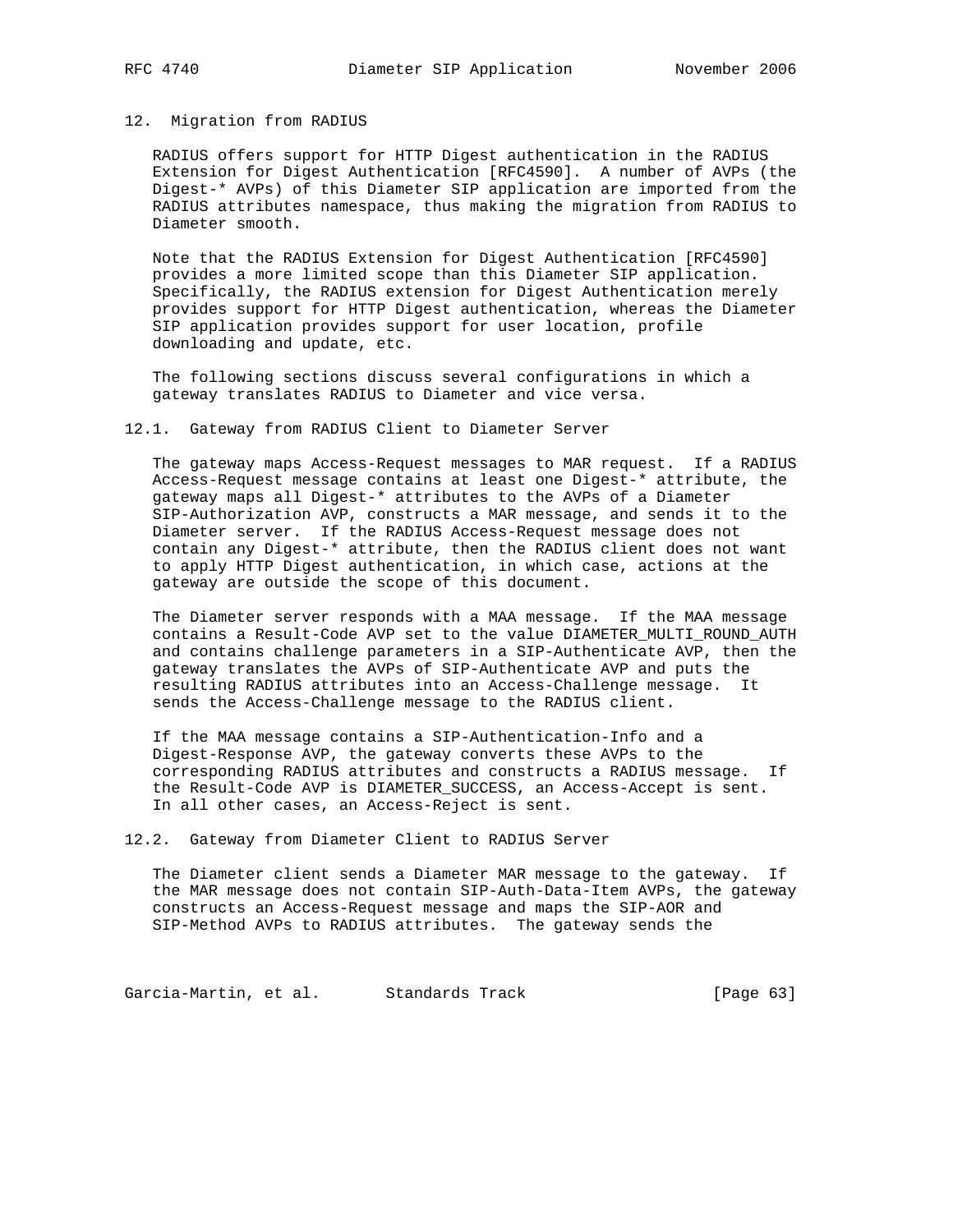Access-Request message to the RADIUS server, which will respond with an Access-Challenge. The gateway creates a MAA message with a Result-Code AVP set to DIAMETER\_MULTI\_ROUND\_AUTH and maps the Digest-\* attributes to Diameter AVPs in a SIP-Authenticate AVP. The gateway sends the resulting MAA to the Diameter client, which will respond with a new MAR.

 The gateway checks the SIP-Auth-Data-Item AVPs of this MAR for an AVP where the Digest-Realm AVP matches the locally configured realm value. It takes the AVPs from this SIP-Auth-Data-Item AVP, converts them into the corresponding RADIUS attributes and constructs a RADIUS Access-Request message. The gateway sends the Access-Request message to the RADIUS server. If the RADIUS server responds with an Access-Accept message, the gateway converts the RADIUS attributes to Diameter AVPs, constructs a MAA message with a Result-Code AVP set to DIAMETER\_SUCCESS and sends this message to the Diameter client. If the RADIUS server responds with an Access-Reject message, the gateway converts the RADIUS attributes to Diameter AVPs, constructs a MAA message with a Result-Code AVP set to DIAMETER\_ERROR\_IDENTITIES\_DONT\_MATCH, and sends this message to the

Diameter client.

## 12.3. Known Limitations

 As mentioned earlier, there is not a 100% match between the Diameter SIP application and the RADIUS Extension for Digest Authentication [RFC4590]. In particular, the RADIUS Extension for Digest Authentication [RFC4590] does not offer equivalent functionality to the Diameter UAR/UAA, SAR/SAA, LIR/LIA, RTR/RTA, and PPR/PPA messages defined by this specification.

## 13. IANA Considerations

 This document serves as IANA registration request for a number of items that should be registered in the AAA parameters registry.

### 13.1. Application Identifier

 This document defines a standards-track Application-ID that falls into the Application Identifier standards-track address space defined by RFC 3588 [RFC3588] Section 11.3. This Application-ID has been registered in the Application IDs sub-registry of the AAA parameters registry with the following data:

| ID values | Name                        | Reference |
|-----------|-----------------------------|-----------|
|           |                             |           |
|           | Diameter Session Initiation | RFC 4740  |
|           | Protocol (SIP) Application  |           |

| Garcia-Martin, et al. | Standards Track | [Page $64$ ] |  |
|-----------------------|-----------------|--------------|--|
|-----------------------|-----------------|--------------|--|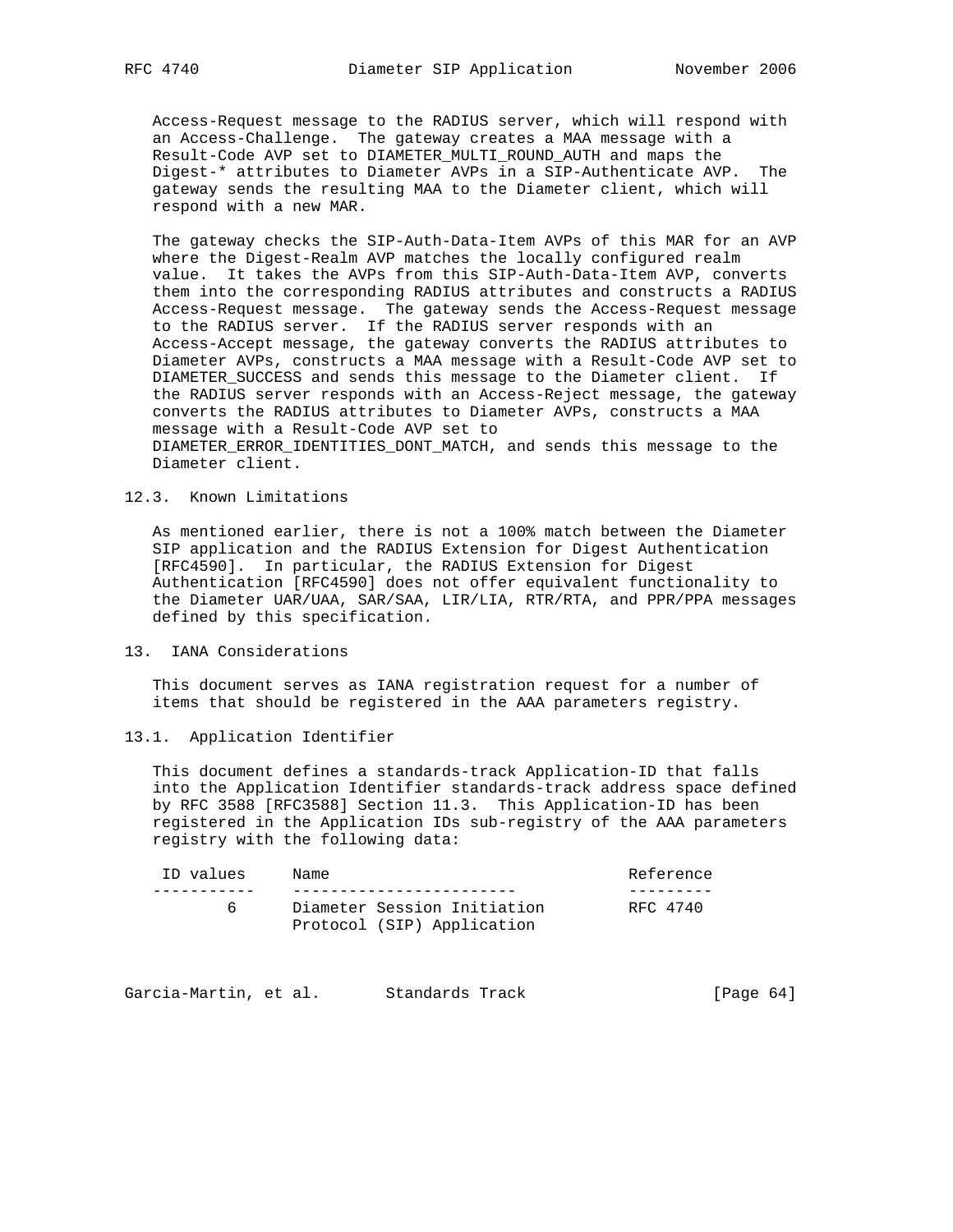## 13.2. Command Codes

 This document defines new standard commands whose Command Codes are to be allocated within the standard permanent Command Codes address space defined in RFC 3588 [RFC3588] Section 11.2.1. These command codes should be registered in the Command Codes sub-registry of the AAA parameters registry.

 Table 1 in Section 8 contains the detailed list of Command Code names and values that are part of this Diameter application.

13.3. AVP Codes

 This document defines new standard AVPs, whose AVP Codes are to be allocated within the AVP Codes address space defined in RFC 3588 [RFC3588] Section 11.4. These AVP codes have been registered in the AVP Codes sub-registry of the AAA parameters registry.

 Table 2 in Section 9 contains the detailed list of AVP names and AVP codes that are part of this Diameter application.

13.4. Additional Values for the Result-Code AVP Value

 This document defines new standard Result-Code AVP values to be allocated within the Result-Code AVP address space defined in RFC 3588 [RFC3588] Section 14.4.1. These values are listed in the Result-Code AVP values section of the AVP Specific Values sub-registry of the AAA parameters registry.

 Section 10.1.1 lists the new Result-Code AVP values that fall into the success category, according to RFC 3588 [RFC3588] Section 7.1.2.

 Section 10.1.2 lists the new Result-Code AVP values that fall into the transient failures category, according to RFC 3588 [RFC3588] Section 7.1.4.

 Section 10.1.3 lists the new Result-Code AVP values that fall into the permanent failures category, according to RFC 3588 [RFC3588] Section 7.1.5.

Garcia-Martin, et al. Standards Track [Page 65]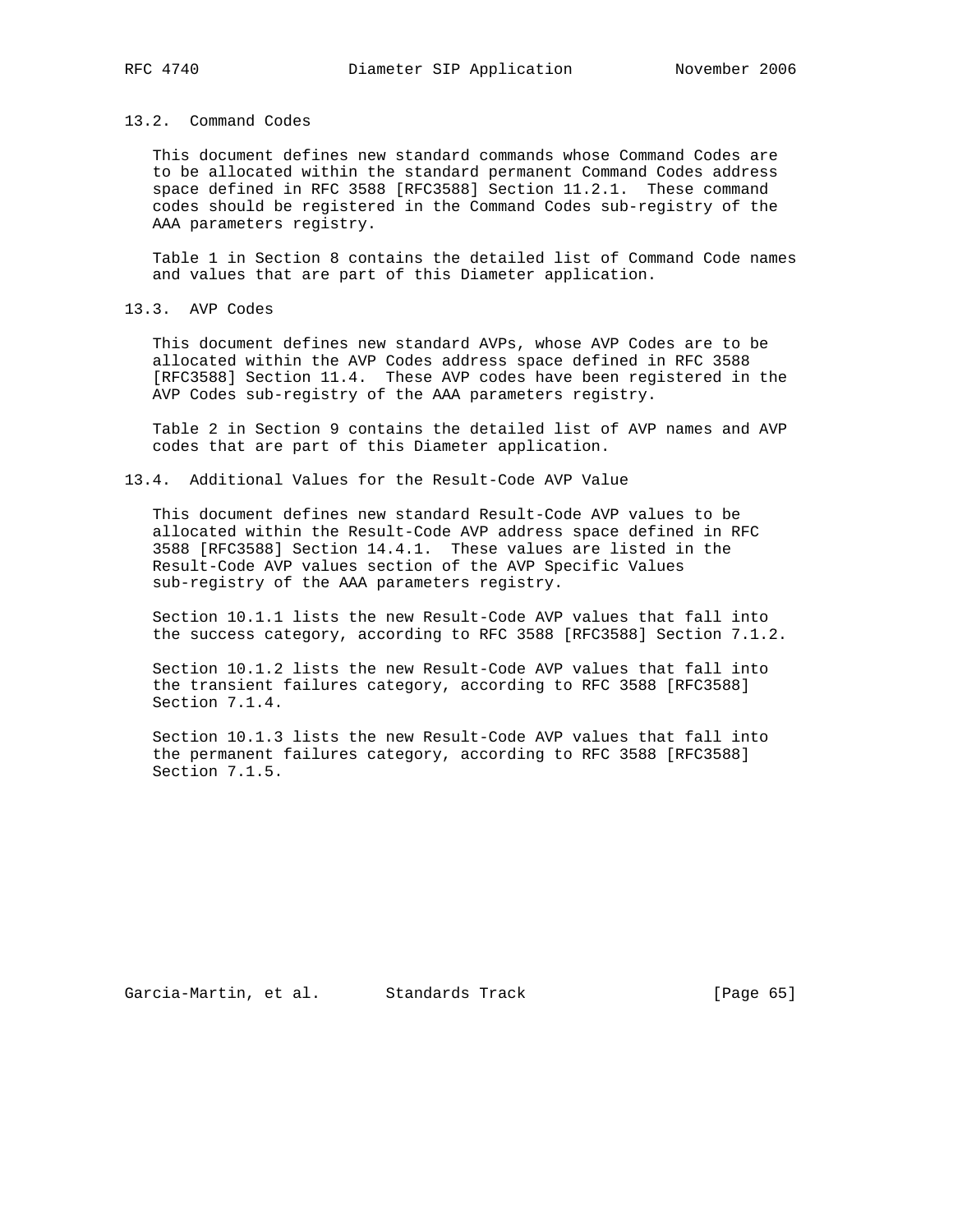13.5. Creation of the SIP-Server-Assignment-Type Section in the AAA Registry

 This document defines a new SIP-Server-Assignment-Type AVP (see Section 9.4). This AVP is of type Enumerated. We define an initial set of values that should be registered by IANA. IANA should create a new "SIP-Sever-Assignment-Type AVP values" section under the AVP Specific Values sub-registry of the AAA parameters registry. The initial list of values is listed in Section 9.4.

13.6. Creation of the SIP-Authentication-Scheme Section in the AAA Registry

 This document defines a new SIP-Authentication-Scheme AVP (see Section 9.5.1). This AVP is of type Enumerated. We currently define a single value that should be registered by IANA. IANA should create a new "SIP-Authentication-Scheme AVP values" section under the AVP Specific Values sub-registry of the AAA parameters registry. The initial list of values is included in Section 9.5.1.

13.7. Creation of the SIP-Reason-Code Section in the AAA Registry

 This document defines a new SIP-Reason-Code AVP (see Section 9.7.1). This AVP is of type Enumerated. We define an initial set of values that should be registered by IANA. IANA should create a new "SIP-Reason-Code AVP values" section under the AVP Specific Values sub-registry of the AAA parameters registry. The initial list of values is listed in Section 9.7.1.

13.8. Creation of the SIP-User-Authorization-Type Section in the AAA Registry

 This document defines a new SIP-User-Authorization-Type AVP (see Section 9.10). This AVP is of type Enumerated. We define an initial set of values that should be registered by IANA. IANA should create a new "SIP-User-Authorization-Type AVP values" section under the AVP Specific Values sub-registry of the AAA parameters registry. The initial list of values is listed in Section 9.10.

13.9. Creation of the SIP-User-Data-Already-Available Section in the AAA Registry

 This document defines a new SIP-User-Data-Already-Available AVP (see Section 9.13). This AVP is of type Enumerated. We define an initial set of values which should be registered by IANA. IANA should create a new "SIP-User-Data-Already-Available AVP values" section under the AVP Specific Values sub-registry of the AAA parameters registry. The initial list of values is listed in Section 9.13.

Garcia-Martin, et al. Standards Track [Page 66]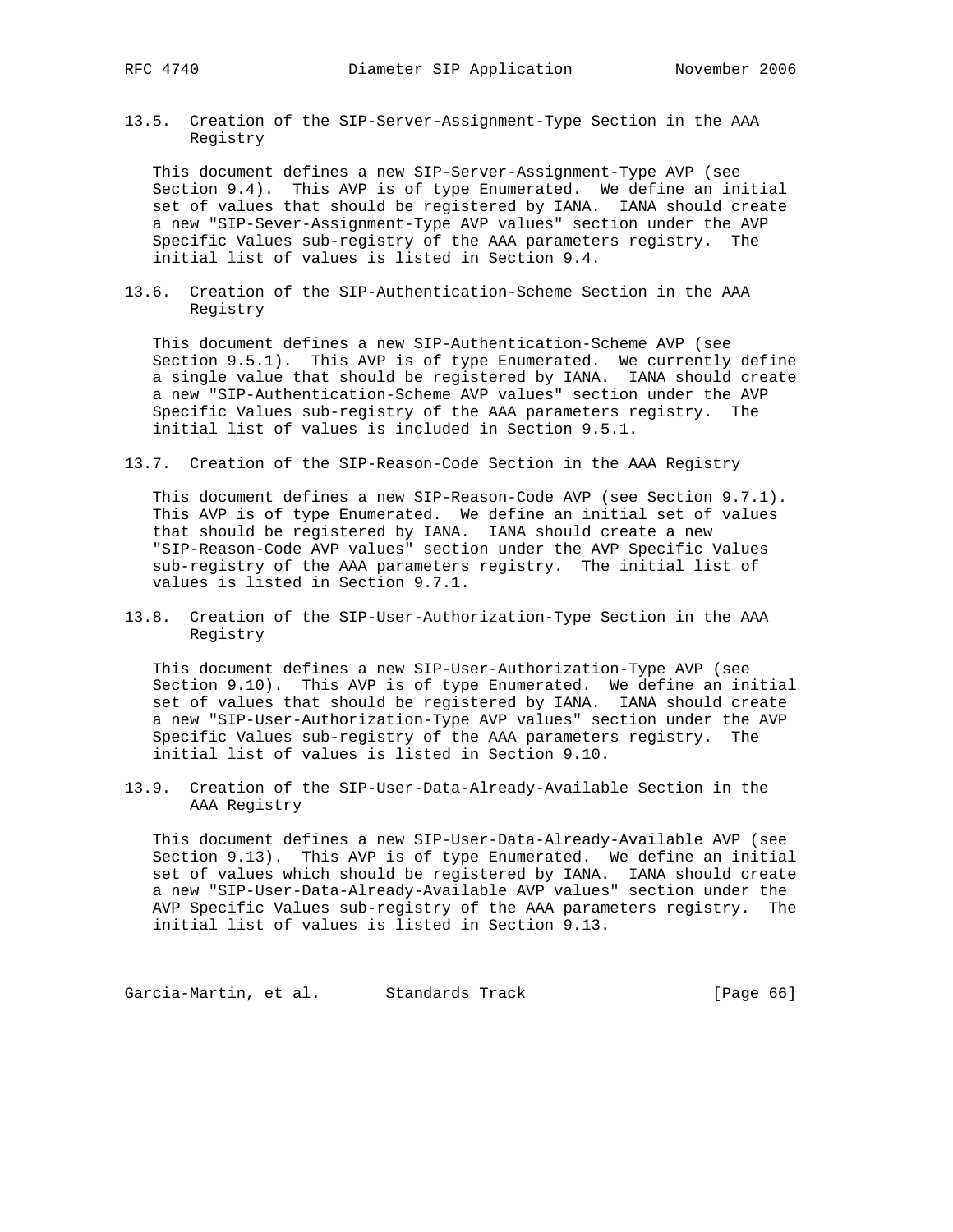# 14. Security Considerations

 This memo does not describe a stand-alone protocol, but a particular application for the Diameter protocol [RFC3588]. Consequently, all the security considerations applicable to Diameter automatically apply to this memo. In particular, Section 13 of RFC 3588 applies to this memo.

 This Diameter SIP application allows a Diameter client to use the properties of HTTP Digest authentication [RFC2617] by evaluating or sending to the Diameter server the credentials supplied by a user. The discussion of HTTP Digest authentication in Section 4 of RFC 2617 [RFC2617] is also applicable to this memo.

 This Diameter SIP application also allows a Diameter client to use the properties of HTTP Digest authentication using AKA [RFC3310] by evaluating or sending to the Diameter server the credentials supplied by a user. Section 5 of RFC 3310 [RFC3310] is also applicable to this memo.

14.1. Final Authentication Check in the Diameter Client/SIP Server

 The Diameter SIP application can be configured to operate in a scenario where the final authentication check is performed in the Diameter client (SIP server). There are a number of security considerations associated to it; all of them are consequences of the requirement to transfer H(A1) from the Diameter server to the Diameter client:

- o Both Diameter client and server must trust each other, such as when both client and server belong to the same administrative domain.
- o To avoid eavesdroppers, the transport protocol between the Diameter client and server MUST be secured. RFC 3588 [RFC3588] specifies TLS [RFC4346] and IPsec as possible transport protection mechanisms for Diameter.

 Due to these security considerations, it is RECOMMENDED to configure the Diameter SIP application to operate in the mode where the final authentication check is performed in the Diameter server.

Garcia-Martin, et al. Standards Track [Page 67]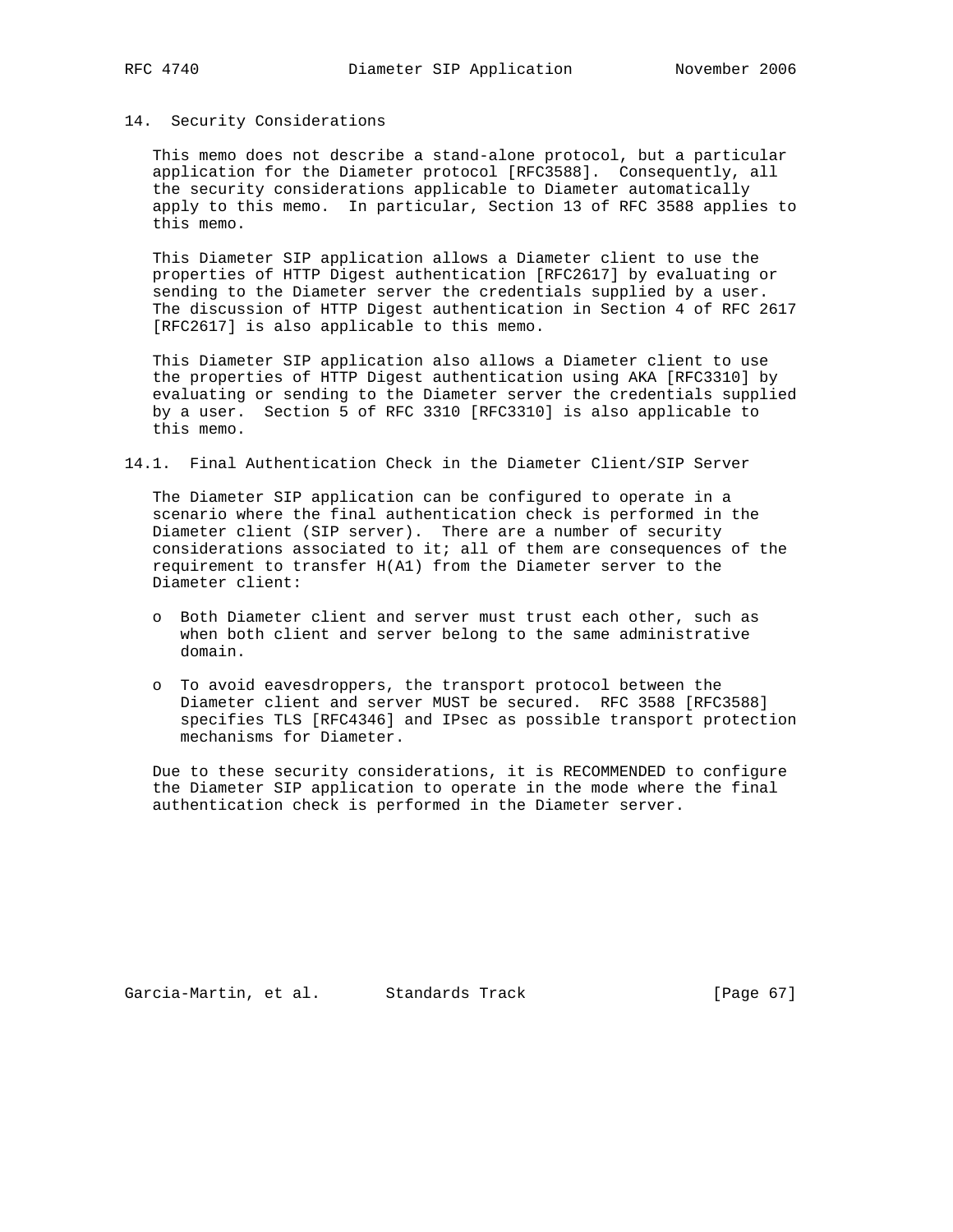# 15. Contributors

 The authors would like to thank the following contributors who made substantial contributions to this work:

Pete McCann Lucent

Jaakko Rajaniemi Nokia

 Wolfgang Beck (Deutsche Telekom AG) provided the text in Section 12, "Migration from RADIUS".

16. Acknowledgements

 The authors would like to thank Tony Johansson and Kevin Purser for their invaluable contribution to the start-up of this application and the continuous progress. The authors would like to thank Daniel Warren, Jayshree Bharatia, Kuntal Chowdhury, Jari Arkko, Avi Lior, Wolfgang Beck, Ulrich Wiehe, Cullen Jennings, Anu Leinonen, Glen Zorn, German Blanco, Mikko Aittola, Bert Wijnen, and Sam Hartman for their reviews and valuable comments.

 The Diameter SIP application is based on the Diameter application for the Cx interface of the 3GPP IP Multimedia Subsystem [3GPP.29.229]. The authors would like to thank 3GPP Working Group CN4 for this work.

- 17. References
- 17.1. Normative References
	- [RFC2119] Bradner, S., "Key words for use in RFCs to Indicate Requirement Levels", BCP 14, RFC 2119, March 1997.
	- [RFC2617] Franks, J., Hallam-Baker, P., Hostetler, J., Lawrence, S., Leach, P., Luotonen, A., and L. Stewart, "HTTP Authentication: Basic and Digest Access Authentication", RFC 2617, June 1999.
	- [RFC3261] Rosenberg, J., Schulzrinne, H., Camarillo, G., Johnston, A., Peterson, J., Sparks, R., Handley, M., and E. Schooler, "SIP: Session Initiation Protocol", RFC 3261, June 2002.
	- [RFC3310] Niemi, A., Arkko, J., and V. Torvinen, "Hypertext Transfer Protocol (HTTP) Digest Authentication Using Authentication and Key Agreement (AKA)", RFC 3310, September 2002.

Garcia-Martin, et al. Standards Track [Page 68]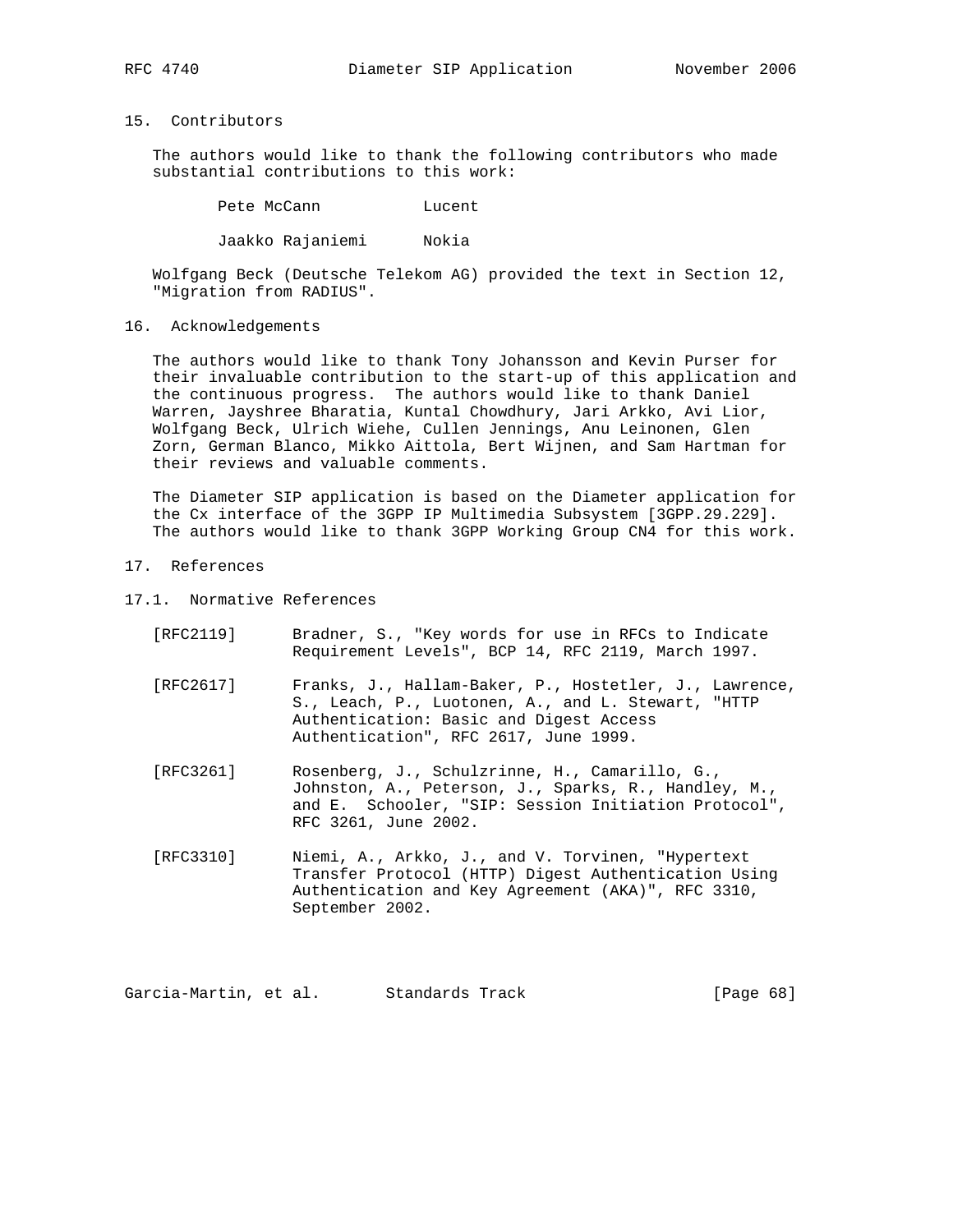- [RFC3588] Calhoun, P., Loughney, J., Guttman, E., Zorn, G., and J. Arkko, "Diameter Base Protocol", RFC 3588, September 2003.
- [RFC4590] Sterman, B., Sadolevsky, D., Schwartz, D., Williams, D., and W. Beck, "RADIUS Extension for Digest Authentication", RFC 4590, July 2006.
- 17.2. Informative References
	- [RFC4346] Dierks, T. and E. Rescorla, "The Transport Layer Security (TLS) Protocol Version 1.1", RFC 4346, April 2006.
	- [RFC3263] Rosenberg, J. and H. Schulzrinne, "Session Initiation Protocol (SIP): Locating SIP Servers", RFC 3263, June 2002.
	- [RFC3680] Rosenberg, J., "A Session Initiation Protocol (SIP) Event Package for Registrations", RFC 3680, March 2004.
	- [RFC3880] Lennox, J., Wu, X., and H. Schulzrinne, "Call Processing Language (CPL): A Language for User Control of Internet Telephony Services", RFC 3880, October 2004.
	- [RFC4004] Calhoun, P., Johansson, T., Perkins, C., Hiller, T., and P. McCann, "Diameter Mobile IPv4 Application", RFC 4004, August 2005.
	- [RFC4005] Calhoun, P., Zorn, G., Spence, D., and D. Mitton, "Diameter Network Access Server Application", RFC 4005, August 2005.
	- [RFC4006] Hakala, H., Mattila, L., Koskinen, J-P., Stura, M., and J. Loughney, "Diameter Credit-Control Application", RFC 4006, August 2005.
	- [3GPP.29.229] 3GPP, "Cx and Dx interfaces based on the Diameter protocol; Protocol details", 3GPP TS 29.229 5.12.0, June 2006.
	- [JSR-000116] Java Community Process, "SIP Servlet API Specification 1.0 Final Release", JSR 000116, March 2003.

Garcia-Martin, et al. Standards Track [Page 69]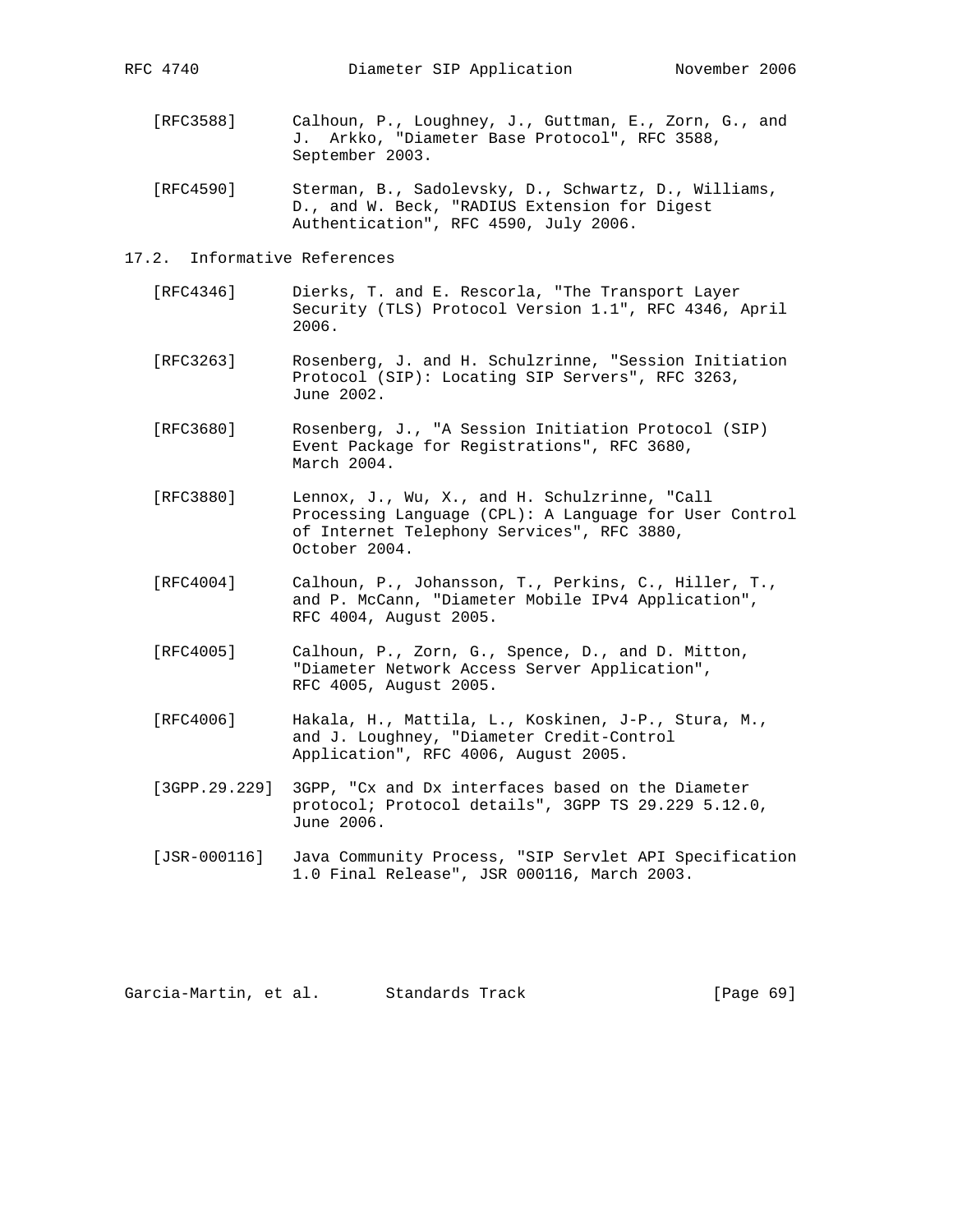Authors' Addresses Miguel A. Garcia-Martin (Editor) Nokia P.O. Box 407 NOKIA GROUP, FIN 00045 Finland Phone: +358 50 480 4586 EMail: miguel.an.garcia@nokia.com Maria-Carmen Belinchon Ericsson Via de los Poblados 13 Madrid 28033 Spain Phone: +34 91 339 3535 EMail: maria.carmen.belinchon@ericsson.com Miguel A. Pallares-Lopez Ericsson Via de los Poblados 13 Madrid 28033 Spain Phone: +34 91 339 4222 EMail: miguel-angel.pallares@ericsson.com Carolina Canales-Valenzuela Ericsson Via de los Poblados 13 Madrid 28033 Spain Phone: +34 91 339 2680 EMail: carolina.canales@ericsson.com

Garcia-Martin, et al. Standards Track [Page 70]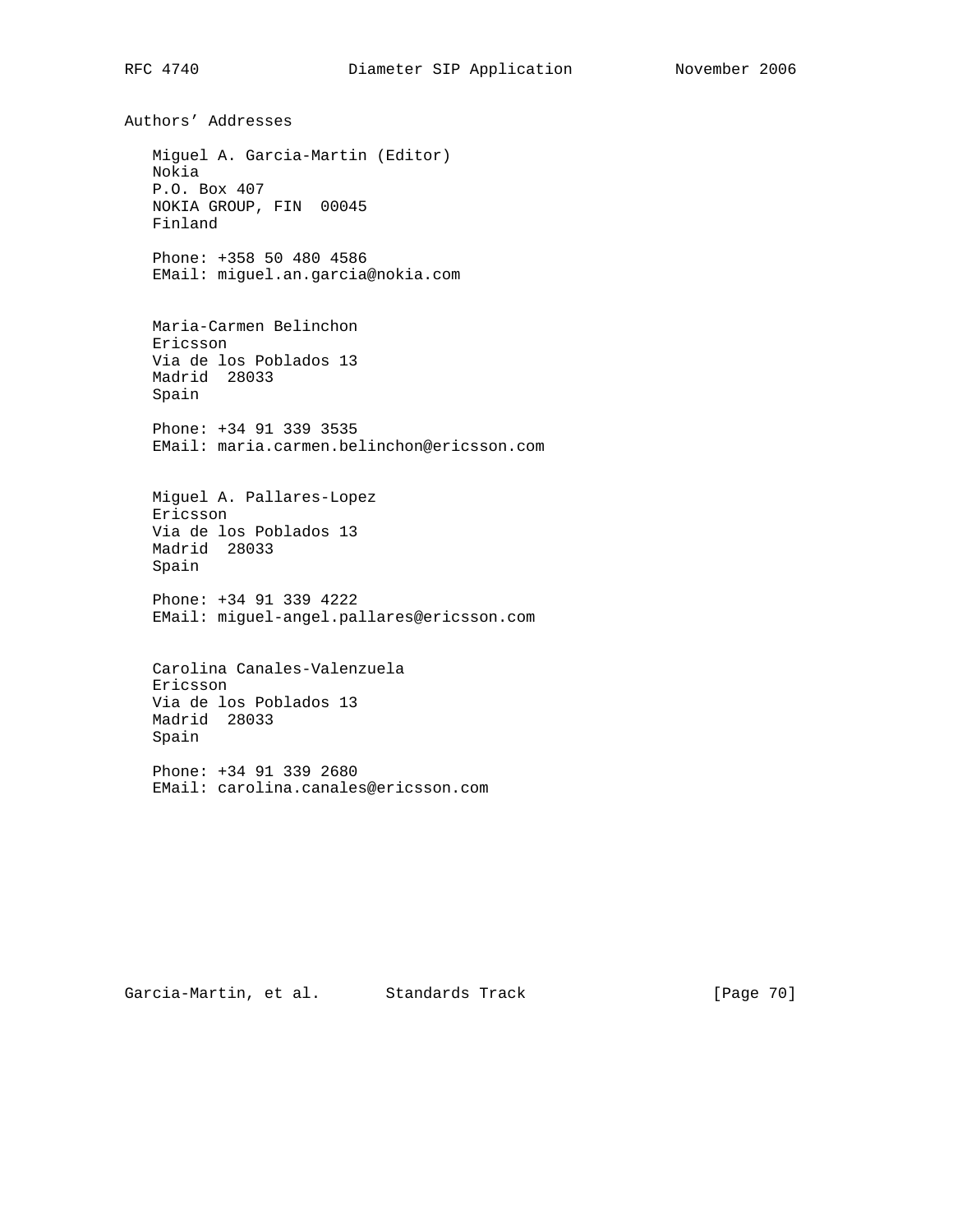Kalle Tammi Nokia P.O.Box 785 Tampere 33101 Finland

 Phone: +358 40 505 8670 EMail: kalle.tammi@nokia.com

Garcia-Martin, et al. Standards Track [Page 71]